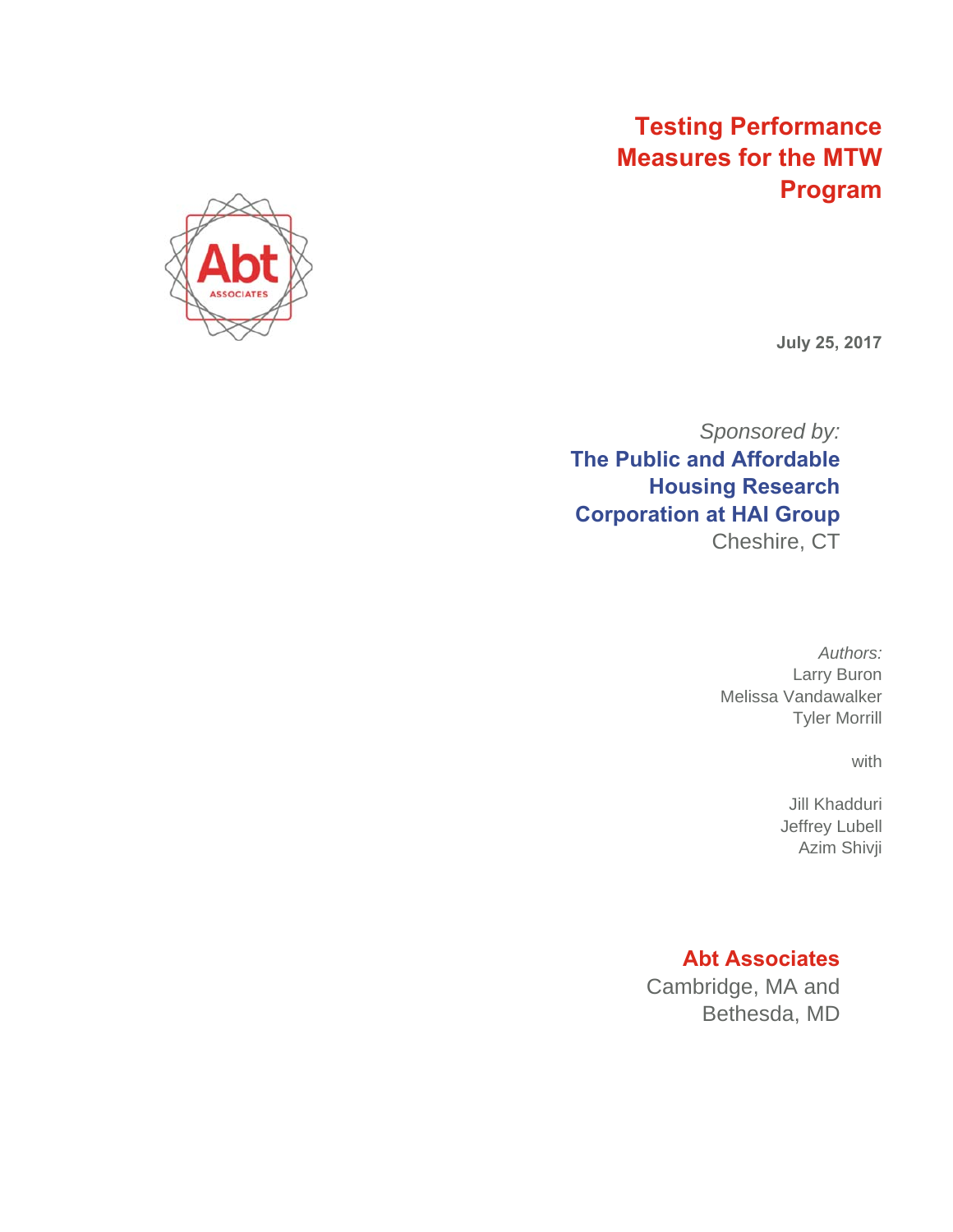| 1. |                                                                                            |
|----|--------------------------------------------------------------------------------------------|
| 2. |                                                                                            |
|    | 2.1                                                                                        |
|    | 2.2                                                                                        |
|    | 2.3                                                                                        |
|    | 2.4                                                                                        |
| 3. |                                                                                            |
| 4. |                                                                                            |
| 5. | <b>Performance Measures for the Quantity and Quality of Affordable Housing  16</b>         |
| 6. | Performance Measures for Promoting Residential Stability for Targeted                      |
| 7. | <b>Performance Measures for Expanding Geographical Choices of Assisted Households . 28</b> |
| 8. |                                                                                            |
| 9. |                                                                                            |
|    |                                                                                            |
|    |                                                                                            |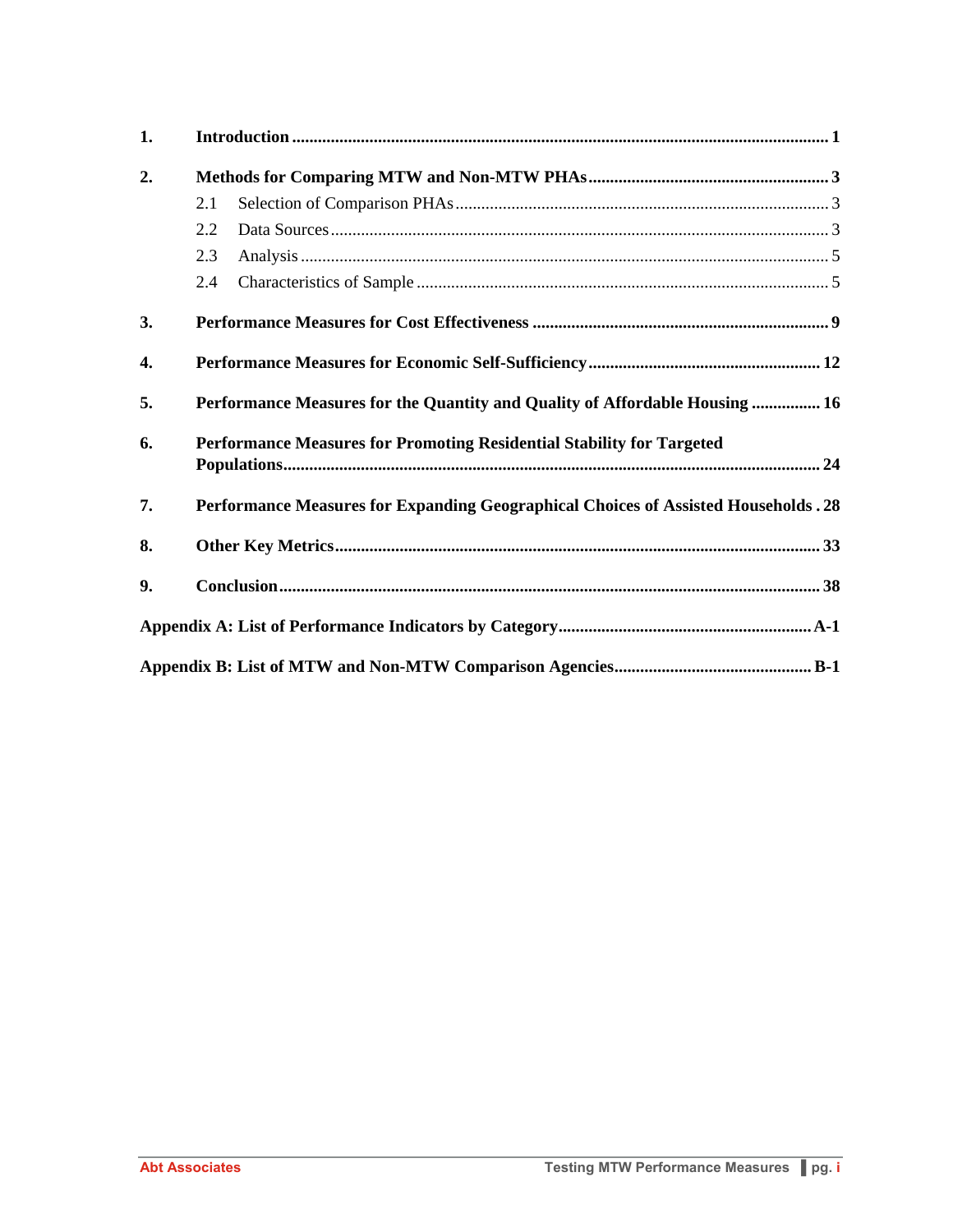## **1. Introduction**

The Moving to Work (MTW) demonstration program provides participating agencies with the ability to seek HUD approval for waivers to regulatory rules that normally govern the public housing and Housing Choice Voucher programs, as well as waivers to statutory provisions (with some exceptions). MTW agencies also have "single fund flexibility," enabling them to shift resources among funds allocated for particular programs (again with some exceptions). The overall objective of MTW is to permit selected PHAs to design and test different approaches to providing housing assistance.

The MTW statute identifies three core policy goals for MTW agencies. In brief, they are to:

- Reduce cost and achieve greater cost effectiveness;
- Help residents make progress toward economic self-sufficiency; and
- Increase housing choices for low-income families.

At present, comparatively little is known about the extent to which MTW programs are advancing these or other housing policy goals because there has been no aggregate quantitative analysis of the program across agencies. The purpose of this paper is to identify and test a series of performance indicators that can be used to track the performance of MTW programs in advancing core goals and compare them to non-MTW peer agencies. It employs a quasi-experimental design to provide a general idea of how the MTW program impacts agency outcomes, and to better understand how agencies implementing special programs like MTW might be evaluated in relation to their peers.

#### *Recommended Performance Indicators*

In developing these performance measures, we used the following principles as guidelines:

- Focus on measuring outcomes (e.g., improvements in earnings for subsidized housing residents), rather than inputs (e.g., money spent on self-sufficiency activities);
- Use measures that are standard across PHAs rather than locally-defined measures;
- Develop measures that could also apply to non-MTW PHAs; and
- To the extent possible, use data that PHAs regularly collect or could collect without much additional effort.

Our recommended performance measures are organized according to six main categories. Five of the six categories are substantive policy goals for MTW programs based on the three statutory goals, including three measures reflecting different aspects of increasing housing choice: quantity and quality of affordable housing; residential stability; and geographical choice. The sixth category contains other key indicators of the performance of voucher and public housing programs, including performance metrics that anticipate concerns that could be raised about MTW.

- 1. Cost-Effectiveness
- 2. Economic Self-Sufficiency
- 3. Quantity and Quality of Affordable Housing
- 4. Promoting Residential Stability for Targeted Households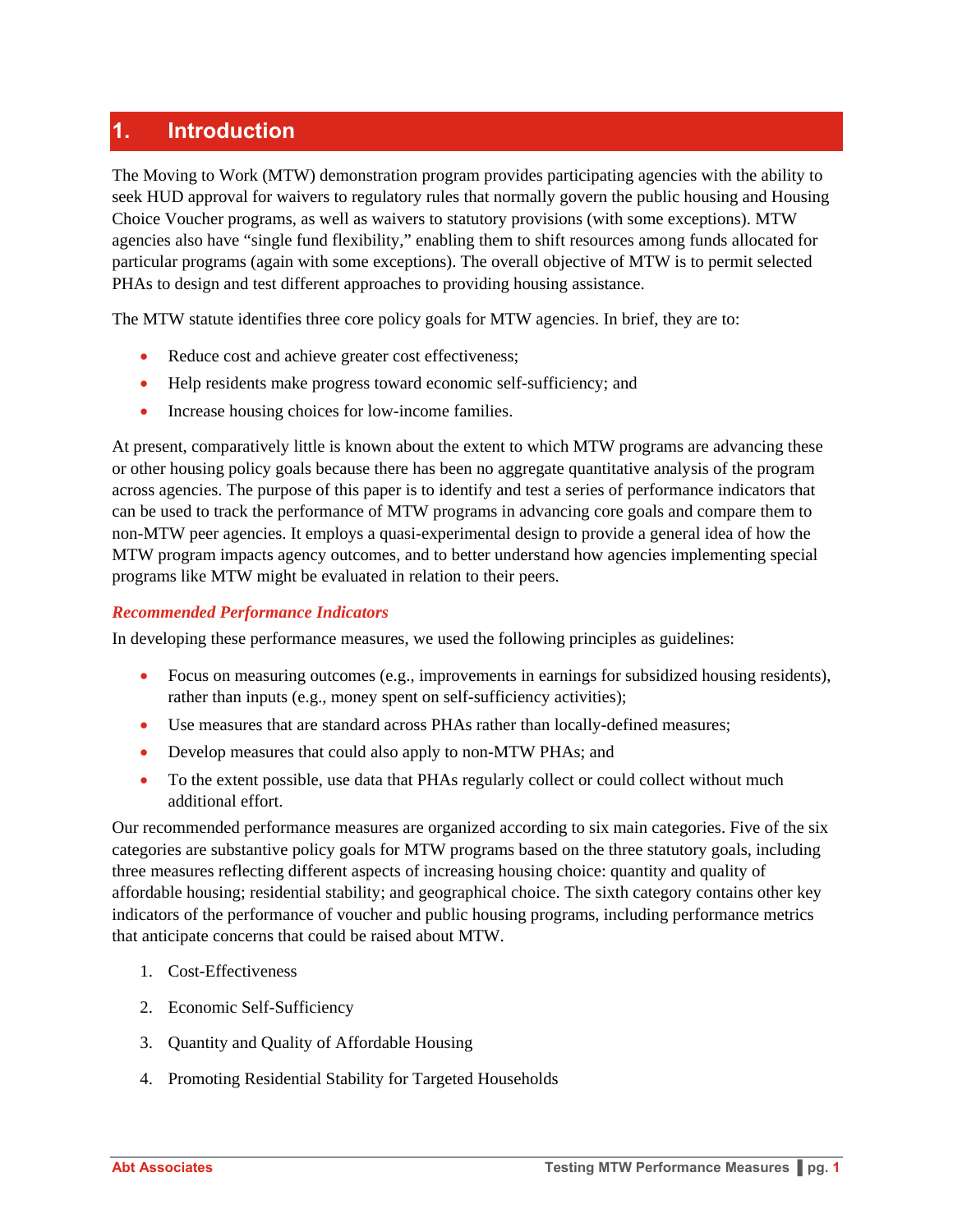- 5. Expanding Geographical Choices of Assisted Households
- 6. Other Key Metrics (e.g., income of people served, affordability of rent payments)

In developing these proposed measures, we reviewed the performance measures developed by the MTW Working Group (a group of MTW PHA administrators) and HUD's MTW performance measures. However, because our task was to identify measures that could be used to compare MTW and non-MTW programs, we developed our measures largely independently. Draft versions of the performance measures were vetted with a working group set up by the Public and Affordable Housing Research Corporation (PAHRC) and consisting primarily of representatives of public housing industry groups, and then shared with MTW PHAs for further feedback. This feedback led us to add additional performance measures, fine tune other measures, and to defer attempts to collect data on a few recommended performance measures. The deferred measures were those which reviewers advised would be a large burden for PHAs to provide on—in many cases, because they would require historical rather than current data.

#### *Organization of the Report*

Chapter 2 describes the selection of comparison agencies and data sources and discusses other methodology issues. Chapters 3 through 8 introduce the specific performance indicators for each of the six performance categories. When data are available, the values for these performance indicators are presented. The full list of performance measures, including measures on which we did not attempt to collect for this report are shown in Appendix A. The list of MTW and comparison PHAs are presented in Appendix B.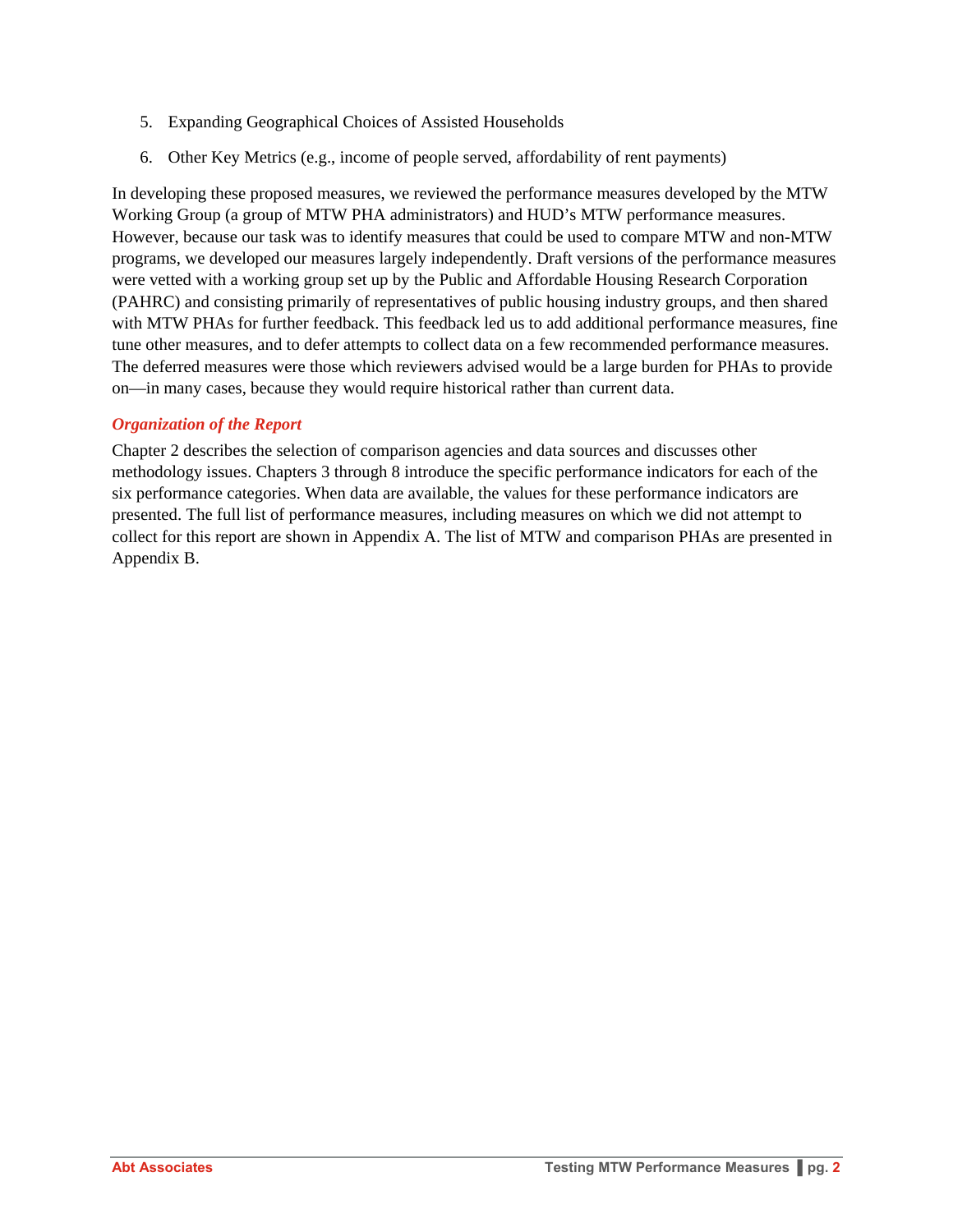## **2. Methods for Comparing MTW and Non-MTW PHAs**

This chapter presents the study's methodology for selecting the comparison PHAs and analyzing the study's different sources of data. Section 2.1 describes our process for selecting comparison PHAs, Section 2.2 describes the sources of data used in the analysis, Section 2.3 presents our analysis methods, and Section 2.4 shows select characteristics of the MTW and Comparison PHAs.

#### **2.1 Selection of Comparison PHAs**

To understand whether the MTW program has an effect on PHA performance, there needs to be a counterfactual to assess how PHAs with MTW authority would have performed if they had not been in MTW. For this counterfactual, we selected non-MTW PHAs with characteristics similar to those of the MTW PHAs. Three to five comparison PHAs were selected individually for each MTW PHA.

We started by categorizing each PHA based on: (1) program type (Housing Choice Voucher (HCV)-onlyonly or both HCV and public housing); (2) PHA jurisdiction in a metro or non-metro area; and (3) Census Division in which the PHA is located. We restricted comparison agencies to those in the same category (i.e., same program type, metro type, and Census division) as the MTW agency being matched. Within the category, we selected the non-MTW PHAs that matched the closest to the MTW PHA based on PHA and community characteristics that we thought would affect the efficiency of the program and economic and housing opportunities for participants in the community. The match was based on these characteristics:

- Number of housing choice vouchers;
- Number of public housing units;
- Two-bedroom Fair Market Rent (FMR) of the PHA;
- Poverty rate in the county;
- Median county income of renters; and
- Unemployment rate in the county.

From these characteristics, we created an index score ranging from 0 to 1 that measures how closely matched the non-MTW PHAs are to each MTW PHA in the same category. For this index, the two size measures (number of vouchers and public housing units) of the PHA accounted for 60 percent of the score, and the other characteristics accounted for 10 percent each. For each MTW PHA, we examined the index scores and selected three to five non-MTW PHAs with the highest index scores to be the comparison PHAs. In a few cases, none of the non-MTW PHAs in the same category was a good match. In those cases, we either removed the restriction that the comparison PHA be in the same Census division or allowed a PHA with only a small number of public housing units to be matched to an HCV-only PHA. A total of 118 comparison PHAs were selected for the 38 MTW PHAs. A complete list of these PHAs is in Appendix B.

#### **2.2 Data Sources**

The research team made use of numerous sources of data for this study, including publicly-available datasets (e.g., HUD's Pictures of Subsidized Housing), PHA-level and de-identified household-level data obtained from HUD, MTW Annual Reports and Plans, and an email survey of the MTW and comparison agencies.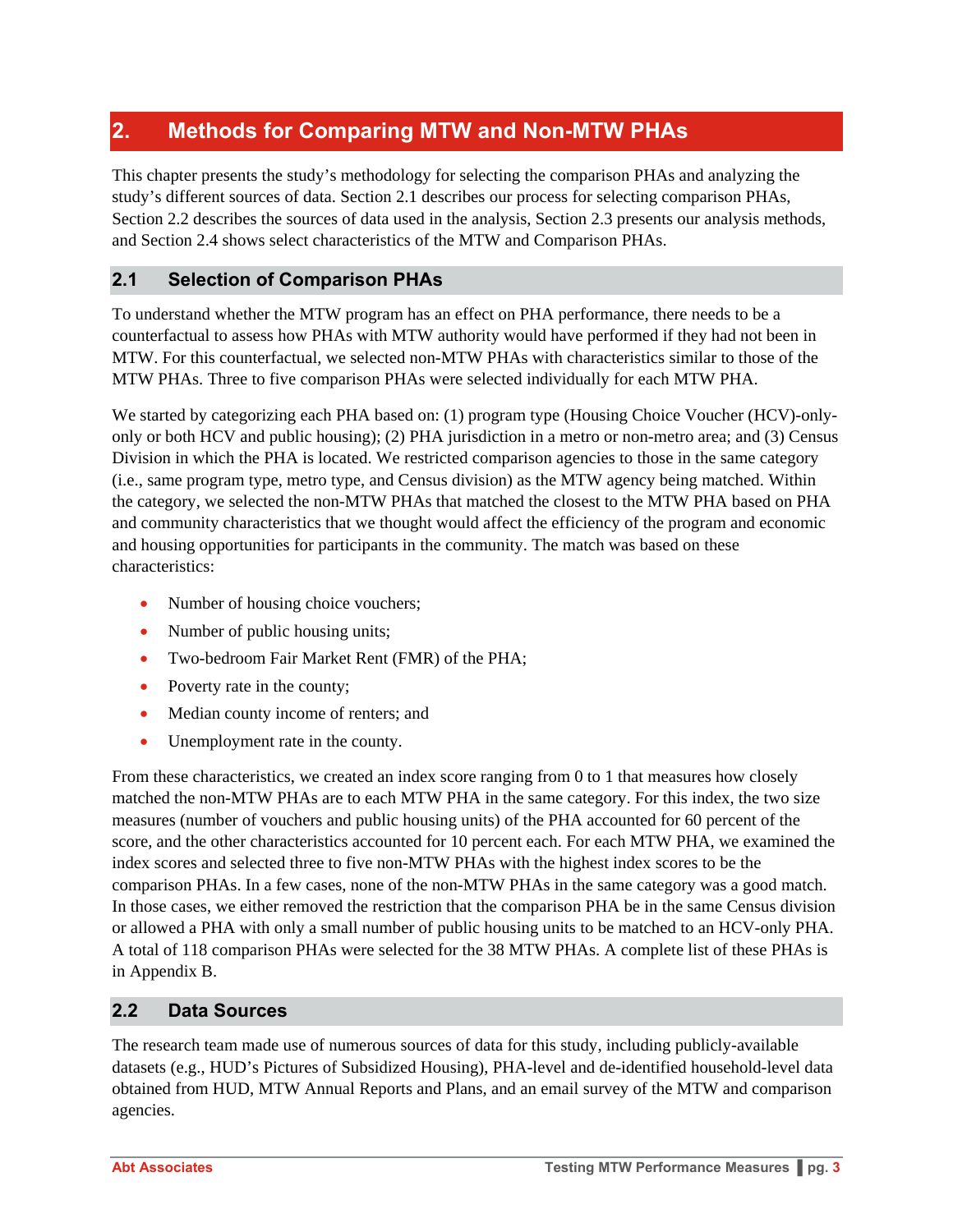**Financial Data Systems (FDS).** Abt requested and received from HUD publicly-available financial data for all MTW agencies and PHAs in the comparison sample. Abt requested financial data that was reported to HUD in the Financial Assessment Subsystem-Public Housing (FASS-PH) for the end of each agency's fiscal year 2014. Data received includes Total Operating Expenses (FDS line item 96900) for the Low Rent Public Housing Program (14.850), the Capital Fund program (14.872), the HCV program (14.871, comparison agencies only), and the MTW program (14.881, MTW agencies only).

**Voucher Management System.** Abt retrieved data on the Housing Choice Voucher program from HCV programmatic reports of the Voucher Management System (VMS) available on HUD's website.<sup>1</sup> Data from VMS includes unit months available, unit months leased, and Housing Assistance Payment costs for the HCV program by voucher type. Voucher counts and HAP costs correspond with the end of each PHA's fiscal year 2014.

**50058 and 50059 Public and Indian Housing Information Center (PIC) Data.** Abt received deidentified household data that PHAs are required to report in HUD Forms 50058 and 50058-MTW (Family Report) as reported in HUD's PIC in October 2015. Data received from PIC include fields for current, active public housing and voucher participants, as well as historical, panel income data for all current, active households. The historical panel data is used to track income and employment levels for current (non-elderly non-disabled) households from admission or as far as back as the data allows (2007).

**PHA-Supplied Data.** Some data for the performance measures was not available from HUD datasets. Abt conducted an email survey targeted to all the MTW and comparison agencies to attempt to collect this information. Abt emailed surveys to the Executive Directors of all sample agencies and additionally to the MTW Coordinators for each MTW agency. Thirty-six of the thirty-eight MTW agencies (95 percent) responded to the survey. The response rate of the comparison agencies was significantly lower; only 55 of 118 comparison agencies (47 percent) responded. Surveys were accepted between October 2015 and February 2016. In the fall of 2016, we contacted respondents to confirm information on the survey and followed up with non-respondents to give them another chance to complete the survey.

Both the MTW and comparison agency surveys addressed four areas: (1) Units preserved as affordable housing through the end of FY 2014; (2) Unmet public housing capital needs; (3) Assisted households served through partnerships to provide supportive services; and (4) Households served by (full-time equivalent) service coordinators.

The MTW agency surveys included additional questions on administrative costs and households served under the MTW HCV and public housing programs. Although the study team received FDS data for MTW agencies, MTW agencies report their operating costs for the HCV program combined with other programs in the MTW FDS column 14.881. The survey asked the MTW agency to breakout the MTW operating costs into separate operating costs for the HCV, public housing, and MTW non-traditional programs to the extent that the PHA's accounting systems can separate this information. Although publicly-available MTW Annual Reports should include MTW leasing information, Abt also requested leasing information because not all FY2014 Annual Reports were available at the time of the survey request.

l

<sup>&</sup>lt;sup>1</sup> http://portal.hud.gov/hudportal/HUD?src=/program\_offices/public\_indian\_housing/programs/hcv/psd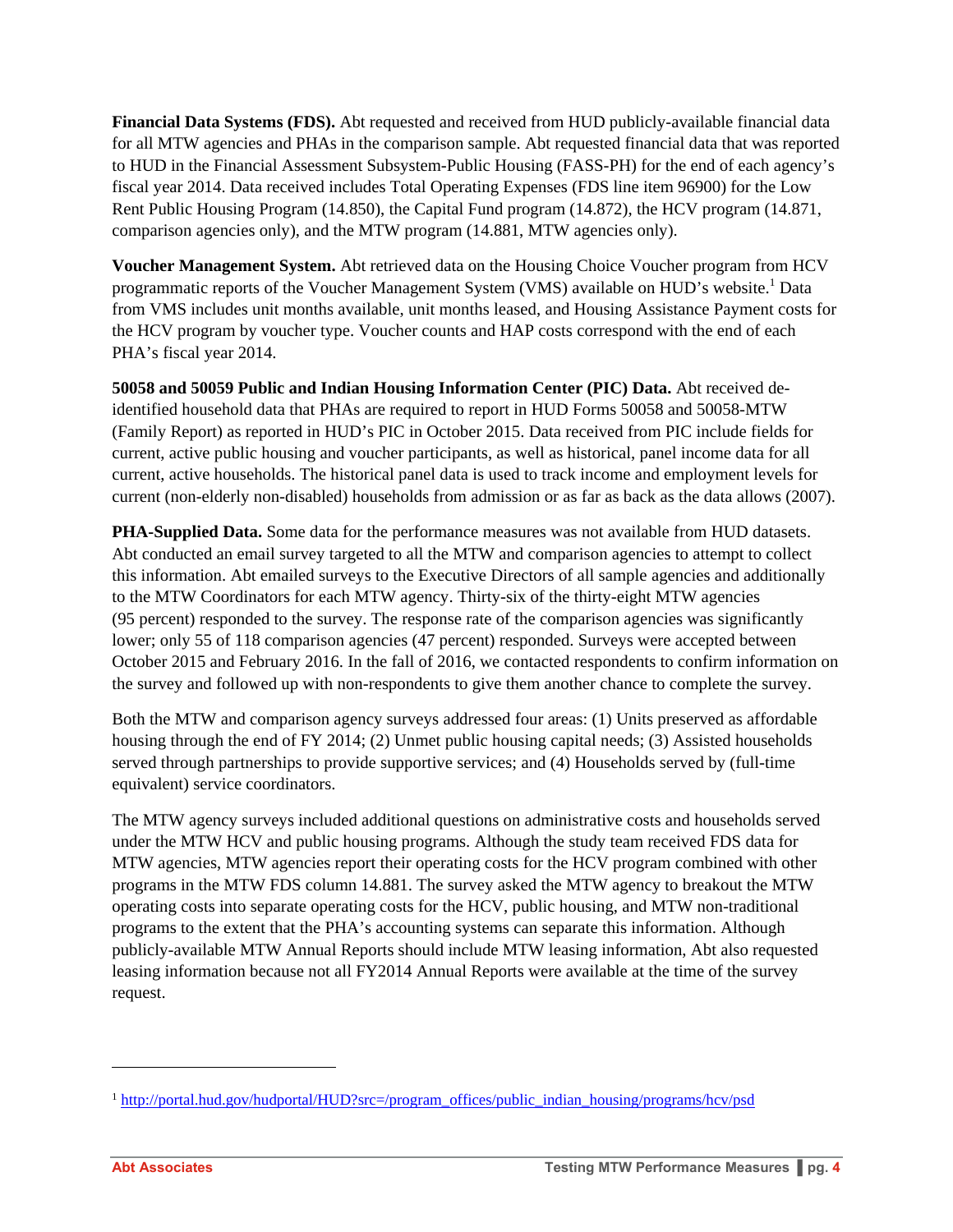**HUD's Pictures of Subsidized Housing.** Abt retrieved data needed for calculating the HCV utilization rate and the public housing occupancy rate from the Pictures of Subsidized Housing (POSH) for FY 2015. These data are available on HUD's website.<sup>2</sup>

Because these data systems were not designed with these specific performance indicators in mind, we experienced some challenges in using them to create a series of metrics. These issues are part of the discussion of the results for each performance measure.

#### **2.3 Analysis**

To put the MTW PHA's performance on these measures in context, the analysis presented in this report compares estimates for their performance measures to those of the comparison, non-MTW PHAs. The analysis is done at the PHA level so the average values presented are the averages of the 38 MTW PHAs (rather than aggregating all the households at MTW PHAs and then taking the average). The averages for the comparison PHAs are calculated the same way.

Each of the MTW PHAs is given a weight of 1, so that each MTW PHA contributes equally to the estimates regardless of the size of the PHA. Likewise, the weights for the set of comparison PHAs for each of the MTW agencies sums to 1 regardless of how many comparison PHAs there are for a particular MTW PHA, and each member of the set of comparison PHAs contributes equally to comparison to the MTW PHA regardless of the size of the comparison PHAs. For example, if an MTW PHA has four comparison PHAs, the weight of each comparison PHA is 0.25; if there are five comparison PHAs, each has a weight of 0.2. In both cases, the sum of the weights for the set of comparison PHAs sums to 1. If a comparison PHA is missing information for a particular measure, the weights of the other comparison PHAs for that MTW PHA are re-calculated so that the weights for the non-missing PHAs still sum to 1. For PHAs that are comparison PHAs for multiple MTW PHAs, weights are aggregated across the MTW PHAs for which they are comparison PHAs, and thus are larger than the weights for other comparison PHAs. The average weight for comparison agencies is 0.32.

For each of the estimates of means in this paper, we place an asterisk next to differences that are statistically different at the 10 percent level of significance. When performance measures are available for all or most PHAs (at least 34), we take the average value estimate to be for the full MTW population with no sampling error. In these cases, if the MTW estimate is outside the 90 percent confidence interval then the difference is marked as statistically significant with an asterisk. If fewer than 34 MTW PHAs have information available for a performance measure, we treat both the MTW and comparison-PHA estimates as sample estimates and conduct the standard t-test. For some performance measures, we also present the medians and the number of MTW PHAs that are above the average of their comparison PHAs, but do not conduct statistical significance tests for these estimates.

#### **2.4 Characteristics of Sample**

Comparison PHAs should face similar service populations, rental markets, and agency capacities as their MTW peers. Choosing comparison PHAs similar to MTW agencies on characteristics that would most impact performance is an important strategy to 'control' for local socio-economic factors and reduce potential bias in our estimates. In selecting comparison PHAs, we put a high priority on comparison

l

<sup>&</sup>lt;sup>2</sup> https://www.huduser.gov/portal/datasets/assthsg.html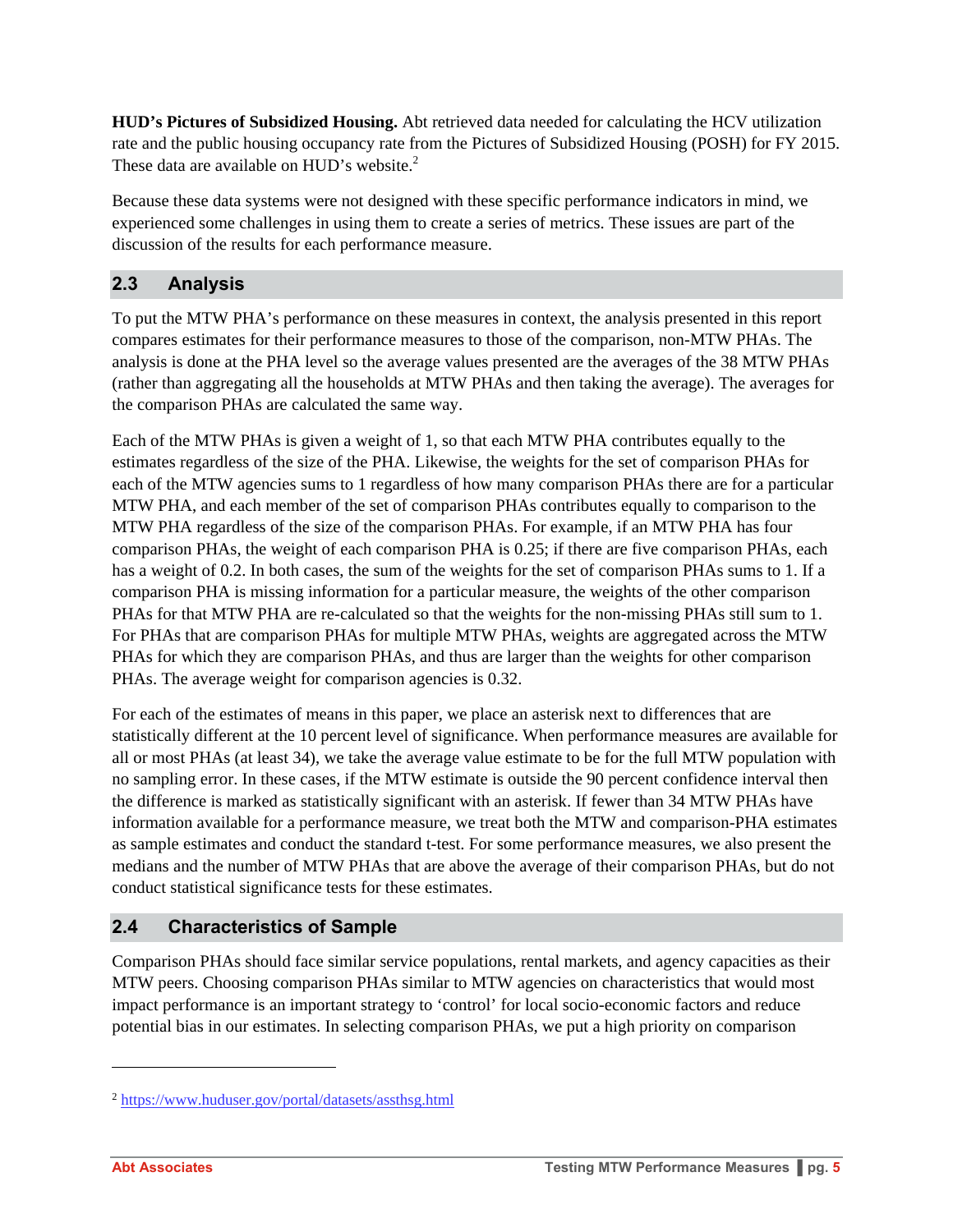PHAs being in a similar size category, and we initially required that comparison PHAs have the same programs as their MTW PHA—either HCV only or both HCV and public housing. Exhibit 1 shows these characteristics for the MTW and comparison PHAs.

| <b>Characteristic</b>           | <b>MTW PHAs</b><br>$(n=38)$ | <b>Comparison PHAs</b><br>$(n=118)$ |
|---------------------------------|-----------------------------|-------------------------------------|
| <b>PHA Type</b>                 |                             |                                     |
| <b>HCV Only</b>                 | 5.3%                        | 8.9%                                |
| PH and HCV                      | 94.7%                       | 91.1%                               |
| <b>HCV Size</b>                 |                             |                                     |
| Mean HCV Size                   | 8,349                       | 6,897                               |
| <b>Median HCV Size</b>          | 4,516                       | 3,568                               |
| 1 to 1,249                      | 13.2%                       | 15.1%                               |
| 1,250 to 3,999                  | 29.0%                       | 37.9%                               |
| 4,000 to 9,999                  | 29.0%                       | 27.6%                               |
| $= 10,000$                      | 29.0%                       | 19.5%                               |
| <b>PH Size</b>                  |                             |                                     |
| Mean PH Size                    | 3,059                       | 3,217                               |
| <b>Median PH Size</b>           | 1,282                       | 1,063                               |
| $\Omega$                        | 5.3%                        | 8.9%                                |
| 1 to 1,249                      | 42.1%                       | 48.4%                               |
| 1,250 to 3,999                  | 26.3%                       | 26.5%                               |
| 4,000 to 9,999                  | 18.4%                       | 12.9%                               |
| $>= 10,000$                     | 7.9%                        | 3.3%                                |
| Total PHA Size (HCV + PH Units) |                             |                                     |
| Mean PH Size                    | 11,408                      | 10,114                              |
| Median PH Size                  | 6,483                       | 5,515                               |
| 1 to 1,249                      | 7.9%                        | 8.4%                                |
| 1,250 to 3,999                  | 23.7%                       | 32.2%                               |
| 4,000 to 9,999                  | 23.7%                       | 33.0%                               |
| 10,000 to 19,999                | 29.0%                       | 13.6%                               |
| $>= 20,000$                     | 15.8%                       | 12.8%                               |

#### **Exhibit 1: Type and Size of MTW and Comparison PHAs**

**Sources***:* Picture of Subsidized Housing 2013, by PHA (based on 2010 census geographies). Available at: http://www.huduser.gov/portal/datasets/picture/yearlydata.html#download-tab

**Notes:** Comparison PHAs are weighted. Nationally, the average PHA HCV size is 1,063, the average PH size is 377, and the average combined size is 912: the median PHA HCV size is 318, the median PH size is 105, and the median combined size is 190.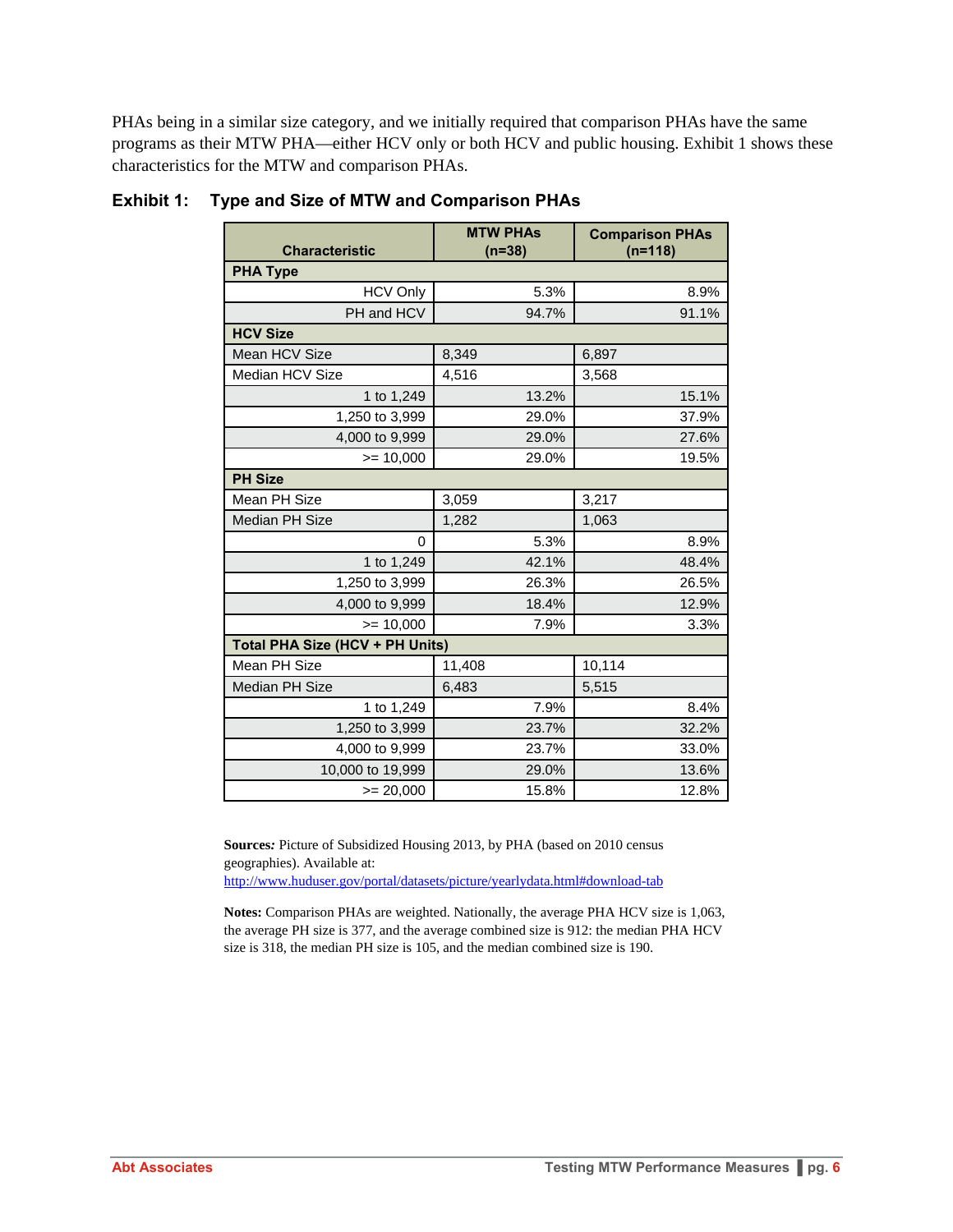Nearly all of the MTW PHAs operate both HCV and public housing programs (94.7 percent), while a slightly smaller share of matched PHAs operate both programs  $(91.1 \text{ percent})$ .<sup>3</sup> The reason for the difference is that we were not finding good matches for some MTW PHAs with large HCV programs and small public housing programs. As a result, we relaxed the requirement that the comparison PHAs for these MTW PHAs had to have both a public housing and voucher program.

The MTW and comparison PHAs have similarly-sized public housing programs. The MTW PHAs have somewhat larger HCV programs and thus larger programs overall. The biggest difference in size for the HCV program between MTW PHAs and comparison PHAs is in the largest category (>10,000 HCV slots), with 29.0 percent of the MTW PHAs in this category and only 19.5 percent of the comparison PHAs. Both the MTW and comparison PHAs are much larger than the typical PHA: the average-sized PHA has a combined total (HCV plus Public housing) of 912 units, whereas the MTW average is 11,408 units and the comparison PHA average is 10,114 units.

Community characteristics of MTW and comparison PHAs are shown in Exhibit 2. Both groups are quite similar on all of these characteristics. The share of both groups of PHAs in each geographic region is very similar, with the largest share of PHAs in the West (approximately 36% in both groups) and the South (29% of MTW PHAs and 27% of comparison PHAs). The selection criteria for the comparison PHAs required that they be in the same Census Division as the MTW PHA, but this was relaxed for several mostly larger—PHAs for which there were not enough good matches in the same Census Division.

The MTW and comparison PHAs are also very similar in terms of community economic indicators for the rental market (two-bedroom FMR) and community income levels (average income of renters and poverty rate) and labor market (unemployment rate). For example, the two-bedroom FMR is \$1,112 in MTW PHAs and \$1,081 in comparison PHAs), while the average unemployment rate is exactly the same in both sets of communities: 6.1 percent.

l

<sup>3</sup> There are 39 PHAs that received MTW awards, however two of these PHAs (Santa Clara County and the City of San Jose) operate a joint program and thus are counted as one PHA in our analyses, which is why our maximum PHA size is 38.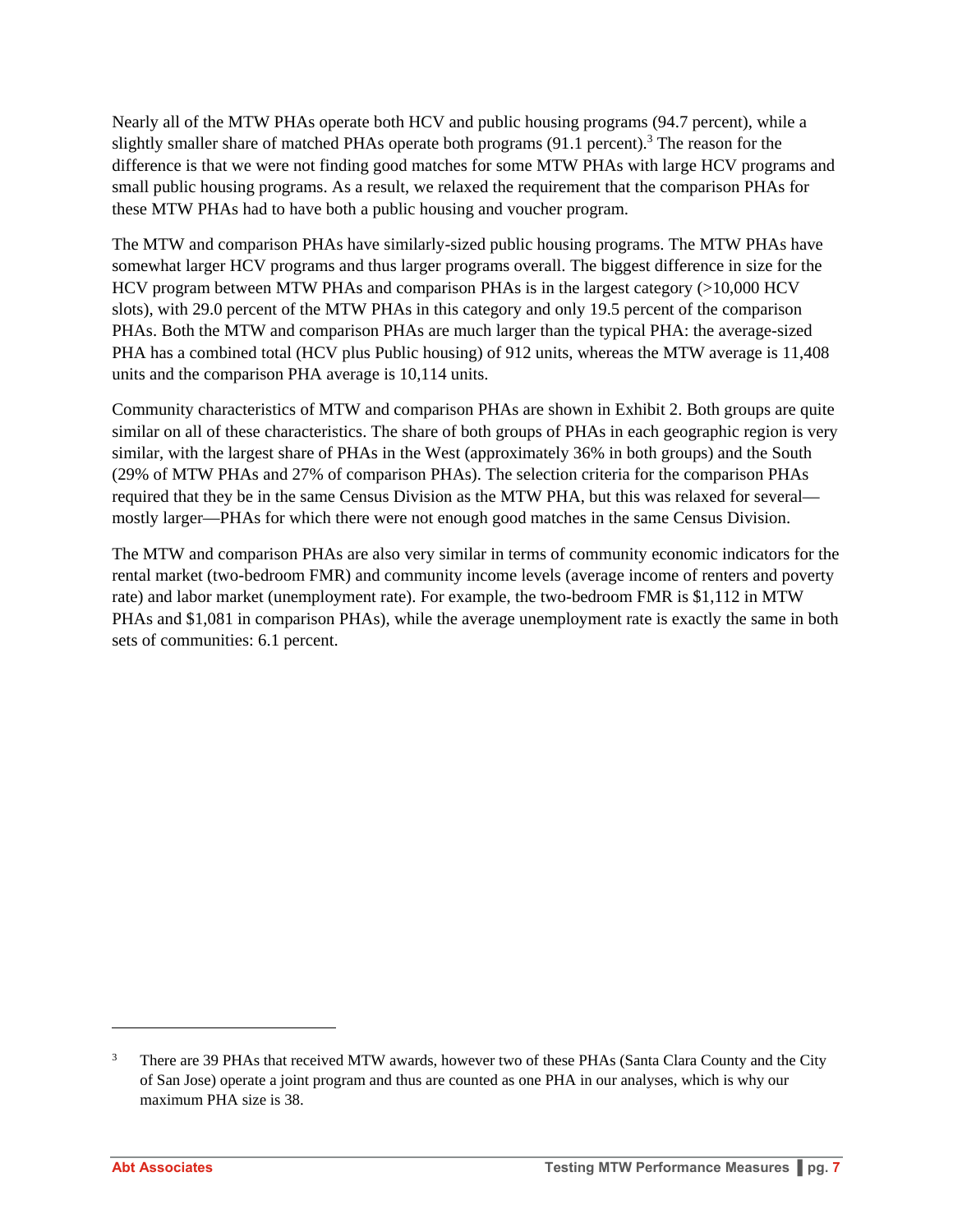| <b>Characteristic</b>                   | MTW PHAs (n=38) | <b>Comparison PHAs</b><br>$(n=118)$ |
|-----------------------------------------|-----------------|-------------------------------------|
| <b>Region</b>                           |                 |                                     |
| Northeast                               | 18.4%           | 20.2%                               |
| <b>Midwest</b>                          | 15.8%           | 16.6%                               |
| South                                   | 29.0%           | 27.0%                               |
| West                                    | 36.8%           | 36.3%                               |
| <b>Two-Bedroom Fair Market Rent</b>     |                 |                                     |
| Mean Two-Bedroom FMR                    | \$1,112         | \$1,081                             |
| Median Two-Bedroom FMR                  | \$1,023         | \$944                               |
| \$999 or less                           | 50.0%           | 58.5%                               |
| \$1,000 to \$1,499                      | 42.1%           | 27.8%                               |
| \$1,500 or more                         | 7.9%            | 13.7%                               |
| <b>County Poverty Rate</b>              |                 |                                     |
| Average (Mean)                          | 15.5%           | 15.3%                               |
| Median                                  | 15.3%           | 15.6%                               |
| $\leq$ 10 %                             | 10.5%           | 10.7%                               |
| >10 to 20%                              | 76.3%           | 79.5%                               |
| >20%                                    | 13.2%           | 9.8%                                |
| <b>Median County Income for Renters</b> |                 |                                     |
| Average (Mean)                          | \$36,600        | \$35,401                            |
| Median                                  | \$33,672        | \$32,295                            |
| $<$ \$31,000                            | 31.6%           | 41.9%                               |
| \$31,000 to \$42,999                    | 42.1%           | 36.5%                               |
| \$43,000 or more                        | 26.3%           | 21.6%                               |
| <b>County Unemployment Rate</b>         |                 |                                     |
| Average (Mean)                          | 6.1%            | 6.1%                                |
| Median                                  | 5.9%            | 6.0%                                |
| $< 5.0\%$                               | 31.6%           | 22.0%                               |
| $5.0\% - 6.0\%$                         | 21.1%           | 29.0%                               |
| $6.1\% - 7.3\%$                         | 21.1%           | 35.6%                               |
| 7.4% or more                            | 26.3%           | 13.4%                               |

#### **Exhibit 2: Community Characteristics of MTW and Comparison PHAs**

**Sources**: FMR: Fair Market Rents (2015 Final Data), County-Level. Available at: HUDuser.gov; Poverty Rate: 2009-2013 ACS 5-Year Estimates Table S1701, County Level. Available at **factfinder.census.gov**; Median Income for Renters: Census.gov: ACS 5-Year Estimates Table S2503 – Financial Characteristics, County Level. Available at: factfinder.census.gov; Unemployment rate: Bureau of Labor Statistics: Labor force data by county, not seasonally adjusted, 2014 Annual Averages. Available at: **bls.gov**; Region: Census Regions and Divisions of the United States. Available at: census.gov.

**Notes**: Comparison PHAs are weighted.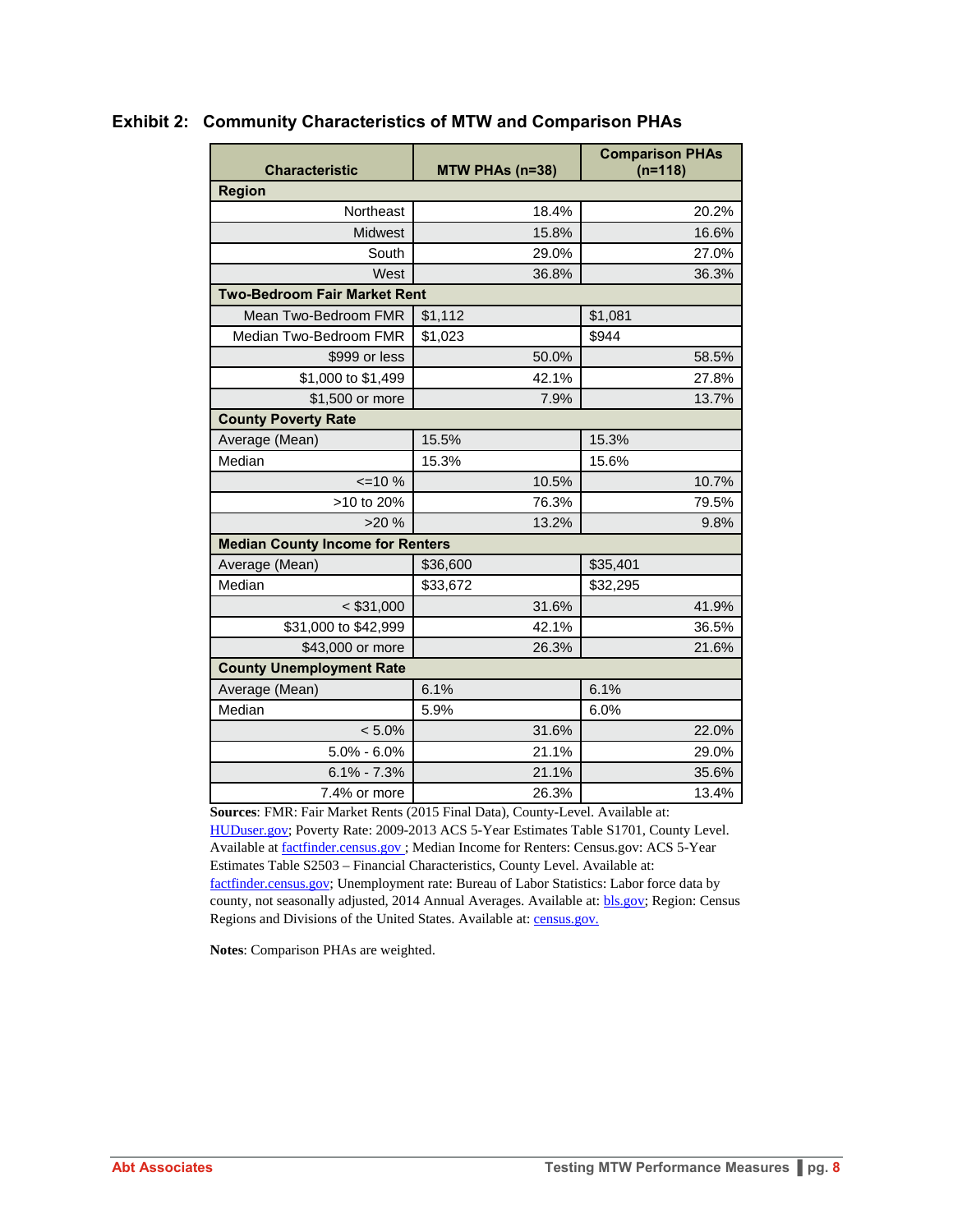### **3. Performance Measures for Cost Effectiveness**

One of the three statutory goals of the MTW program is to "Reduce cost and achieve greater cost effectiveness in Federal expenditures." For the cost effectiveness measures, we:

- Specified agency-level measures of administrative and operating costs rather than savings from particular policy changes;
- Measured costs on a per-unit basis to account for different size PHAs; and
- Reported adjusted costs that take into account differences of the cost of labor and rental housing in different areas of the country.

While we determined that cost effectiveness performance should be measured at the agency level, we recognize that many people interested improving rental assistance programs are looking to MTW to identify specific policy changes that improve efficiency or achieve other important goals and should thus be offered to all agencies. However, for PHAs that have adopted multiple policy changes, it can be difficult to accurately estimate the savings that may be attributable to any one policy change. Also, the change may have been made years ago and it may not be possible to determine what effect the change has on costs in later years. An agency-wide measure should capture the effect of current and past changes on the efficiency of running housing assistance programs this year. We think that a one-time evaluation or a PHA-specific evaluation that could examine the specific activity in more detail is a better way for capturing the effects of individual programmatic changes than annual performance measures, although a performance measurement system can help identify which agencies to focus an evaluation on. It is also important to note that many of the MTW agencies reporting cost savings from increased administrative efficiencies have also reported reinvesting these savings into additional programs or enhanced customer service. Thus it may be difficult to see the results of these cost savings efforts at the agency level.

In addition to the administrative and operating cost measures, we included a measure for voucher subsidy costs. PHAs have little control over the rents in their jurisdiction and so have somewhat less control over subsidy costs than over administrative costs. Subsidy costs greatly outweigh administrative costs

however. Therefore if an agency really wants to focus on improving cost effectiveness, it is important to focus on per-unit subsidy costs as well as per-unit administrative costs.

Administrative costs of vouchers and operating costs of public housing are important summary measures of cost effectiveness. If these measures were to become part of a performance measurement system, the FDS (or another data collection system) would need to be designed to ensure that the measures are comparable across PHAs. The reporting system should also automatically make the calculations of costs per unit and prompt the PHA to review the per-unit costs for accuracy.

The specific cost-effectiveness indicators and the results from our analysis of costs are shown in Exhibit 3. As explained in Section 2, the estimates reported throughout MTW agency the Lincoln Housing Authority (LHA) reports that the time saved from changing to biennial recertification's for elderly and disabled households allows staff more time to work individually with assisted households and to administer special voucher programs such as Mainstream Vouchers, VASH, and Enhanced Vouchers without hiring additional staff. LHA also used the savings to create a 12-hour tenant education program for LHA tenants and others in the community.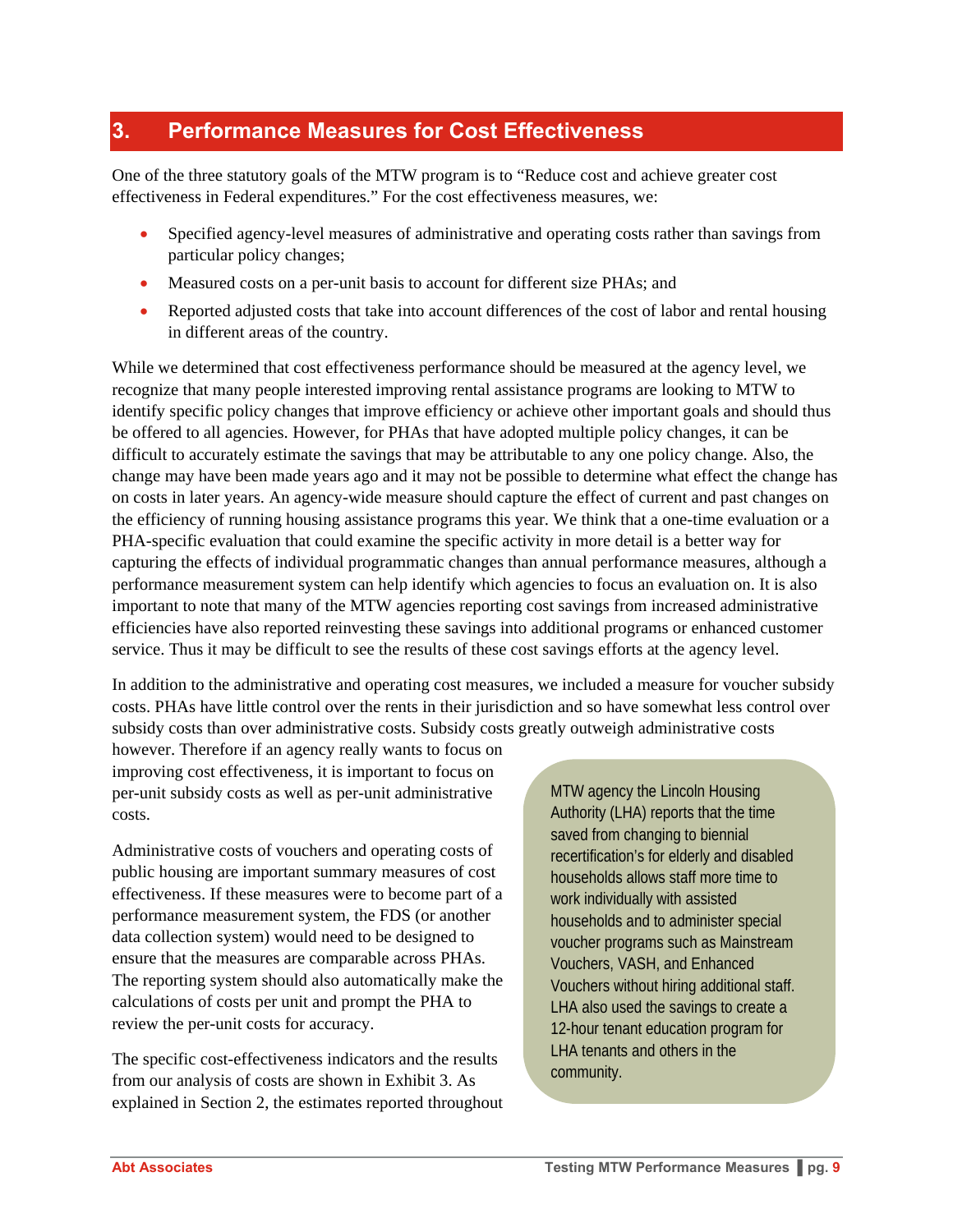this report are averages of PHA-level averages. For household-level variables such as the average housing assistance payment (HAP), we calculated the average HAP for each PHA and then averaged this PHAlevel HAP average across the PHAs. This averaging ensures that each MTW PHA has the same weight in the estimate regardless of the size of the PHA. For the comparison PHAs, the estimates are weighted so that each member of a group of comparison PHAs matched to a MTW PHA has the same weight and the sum of those weights equal 1.

The top panel of Exhibit 3 shows that the average HAP amount for MTW PHAs and comparison PHAs are very similar. To take into account differences in rental costs in different parts of the country, we adjusted HAP amounts based on the Fair Market Rent in each PHA's jurisdiction. Estimates are adjusted up if the PHA's FMR is below average nationally and adjusted down if the PHA's FMR is above average. The adjusted averages are almost exactly the same, with MTW PHAs averaging \$44 per year higher (\$3.67 per month) than the comparison PHAs. We also compared the average HAP amount for each MTW PHA to the average of its comparison PHAs and found that about half of the MTW PHAs had a lower HAP (17 of 36 MTW PHAs), and half had a higher HAP (19 of 36 PHAs).

The middle panel shows the average administrative costs per full-time equivalent year of voucher assistance (i.e., per 12 months of unit months leased). To take into account differences in labor costs, we adjusted these costs by differences in wage rates across metropolitan areas. The adjusted average costs are \$163 higher per FTE voucher per year for MTW PHAs. The median administrative costs are much closer together, and 15 of the 35 MTW PHAs have lower estimates of administrative costs per voucher than their comparison PHAs. The median costs suggest that part of the higher cost for MTW PHAs is being driven by extreme values. MTW PHAs may experience higher administrative fees per voucher because of the additional services attached to many MTW vouchers or added customer services. Higher costs may also be a result of shorter lengths of stay/higher turnover rates experienced at MTW agencies, and thus more costly new admissions. (See Section 8 for measures on resident length of stay.)

In addition, it should be noted that HCV administrative fee costs for MTW agencies were not available from administrative data because the current reporting system combines HCV administrative costs with all other MTW costs not used for operating public housing (e.g., supportive services and non-traditional housing assistance). This measure combines a survey response on costs and administrative data on number of voucher months leased, which may introduce non-sampling error. Although we cannot determine if there is non-sampling error or how large it might be, we are less certain of the estimates because the source of the data is not from audited FDS data.

The bottom panel shows the average annual operating costs per occupied public housing unit adjusted for local wage rates. These estimates indicate that the average costs per public housing unit for MTW agencies are \$144 higher per year, which is not a statistically significantly difference.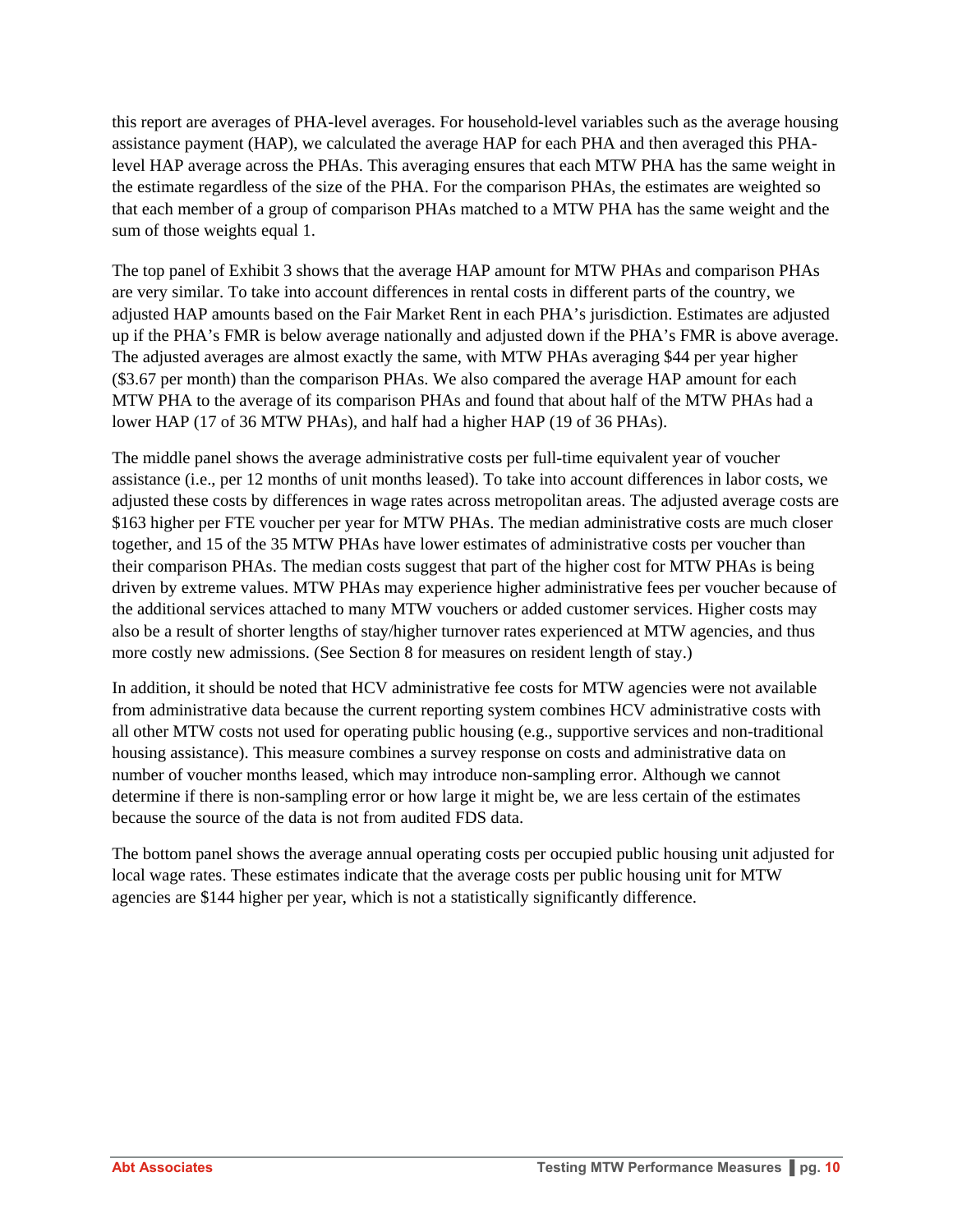| <b>Performance Measure</b>                                                                             | <b>MTW PHAS</b> | <b>Comparison</b><br><b>PHAs</b> | <b>Difference Between</b><br><b>MTW</b> and<br><b>Comparison PHAs</b><br><b>Mean</b> | 90% Confidence<br><b>Interval for</b><br><b>Comparison PHA</b><br><b>Mean</b> |
|--------------------------------------------------------------------------------------------------------|-----------------|----------------------------------|--------------------------------------------------------------------------------------|-------------------------------------------------------------------------------|
| <b>HCV HAP Costs Per Voucher-Year Leased, AdjustedA</b>                                                |                 |                                  |                                                                                      |                                                                               |
|                                                                                                        | $(n=36)$        | $(n=113)$                        |                                                                                      |                                                                               |
| <b>PHA Average</b>                                                                                     | \$7,406         | \$7,362                          | \$44                                                                                 | $$7,231 - $7,492$                                                             |
| <b>PHA Median</b>                                                                                      | \$7,170         | \$7,304                          | $-$134$                                                                              |                                                                               |
| # of MTW PHAs that have lower<br>adjusted HAP costs than the<br>average of their comparison PHAs       | 17 of 36        |                                  |                                                                                      |                                                                               |
| HCV Administrative Costs Per-Voucher Leased, Adjusted <sup>B</sup>                                     |                 |                                  |                                                                                      |                                                                               |
|                                                                                                        | $(n=35)$        | $(n=113)$                        |                                                                                      |                                                                               |
| <b>PHA Average</b>                                                                                     | \$946           | \$783                            | $$163*$                                                                              | $$752 - $814$                                                                 |
| <b>PHA Median</b>                                                                                      | \$820           | \$770                            | \$50                                                                                 |                                                                               |
| # of MTW PHAs that have lower<br>adjusted admin. costs than the<br>average of their comparison PHAs    | 15 of 35        |                                  |                                                                                      |                                                                               |
| Annual Public Housing Operating Costs per Occupied Unit, Adjusted <sup>B</sup>                         |                 |                                  |                                                                                      |                                                                               |
|                                                                                                        | $(n=35)$        | $(n=106)$                        |                                                                                      |                                                                               |
| PHA Average                                                                                            | \$7,133         | \$6,989                          | \$144                                                                                | $$6,719 - $7,258$                                                             |
| PHA Median                                                                                             | \$6,734         | \$6,757                          | $-$ \$23                                                                             |                                                                               |
| # of MTW PHAs that have lower<br>adjusted operating costs than the<br>average of their comparison PHAs | 17 of 35        |                                  |                                                                                      |                                                                               |

#### **Exhibit 3: Costs per Unit of Housing Assistance, 2014**

A HAP costs are adjusted by differences in two-bedroom FMRs across PHAs (i.e., if the PHA's two-bedroom FMR is 5 percent higher than the national average, the adjusted costs are reduced by 5 percent to estimate costs at the national average FMRs).

B Costs adjusted by differences in wage rates across counties using the Quarterly Census of Employment and Wages (QCEW) for all workers in the PHA's county (i.e., if wage rates in county are 5 percent above the national average, the unadjusted costs are reduced by 5 percent for the PHA to estimate costs at the national average wage rate).

**Sources:** MTW PHA data on HCV administrative fee costs are from the MTW PHA Survey (FY2014 costs) and the number of voucher-unit years of assistance for MTW PHAs are from the Pictures of Subsidized Housing (POSH). All the remaining MTW data and all comparison PHA data are from the FDS for FY2014.

**Notes:** \* indicates statistically significant at 10 percent significance level. Comparison PHAs are weighted. Voucher and HAP costs do not reflect costs of special program vouchers not normally covered by MTW (e.g., VASH, FUP, and NED).

The estimates reported in Exhibit 3 exclude two outliers. One MTW PHA that reported HCV administrative costs on the survey was excluded from the estimates because its costs were more than twice as high per unit as the next highest PHA (in both groups, MTW PHAs and comparisons). Similarly, one MTW PHA was excluded from the analysis of public housing operating costs because its per-unit cost was less than half of the next lowest PHA's cost. We excluded these costs despite confirmation from the PHAs that they were not data entry errors.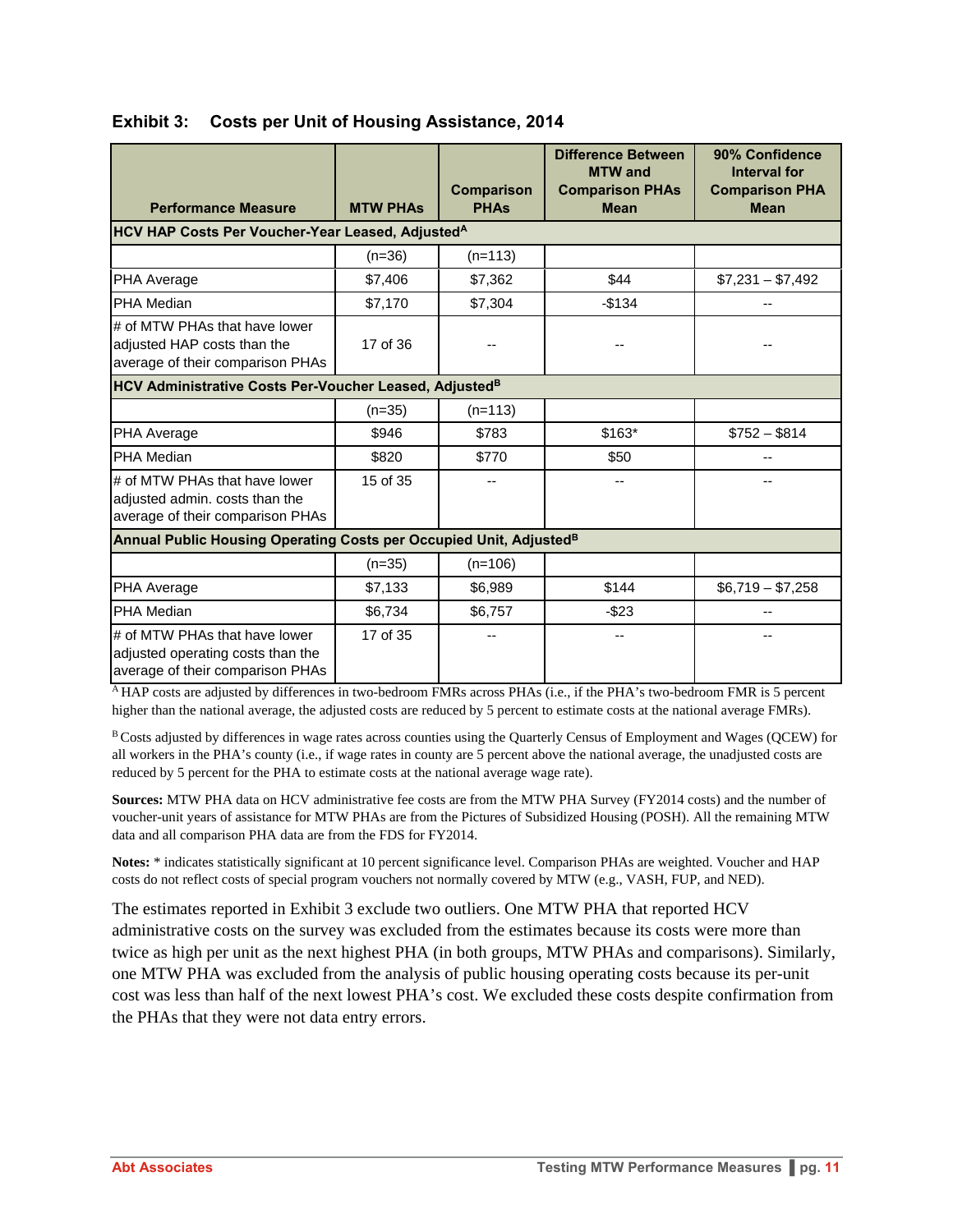### **4. Performance Measures for Economic Self-Sufficiency**

The second statutory goal of the MTW program is to help residents move toward self-sufficiency. The full version of this objective is: "Give incentives to families with children where the head of household is working, is seeking work, or is preparing for work by participating in job training, educational programs, or programs that assist people to obtain employment and become economically self-sufficient." MTW agencies have undertaken many activities to help achieve this goal, including establishing rent structures that encourage work (e.g., charging a lower percent of income in rent), exempting earnings increases from requiring interim recertification of income, implementing work requirements, and providing supportive services to overcome barriers to work. To capture the effect of these activities, the principal performance measure for the self-sufficiency measures is defined in terms of household earnings:

- The percent of non-elderly, non-disabled households that have experienced earnings growth since admission to the assisted housing program; and
- The average annual change in household earnings since admission.

These self-sufficiency measures all focus on non-elderly, non-disabled households. We recognize that some of the households that participate in economic self-sufficiency programs will be headed by a person who is elderly or a person who has a disability. The share of these households participating in these activities is likely to be small, and if we include all the elderly or disabled households in the measurement of earnings growth, the growth in earnings measure will be artificially small. Earnings measures including all assisted households will include a lot of people that will not participate in economic self-sufficiency activities.

While we focused on changes in household earnings measuring progress toward self-sufficiency, we also recommend performance measures for the share of households making positive exits from assisted housing (i.e., exits that suggest self-sufficiency). Therefore, this measure could not be implemented at this time because most PHAs do not collect data on the nature of exits from assisted housing. Nonetheless, we think a performance measurement system should include this measure and that PHAs should be required to report on it going forward.<sup>4</sup>

#### **Earnings Growth of Non-Elderly, Non-Disabled Households**

The estimates presented in Exhibit 4 track growth in earnings for non-elderly and non-disabled households who were admitted after the PHA signed their MTW agreement and still assisted in 2014 Because of data limitations, we could only go back as far as 2007. For MTW PHAs that signed agreements prior to that time, we only analyzed new admissions from 2007 through 2014. Comparison PHAs were limited to same period as the MTW PHA to which they were being compared. To be included

l

<sup>4</sup> Households leave housing assistance for many different reasons, including reasons that would broadly be described as positive (increasing earnings to the point they can afford market-rate housing or homeownership), as well as reasons that are potentially negative (such as an inability or unwillingness to comply with HUD rules). Other households leave for unknown reasons. For these reasons, we counsel against simply measuring the number of households that leave subsidized housing, and instead focus on positive exits. Positive exist can also be difficult to define and measure, particularly because a substantial share of households that leave subsidized housing do not fill out an exit interview or otherwise report this information to the PHA. However, we are aware that a number of MTW PHAs have been tracking household exits and believe that exit measures could be implemented as part of a future performance measurement system.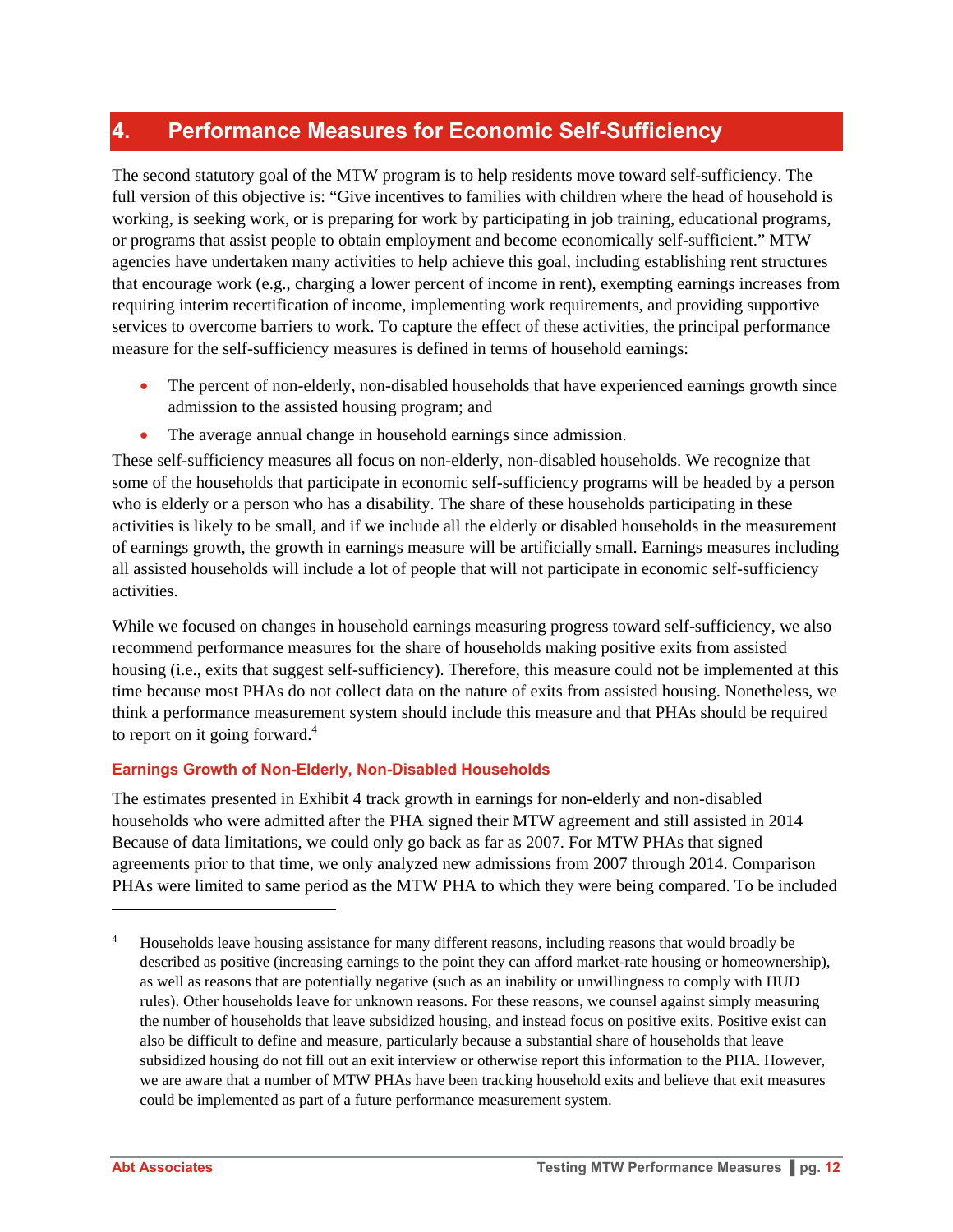in the analysis, a household had to have income records at least one year, and a PHA had to have at least 50 households meeting this criterial to be included.

#### **Exhibit 4: Earnings Growth of Non-Elderly, Non-Disabled Households Admitted After MTW Designation (in \$2014)**

| <b>Performance Measure</b>                                                 | <b>MTW PHAs</b><br>$(n=34)$ | <b>Comparison</b><br><b>PHAs</b><br>$(n=99)$ | <b>Difference Between</b><br><b>MTW</b> and<br><b>Comparison PHAs</b> | 90% Confidence<br><b>Interval for</b><br><b>Comparison PHA</b><br><b>Estimate</b> |
|----------------------------------------------------------------------------|-----------------------------|----------------------------------------------|-----------------------------------------------------------------------|-----------------------------------------------------------------------------------|
| All Non-Elderly, Non-Disabled PHA Households (Average PHA Percent/Dollars) |                             |                                              |                                                                       |                                                                                   |
| Increased earnings at<br>follow-up                                         | 46.2%                       | 42.7%                                        | $3.5\%$ *                                                             | 41.8% - 43.6%                                                                     |
| Decreased earnings at<br>follow-up                                         | 29.9%                       | 27.8%                                        | $2.1\%$ *                                                             | 27.1% - 28.6%                                                                     |
| Same earnings                                                              | 24.0%                       | 29.5%                                        | $-5.5%$ *                                                             | 28.2% - 30.7%                                                                     |
| Annual change in earnings                                                  | \$639                       | \$700                                        | $-$61$                                                                | \$638 - \$762                                                                     |
| PHA Households with No Earnings at Baseline                                |                             |                                              |                                                                       |                                                                                   |
| Average PHA percent of<br>households with no<br>earnings at baseline       | 39.3%                       | 47.5%                                        | $-8.2\%$ *                                                            | $46.0\% - 49.1\%$                                                                 |
| Of PHA Households with No Earnings at Baseline (Average PHA Percent)       |                             |                                              |                                                                       |                                                                                   |
| No earnings at follow-up                                                   | 53.5%                       | 60.0%                                        | $-6.5%$ *                                                             | 58.8% - 61.2%                                                                     |
| Have earnings at follow-up                                                 | 46.5%                       | 40.0%                                        | $6.5\%$ *                                                             | 38.8% - 41.2%                                                                     |
| Average earnings at follow-<br>up for households with<br>earnings          | \$15,982                    | \$15,778                                     | \$204                                                                 | $$15,345 - $16,211$                                                               |
| PHA Households Earnings at Baseline (Average PHA Percent/Dollars)          |                             |                                              |                                                                       |                                                                                   |
| Earnings at baseline                                                       | 60.7%                       | 52.5%                                        | $8.2\%$ *                                                             | 50.9% - 54.0%                                                                     |
| Of PHA Households with Earnings at Baseline (Average PHA Percent/Dollars)  |                             |                                              |                                                                       |                                                                                   |
| Increased earnings at<br>follow-up                                         | 43.0%                       | 41.3%                                        | $1.7\%$ *                                                             | 40.4% - 42.1%                                                                     |
| Decreased to zero earnings<br>at follow-up                                 | 22.6%                       | 26.8%                                        | $-4.2%$ *                                                             | 25.8% - 27.8%                                                                     |
| Decreased earnings at<br>follow-up, but still have<br>earnings             | 34.4%                       | 31.9%                                        | $2.5\%$ *                                                             | 31.2% - 32.6%                                                                     |
| Average earnings at follow-<br>up                                          | \$15,953                    | \$14,162                                     | $$1,791*$                                                             | \$13,625 - \$14,699                                                               |
| Average earnings at<br>baseline                                            | \$18,223                    | \$16,621                                     | \$1,602*                                                              | $$16,115 - $17,127$                                                               |
| Average change in<br>household earnings from<br>baseline to follow-up      | $-$ \$2,271                 | $-$2,459$                                    | \$188                                                                 | $($2,679) - ($2,239)$                                                             |

**Sources**: Income data: PIC panel data from HUD, January 2007 through December 2014. Inflation adjustment from the Bureau of Labor Statistics' Consumer Price Index for urban wage earners and clerical workers, available at: http://data.bls.gov/timeseries/CWUR0000SA0?output\_view=pct\_12mths.

Notes: \* indicates statistically significant at 10 percent significance level. Comparison PHAs weighted. Due to data limitations, income records before 2007 were not available. Therefore, analysis includes households receiving assistance in 2014 that were new newly admitted in 2007 and later for MTW agreements signed in 2007 or earlier and for the year the MTW agreement was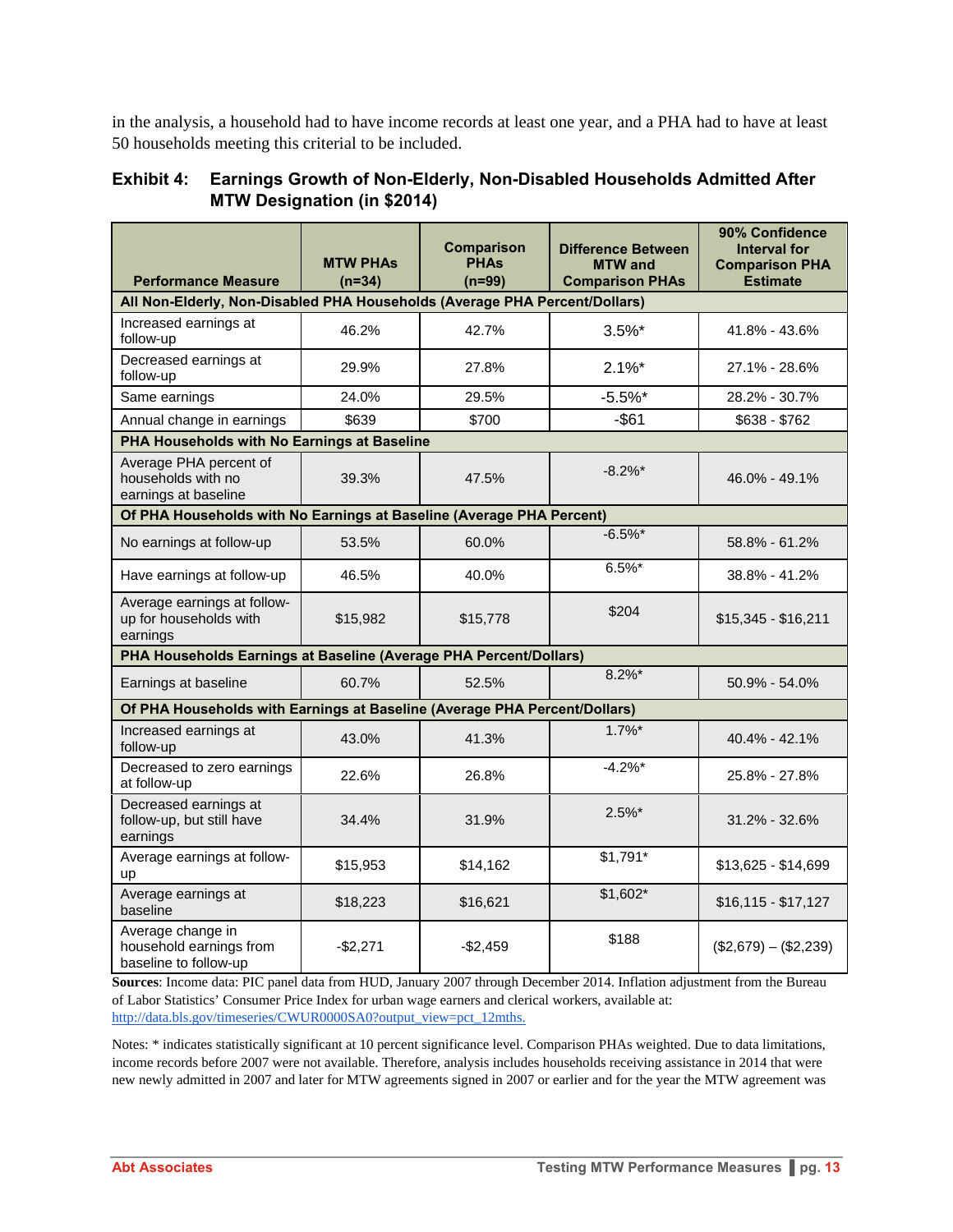signed or later for agreements signed in 2008 or later. To be included in the analysis, the household had to have baseline and follow-up income records at least one-year apart.

The estimates show that household earnings were more likely to increase at MTW PHAs than at comparison PHAs. The top panel of the exhibit shows that the average share of assisted households with increased household earnings since admission is 46.2 percent for MTW PHAs, compared to 42.7 percent at the comparison PHAs. However, the MTW PHAs also had a larger share of households with decreased earnings, and there is no difference in the average annual dollar growth in earnings across the two groups. MTW PHAs also had fewer households who reported zero earnings. Having fewer zero-earning households would naturally produce a higher number of earnings decreases for MTW agencies because households with zero earnings are not able to decrease earnings. Given the large share of comparison PHA households with no change in earnings (almost entirely zero earners in both periods); we determined the best way to understand earnings growth changes was to analyze zero earners and positive earners at baseline separately, as shown in the middle and bottom panels.

The middle panel shows the analysis for households that had zero earnings at baseline (2007 or when the MTW agency signed their MTW agreement). MTW PHAs had a smaller share of households with zero earnings at baseline, 39.3 percent compared to 47.5 percent at comparison PHAs. While the majority of zero earners were still zero earners at follow-up in 2014, the average share of households that had positive earnings at follow-up was significantly higher for MTW PHAs than comparison PHAs (46.5 percent vs 40.0 percent). The average earnings for households now working is similar at a little under \$16,000 per year.

The bottom panel shows the analysis for households that had positive earnings at baseline. MTW PHAs had a larger share of households with positive earnings at baseline (60.7 percent vs. 52.5 percent at comparison PHAs) and a higher share with increased earnings at the follow-up (43.0 percent vs. 41.3 percent) than the comparison PHAs. While both MTW and comparison PHAs had a large share of these households with decreased earnings at follow-up, the MTW PHAs have a lower share that went from positive earnings at baseline to zero earnings at follow-up (22.6 percent vs. 26.8 percent). The average earnings at baseline and follow-up were higher for the MTW PHAs, but the difference in earnings did not grow by a statistically significant amount.

> Coupled with its time-limited flat voucher subsidy, the Tacoma Housing Authority (THA) instituted an enhanced supportive services program using MTW funding flexibility. The goal of the enhanced supportive services program is getting work-able people ready for steady employment within five years. A voluntary program, residents can meet one-on-one with case managers who link them to community services provided by partners. THA monitors earned income and if income does not increase, case managers are more proactive in engaging residents in educational or employment activities. Residents in the enhanced program are also enrolled in HUD's Family Self Sufficiency program when they enroll in the enhanced supportive services program. As of 2014, 200 families are enrolled in the joint program.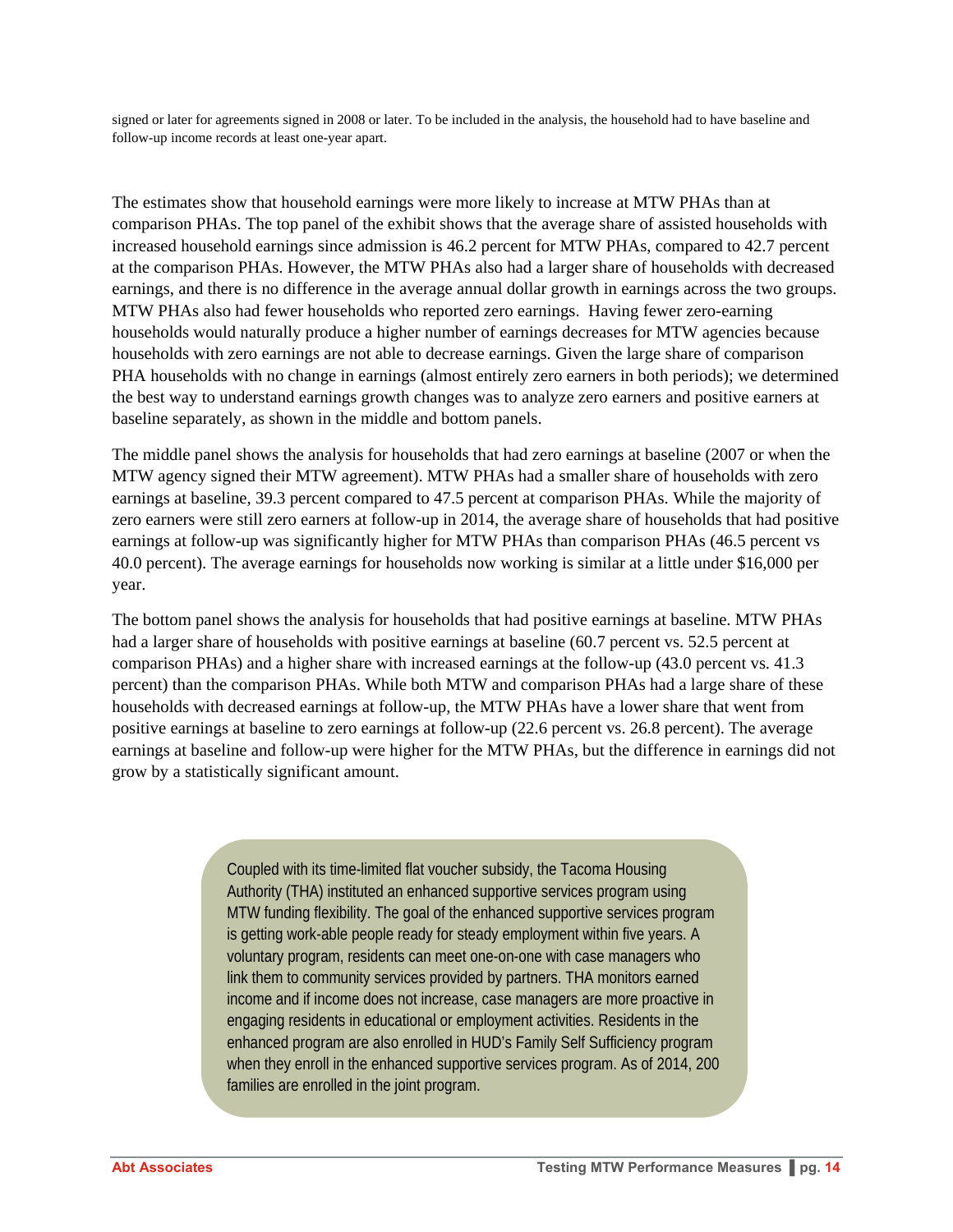Overall, MTW PHAs had a higher share of earners at baseline and follow-up, and a higher share of MTW households had positive earnings growth, both for new admissions as a whole and separately for those who had zero earnings or positive earnings at baseline.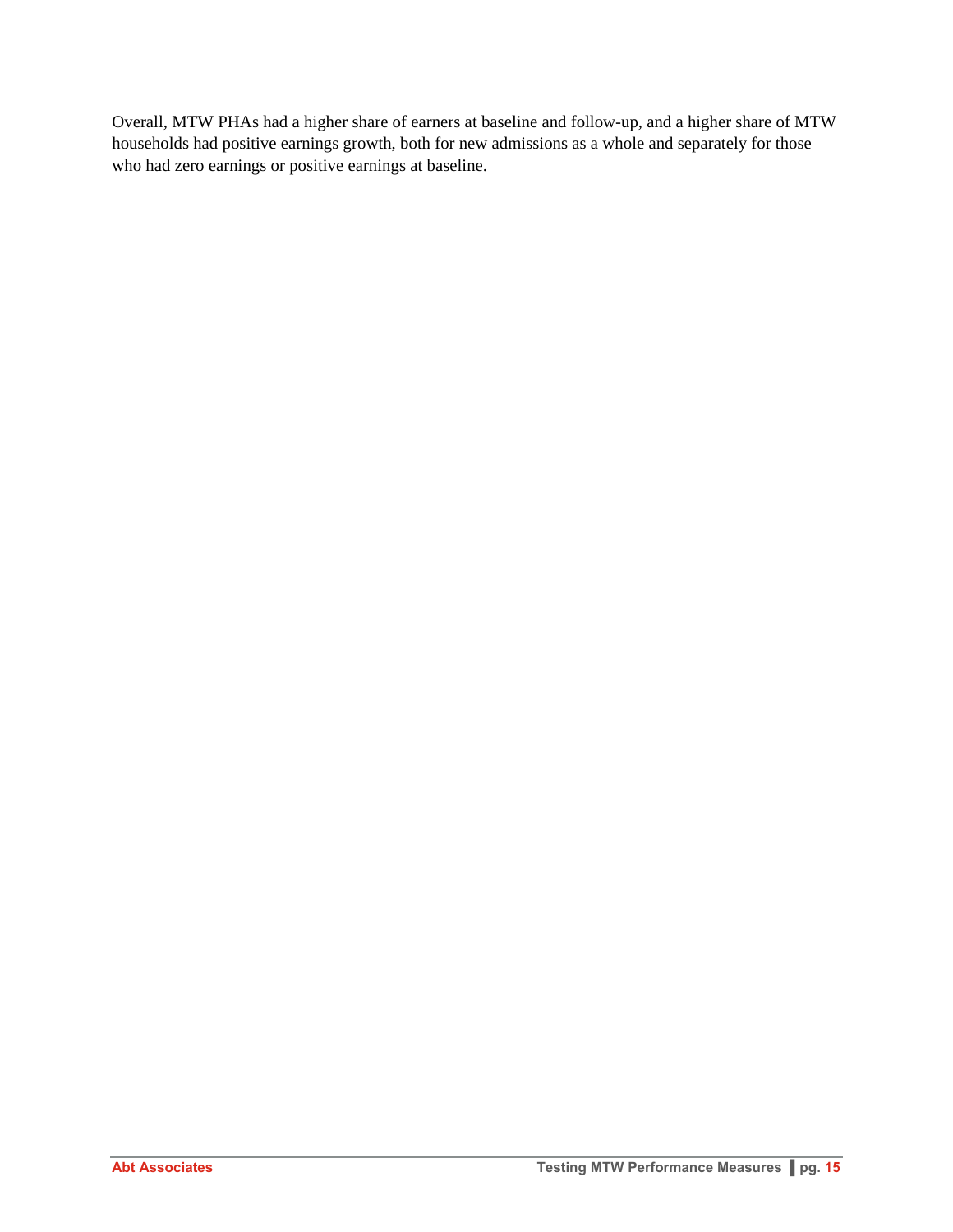## **5. Performance Measures for the Quantity and Quality of Affordable Housing**

The third statutory goal of the MTW program is to "Increase housing choices for low-income families." MTW activities to increase choice can be categorized into three areas: increasing the quantity and quality of housing; providing services to help people to stabilize their housing and avoid institutionalized settings, and expanding the geographical choices for assisted households.<sup>5</sup>This chapter focuses on performance measures for the quantity and quality of affordable housing, and subsequent chapters focus on the other two categories of increasing housing choice.

Providing quality affordable housing is the core mission of all PHAs. Performance measures for the quantity of housing assistance provided cover the:

- Utilization of available voucher slots and public housing units;
- Change from baseline (start of each PHA's entry into MTW) in the number of year-round equivalent vouchers used and public housing units occupied; and
- Amount of non-traditional housing assistance provided by MTW PHAs; and

Performance measures for the quality of housing assistance provided cover:

- HUD's Real Estate Assessment Center's (REAC) physical inspection score for public housing developments;
- Estimated unmet capital needs; and
- The amount of other affordable housing in the community preserved by the PHA.

An additional proposed measure of housing quality is the number of unit-years added to the life of the agency public housing stock through modernization and other investment activities. We did not try to collect data for this measure because we were advised that most PHAs do not currently collect this information.

#### **The Voucher Utilization and Public Housing Occupancy Rates**

The average and median voucher utilization rates and public housing occupancy rates for MTW PHAs and their comparison PHAs are shown in Exhibit 5. The voucher utilization rate is the percentage of units leased rather than the percentage of budget used. The results, based on data from Pictures of Subsidized Housing FY 2015, indicate that MTW PHAs have an average voucher utilization rate of 89.3 percent, which is lower than the 90.7 percent average for the comparison PHAs. In a direct comparison of each MTW PHA to its matched group of comparison PHAs, 17 of the 38 MTW PHAs had a higher voucher utilization rate than their comparison PHAs.<sup>6</sup>

1

<sup>5</sup> For a list of MTW activities in each category, see: Khadduri et al. (2014). "Innovations in the Moving to Work Demonstration." Public and Affordable Housing Research Corporation, a HAI Group company, Cheshire, CT.

<sup>6</sup> We also replicated these calculations with FY2014 FDS data and found a higher utilization rate for MTW PHAs (92.2 percent), but similar to the POSH data, the MTW rate is slightly lower than the average for comparison PHAs (93.4 percent). We reported the POSH data in the exhibit to keep the data sources for vouchers and public housing the same.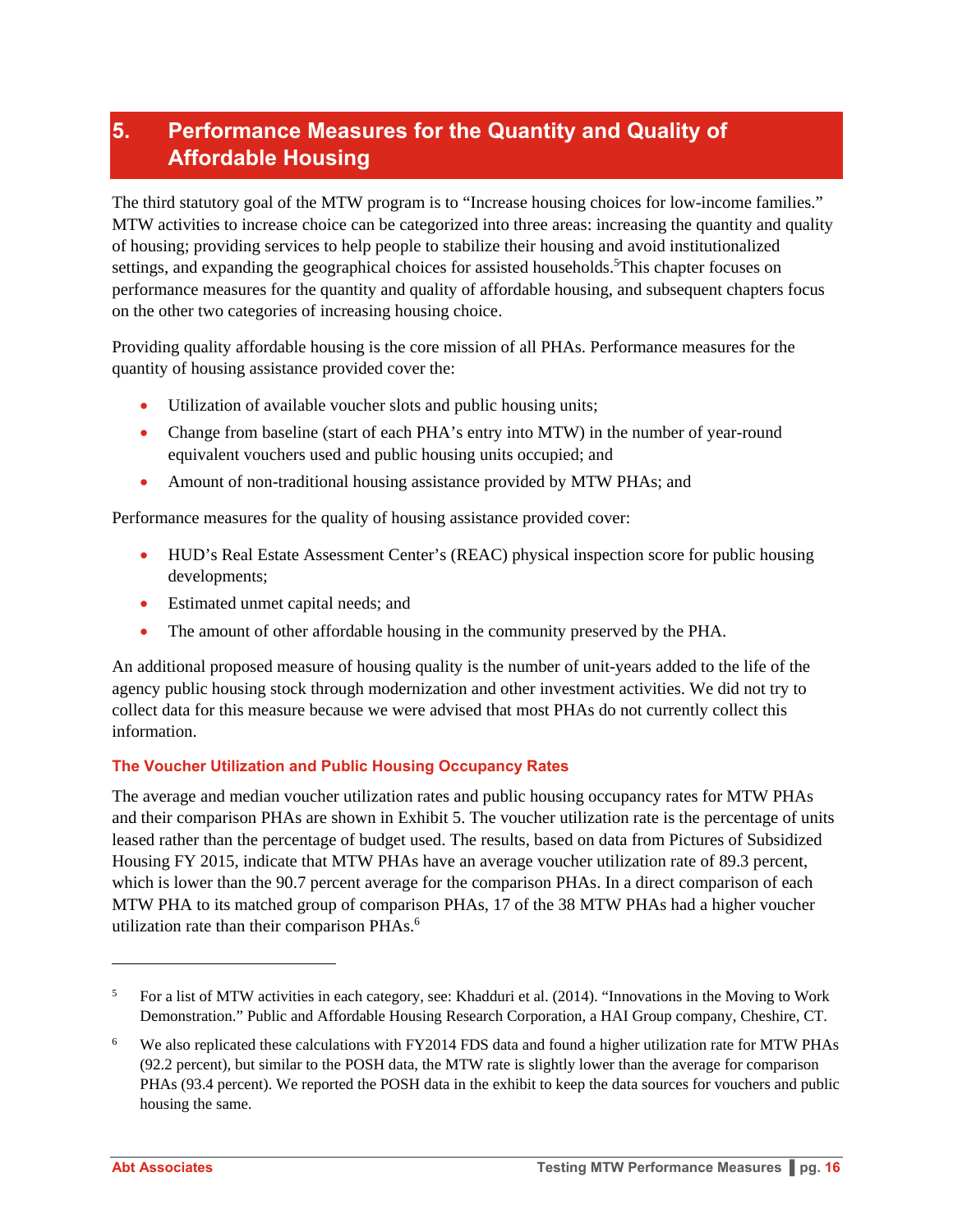The average public housing occupancy rate is almost exactly the same in MTW PHAS (92.7 percent) and comparison PHAs (92.5 percent). In a direct comparison, 18 of the 33 MTW PHAs have a higher public housing occupancy rate than their comparison PHAs.

| <b>Performance</b><br><b>Measure</b>                                                                                  | <b>MTW PHAS</b> | <b>Comparison PHAs</b> | Difference between<br><b>MTW</b> and<br><b>Comparison PHAs</b><br>(percentage points) | 90% Confidence<br><b>Interval for</b><br><b>Comparison PHA</b><br><b>Estimate</b> |
|-----------------------------------------------------------------------------------------------------------------------|-----------------|------------------------|---------------------------------------------------------------------------------------|-----------------------------------------------------------------------------------|
| <b>Utilization of Available Voucher Slots</b>                                                                         |                 |                        |                                                                                       |                                                                                   |
| Sample size                                                                                                           | $(n=38)$        | $(n=117)$              |                                                                                       |                                                                                   |
| Average PHA<br>utilization rate                                                                                       | 89.3%           | 90.7%                  | $-1.4%$                                                                               | $89.5 - 91.8%$                                                                    |
| Median PHA<br>utilization rate                                                                                        | 90.5%           | 92.0%                  | $-1.5%$                                                                               |                                                                                   |
| # of MTW PHAs that<br>have higher<br>utilization rates than<br>the average rate of<br>their comparison<br><b>PHAs</b> | 17 of 38        |                        |                                                                                       |                                                                                   |
| <b>Occupancy Rate of Public Housing</b>                                                                               |                 |                        |                                                                                       |                                                                                   |
| Sample                                                                                                                | $(n=33)$        | $(n = 97)$             |                                                                                       |                                                                                   |
| Average PHA<br>occupancy rate                                                                                         | 92.7%           | 92.5%                  | 0.2%                                                                                  | $91.2 - 93.9\%$                                                                   |
| Median occupancy<br>rate                                                                                              | 94.0%           | 95.0%                  | $-1.0%$                                                                               |                                                                                   |
| # of MTW PHAs that<br>have higher<br>occupancy rates<br>than the average<br>rate of their<br>comparison PHAs          | 18 of 33        |                        |                                                                                       |                                                                                   |

**Exhibit 5: Voucher Utilization and Public Housing Occupancy Rates, FY 2015** 

**Sources***:* Picture of Subsidized Housing (POSH), 2015 data from

https://www.huduser.gov/portal/datasets/picture/yearlydata.html. POSH data on total HCV units and number occupied are from HUDCAPS and VMS and total public housing units and occupied units are from PIC.

https://www.huduser.gov/portal/picture2008/Introduction%20to%20web%20application.pdf

**Notes**: \* indicates statistically significant at 10 percent significance level. Comparison PHAs weighted. One comparison PHA was excluded from the voucher utilization rate analysis because of an implausible utilization rate (164 percent) and large fluctuation in the PHA's number of vouchers between 2014 and 2015. Comparison PHA utilization rates were capped at 100 percent (affected 3 comparison PHAs) and no MTW PHAs utilization rates exceeded 100 percent.

To understand how utilization rates and occupancy rates have changed in MTW PHAs relative to comparison PHAs and whether MTW PHAs are serving more or fewer households than they could have in view of their funding amounts, it would be necessary to compare utilization and occupancy rates from baseline (the start of MTW for an agency) to the current time, based on the funding available over time. Unfortunately, we cannot do that, as we do not have baseline utilization and occupancy rates, and we do not have funding histories. However, we have some information from some MTW agencies, which report the baseline number of vouchers utilized and number of public housing units occupied or the combined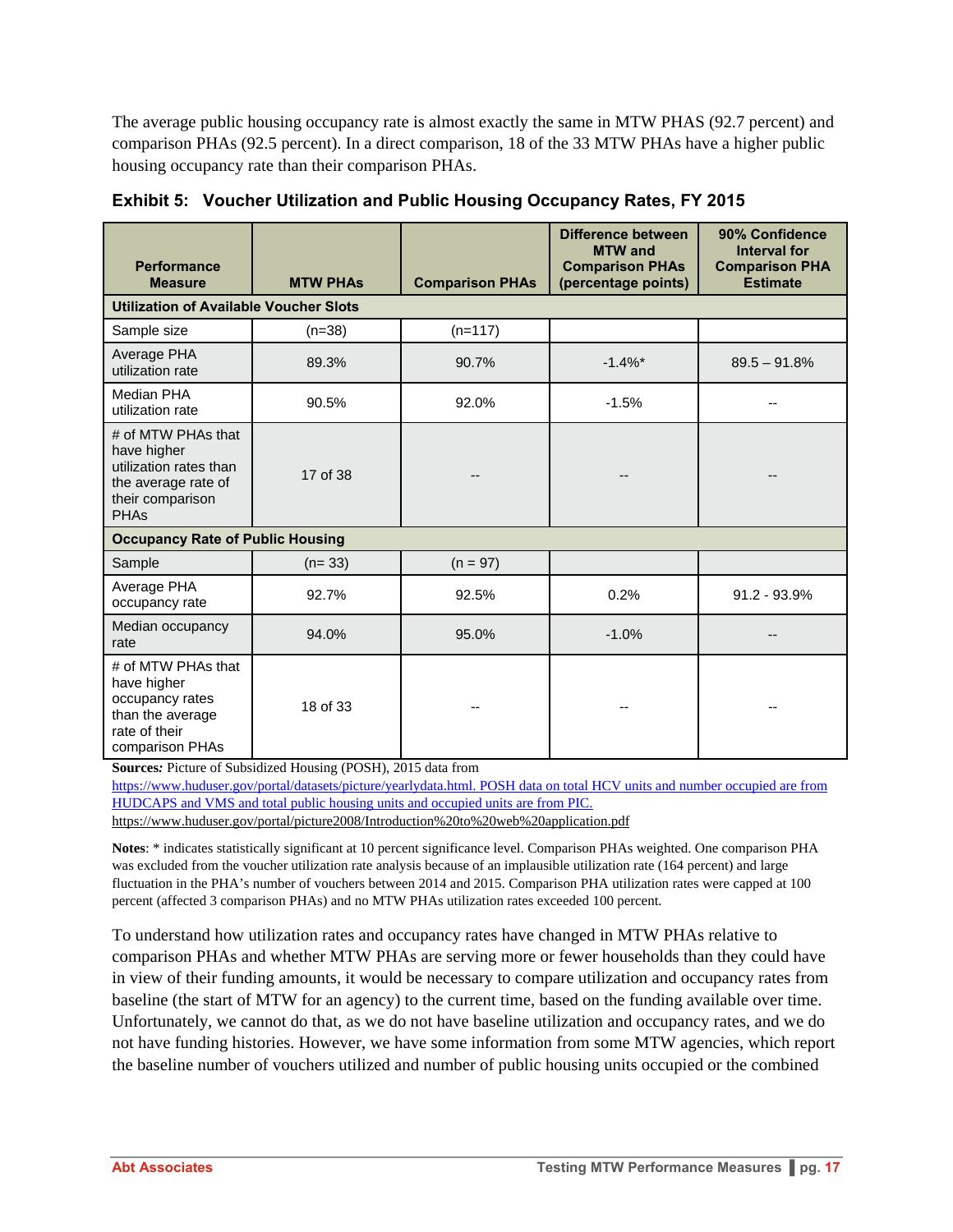total in one of their recent MTW Annual Reports. Based on those reports, we compared the combined total of HCV and public housing units in FY 2014 to the combined total of units at baseline.<sup>7</sup> Of the 23 MTW PHAs with data available for both years, 14 of the 23 reported an increase in the combined total of vouchers utilized and public housing units occupied, for a net increase of 12,718 additional assisted households across these 23 MTW PHAs. What we do not know is the extent to which those increases resulted from increases in funding available to the MTW PHAs—for example, from funds allocated for vouchers to protect the occupants of HUD-assisted properties that left the assisted housing stock during that period.

The MTW email survey also asked about the current number of year-round equivalent households served. We compared this information to the baseline information from the Annual Reports, and the findings were similar: 12 of the 22 MTW PHAs reported an increase in the number of households served, for a net increase of 14,385 additional assisted households across the 22 PHAs. $8$ 

#### **Non-Traditional Assistance Provided by MTW PHAs**

MTW agencies are able to use their block grant authority to implement local, non-traditional activities for lowincome households, as long as the activities meet one of the three MTW statutory objectives and the households served have income below 80 percent of Area Median Income. MTW funds can be used to support housing assistance and services for residents served by the PHA outside of the traditional public housing and Housing Choice Voucher programs. HUD Notice PIH 2011-45 clarifies the regulations for four categories of allowed nontraditional activities: (1) rental subsidy programs including both property-based assistance tied to specific affordable housing units and tenant-based rental assistance; (2) housing development programs such as tax credit developments and gap financing for affordable housing; (3) resident services programs; and (4) homeownership programs. Many MTW agencies point to these non-traditional programs as evidence they are expanding the quantity of affordable housing in their local communities through the MTW program.

Beginning with the 2014 MTW Annual Report, MTW agencies are asked to report the number of nontraditional housing units (both tenant- and property-based)<sup>9</sup> administered each year as well as the number of households served through programs that provide supportive services only (without housing assistance). We obtained non-traditional data for 35 out of 38 MTW agencies. Annual Reports were available for 28 PHAs; non-traditional data was obtained for seven additional agencies from the study's survey of MTW agencies.

The amount of non-traditional housing assistance provided by MTW PHAs is provided in Exhibit 6. Fourteen MTW agencies report that they administered property-based non-traditional assistance, and 18 agencies report that they administered tenant-based non-traditional housing assistance in fiscal year 2014. For the agencies

1

<sup>7</sup> Too few PHAs reported both their baseline and current year number of vouchers utilized and public housing units occupied to compare the program totals separately.

<sup>8</sup> Note that the sample composition changed with the different data sources: 19 MTW PHAs were in both comparisons. 4 MTW PHAs were only in the comparison relying solely on Annual Report data; and 3 MTW PHAs were only in the comparison that used survey (current numbers) and Annual Report data (baseline numbers).

<sup>9</sup> Property-based non-traditional assistance could include Low Income Housing Tax Credit (LIHTC) households if MTW funds were used for development costs or as a subsidy, as well as households that benefit from MTW funds that are not direct rental subsidies but are used in the development of below-market rate units restricted to eligible households.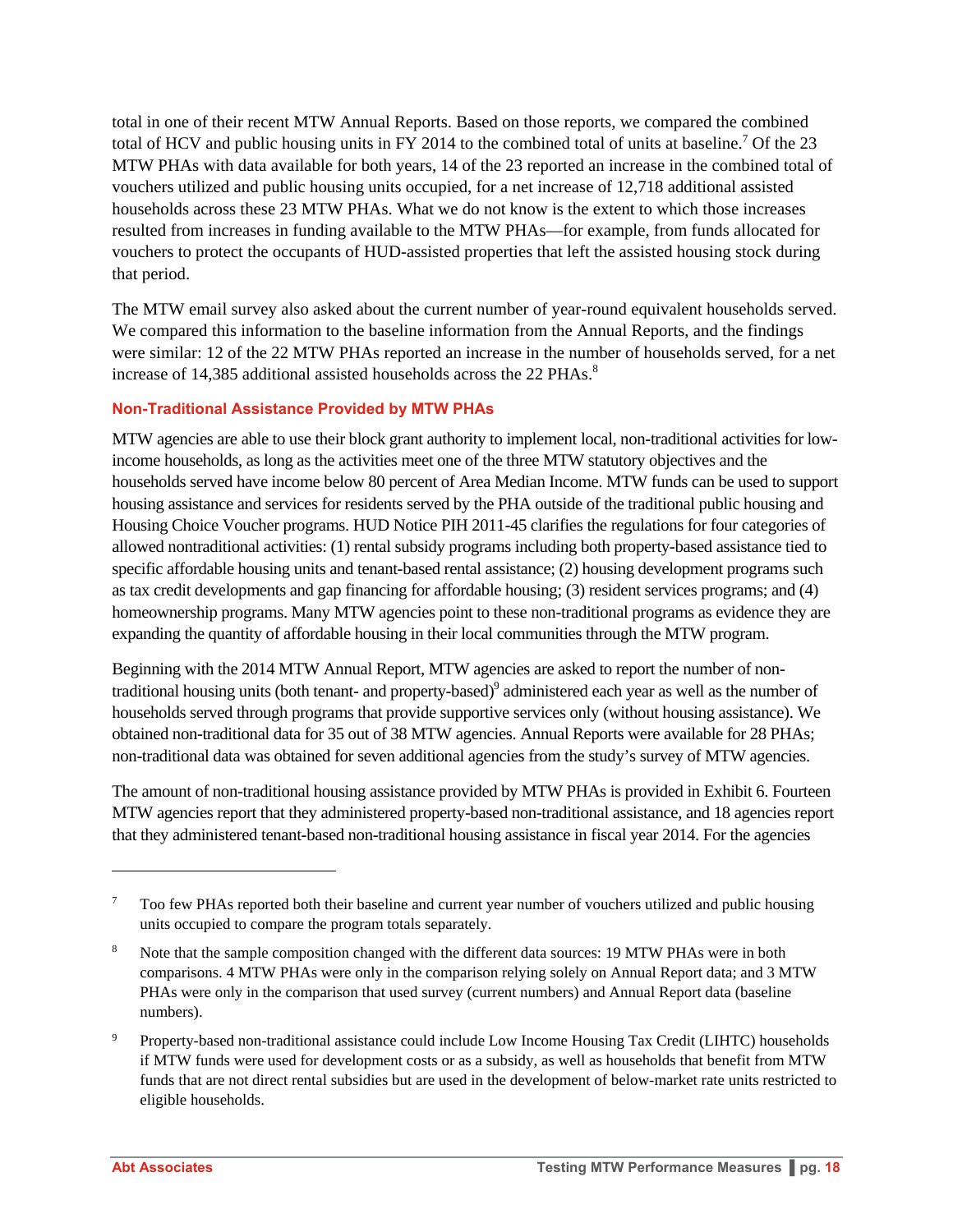reporting administering non-traditional assistance programs, the average number of property-based units administered was 390 per year, and the average number of tenant-based assistance units was 136 units per year. Combined, the MTW agencies reported administering a total of 7,909 non-traditional units of housing assistance in fiscal year 2014 including 5,455 units of property-based assistance and 2,454 units of tenantbased assistance. One of the challenges in counting non-traditional assistance is that some MTW PHAs consider their whole program non-traditional. We did not include their counts in this exhibit, but instead tried to count only housing assistance that was not counted in either the public housing and HCV counts of people served.

HUD also asked MTW agencies to report the number of households served through services only programs that are funded through MTW single-fund flexibility. Twenty-seven MTW agencies provided data on servicesonly program in their 2014 Annual Reports, with most responding that they do not provide such assistance. Of the six agencies that report MTW services-only programs, the average number of households served per year under these programs is 1,274. Combined, the six agencies report serving more than 7,600 households through these programs in fiscal year 2014. On the survey, we also asked MTW agencies to report on the number of households receiving housing assistance that are provided supportive services through formal partnerships with local service providers, which we report in Chapter 6 (Promoting Residential Stability).

| <b>Performance Measure</b>                                                               | <b>MTW PHAS</b>                                                              |
|------------------------------------------------------------------------------------------|------------------------------------------------------------------------------|
| <b>MTW-Funded Non-Traditional Property-Based Assistance (unit years)</b>                 |                                                                              |
| Number of MTW PHAs providing this assistance                                             | 14 out of 35 MTW PHAS that provided information                              |
| Average per MTW PHA that provide this assistance                                         | 390                                                                          |
| Median at MTW PHAs that provide this assistance                                          | 81                                                                           |
| Total number of units years of assistance                                                | 5,455                                                                        |
| <b>MTW-Funded Non-Traditional Tenant-Based Assistance (unit years)</b>                   |                                                                              |
| Number of MTW PHAs providing this assistance                                             | 18 out of 35 MTW PHAS that provided information                              |
| Average per MTW PHA that provide this assistance                                         | 136                                                                          |
| Median at MTW PHAs that provide this assistance                                          | 85                                                                           |
| Total number of units years of assistance                                                | 2.454                                                                        |
|                                                                                          | Number of Households provided MTW-Funded Services Only (households per Year) |
| Number of MTW PHAs providing this assistance                                             | 6 out of 27 MTW PHAS that provided information                               |
| Average number of households served per MTW<br>PHA that provide this assistance per year | 1,274                                                                        |
| Median number of households at MTW PHAs that<br>provide this assistance per year         | 630                                                                          |
| Total Number of households assisted (services only)                                      | 7,643                                                                        |

| Exhibit 6: Non-Traditional Assistance (not Housing Choice Vouchers or Public Housing) |
|---------------------------------------------------------------------------------------|
| provided by MTW Agencies                                                              |

**Sources:** 2014 MTW Annual Reports (28 PHAs) and email survey of MTW agencies in fall 2015 (7 PHAs).

**Notes:** 2,820 of the 5,455 (51.6 percent) non-traditional property-based units are from Atlanta.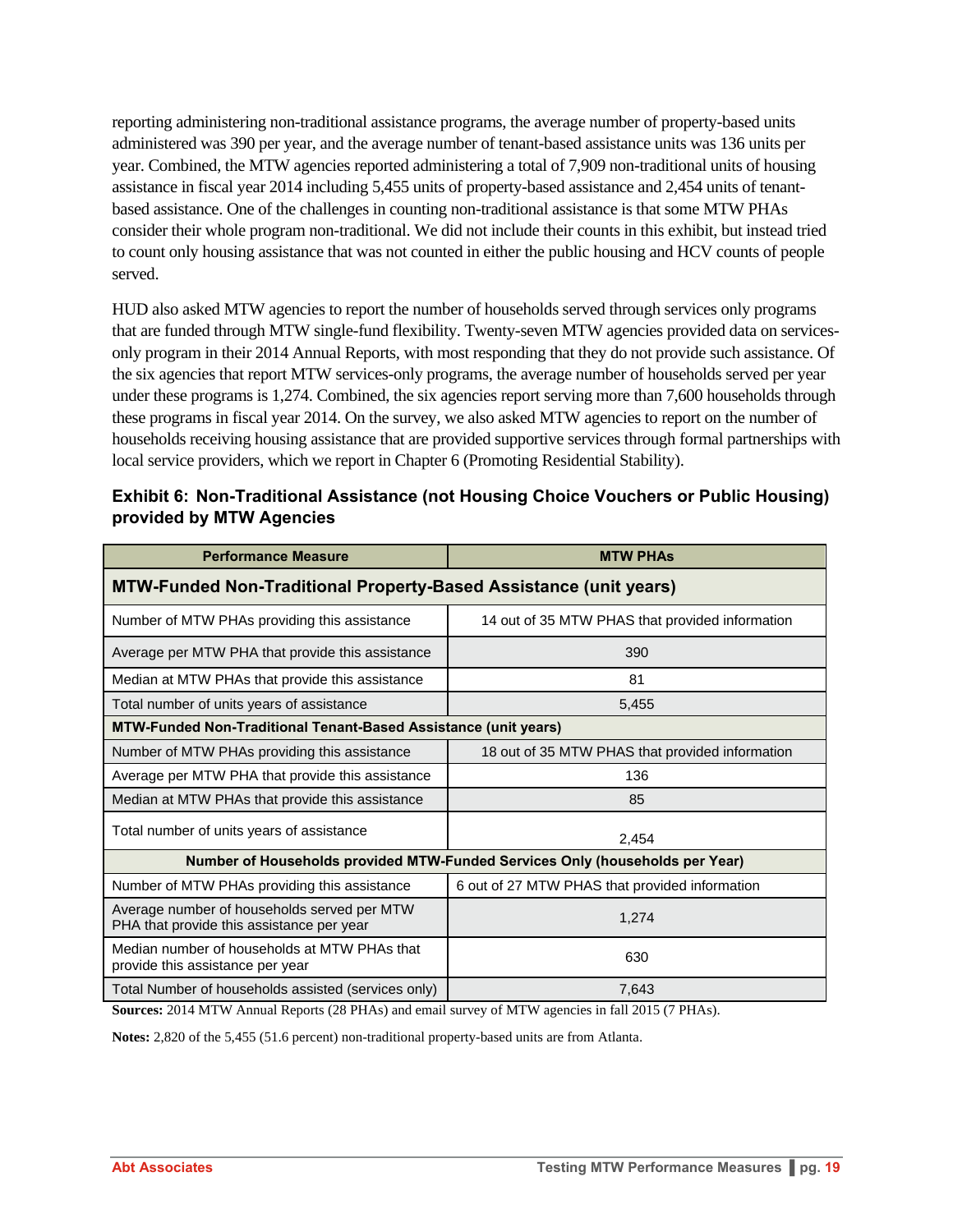#### **REAC Physical Inspection Scores for Public Housing**

Providing access to a quality place to live is a key component of HUD's housing assistance programs. For example, in the HCV program, all units must pass a Housing Quality Standard (HQS) inspection by the PHA's inspector before a tenant can move in, and usually each year the participant lives there. In the public housing program, all developments are inspected annually (or every two or three years if development receives a high score) by an inspector from HUD's Real Estate Assessment Center (REAC). One indicator of the quality of public housing provided is the physical inspection score from the REAC inspector.

REAC scores are based on 100-point scale, with 35 points based on the dwelling unit, 20 points on the building systems, and 15 points each on common areas, the building exterior, and the site.<sup>10</sup> Scores below 80 require an annual inspection while scores above 80 have either biannual or triannual inspections. The PHA averages are higher for MTW PHAs, with the MTW PHA average at 83.9 and the comparison PHA average at 82.0.<sup>11</sup> MTW PHAs are also more likely to be in the highest category (REAC score above 90 requiring inspections every three years) and 22 of the 36 MTW PHAs have a higher REAC score than their comparison PHAs.

| <b>Performance Measure</b>                                                                      | <b>MTW PHAS</b><br>$(n=36)$ | <b>Comparison</b><br><b>PHAs</b><br>$(n=107)$ | <b>Difference Between</b><br><b>MTW</b> and<br><b>Comparison PHAs</b> | 90% Confidence<br>Interval for<br><b>Comparison PHA</b><br><b>Estimate</b> |
|-------------------------------------------------------------------------------------------------|-----------------------------|-----------------------------------------------|-----------------------------------------------------------------------|----------------------------------------------------------------------------|
| PHA average REAC<br>physical inspection score                                                   | 83.9                        | 82.0                                          | $1.9*$                                                                | $80.5 - 83.5$                                                              |
| Percent of PHAs with average REAC physical inspection scores:                                   |                             |                                               |                                                                       |                                                                            |
| 90 or higher (Standard 1) <sup>A</sup>                                                          | 41.7%                       | 20.5%                                         | $21.2\%$ *                                                            | $14.0 - 27.0%$                                                             |
| 80 - 89 (Standard 2)                                                                            | 27.8%                       | 42.7%                                         | $-14.9%$ *                                                            | $34.8 - 50.7\%$                                                            |
| $60 - 79$ (Standard 3)                                                                          | 27.8%                       | 35.2%                                         | $-7.4%$                                                               | $27.5 - 42.9\%$                                                            |
| <60 (Below Standard)                                                                            | 2.8%                        | 1.6%                                          | 1.2%                                                                  | $0.00 - 3.7\%$                                                             |
| # of MTW PHAs with higher<br>average physical inspection<br>score than their<br>comparison PHAs | 22 of 36                    |                                               |                                                                       |                                                                            |

|  |  |  |  |  | Exhibit 7: REAC Physical Inspection Scores for Public Housing Developments |
|--|--|--|--|--|----------------------------------------------------------------------------|
|--|--|--|--|--|----------------------------------------------------------------------------|

 $\overline{A}$  Properties in Standard 1 range get inspected every 3 years, properties in Standard 2 range get inspected every 2 years, and properties in Standard 3 range get inspected every year. A passing score is 60 or above.

**Sources**: HUD Physical Inspection Scores. Available at: http://www.huduser.gov/portal/datasets/pis.html.

**Notes**: \* indicates statistically significant at 10 percent significance level. Comparison PHAs are weighted. REAC physical inspections scores are available by PHA development and were aggregated to the PHA level by weighting each development with a score by the number of units in the developments (based on development level counts provided by HUD). We used the 2014 score, and if not available, used (in order) 2015, 2013, or 2012. The two MTW PHAs that are HCV-only were not included in the analysis.

l

<sup>&</sup>lt;sup>10</sup> If all 5 scoring areas are not relevant for a property, the other scores are weighted up to a 100-point scale.

<sup>&</sup>lt;sup>11</sup> If additional work is done with this performance measure, it would be use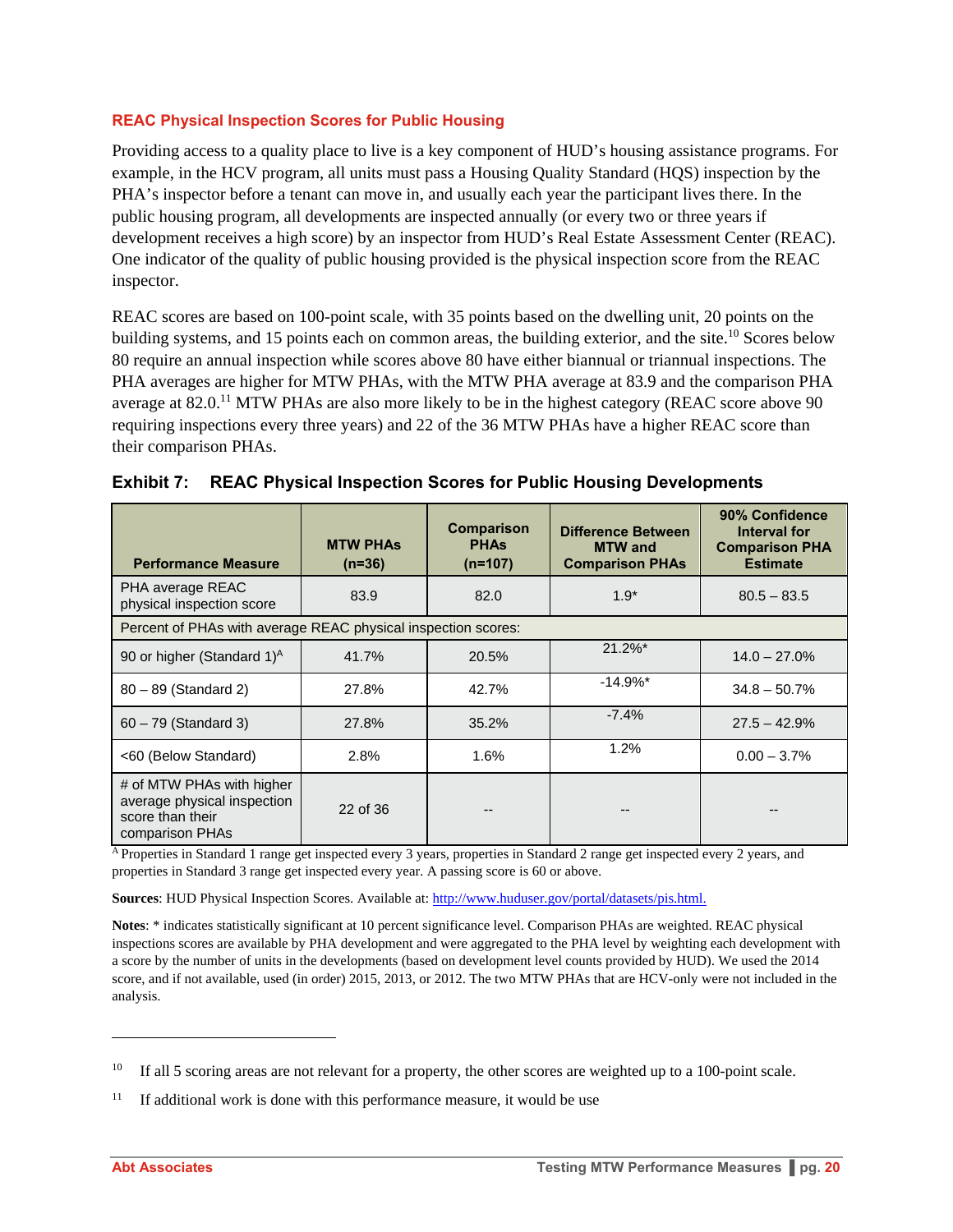These results are for one time period only and do not show whether MTW or comparison PHAs have improved more or less since an agency became MTW. The results just indicate that as of 2014, the MTW PHAs tend to have higher scores.

#### **Unmet Capital Public Housing Needs**

One of the benefits of MTW single fund flexibility is the ability to comingle operating subsidy and capital development funds. Based on this flexibility, some MTW agencies have been able to dedicate additional MTW funds (over and above Capital Funds received from HUD each year) toward the preservation and rehabilitation of their public housing developments.

To help understand whether MTW agencies are better able to meet the capital needs of their developments, in the PHA survey we asked MTW and comparison agencies to estimate the extent of unmet capital needs in their public housing stock as of fiscal year 2014. As PHAs are only required to conduct physical needs assessments every five years, the dates of the reported estimates ranged between 2010 and 2016. PHAs provided estimates of capital needs from a variety of sources, and 44 percent of agencies reported more than one source of information. Most PHAs (65 percent of MTW PHAs and 87 percent of comparison PHAs) reported cost estimates based on their most recent physical needs assessment. Other sources of cost estimates of unmet capital needs included five-year plans, PHA staff input, resident input, ADA requirements, and REAC inspections.

We received survey results from 22 MTW PHAs and 35 comparison PHAs. Exhibit 8 presents the comparison. Overall, MTW PHAs report more units with unmet needs, but the difference is not statistically significant with this small sample. However, the share of units with unmet needs at MTW PHA is statistically significantly smaller (76.6 percent vs. 90.3 percent) and 14 of the 22 MTW PHAs have a smaller share of units with unmet needs than their comparison PHAs.

The middle panel shows unmet needs by cost. The costs per unit vary considerably for both groups of agencies. Ranges of unmet capital needs reflect differences in ages of public housing developments, construction costs among different communities, and the extent to which PHAs have a backlog of maintenance and modernization needs. Some agencies report per-unit costs of less than \$5,000 per unit, showing needs for minor repairs and system updates, while others report estimated per-unit costs of \$75,000 and higher, representing a need for major renovation or reconstruction. There are a few outliers in both the MTW and comparison samples, most of which can be attributed to major renovations or dispositions of public housing. Two MTW agencies report per unit costs that are much higher than other agencies (approximately \$79,000 and \$187,000 per unit). Both of these PHAs are participating in the HUD Rental Assistance Demonstration (RAD) to recapitalize their public housing developments and convert them into project-based rent subsidies. Likewise, four comparison agencies report per unit capital needs costs ranging between \$78,000 and \$169,000 per unit. Three of these agencies report they are undertaking major renovations of their public housing stock; the fourth PHA reports approximately \$90,000 per unit of unmet health and safety needs until their public housing developments can be demolished and reconstructed. Nevertheless, when averaged across PHAs, MTW and comparison PHAs have very similar estimates of cost per unit of unmet need, and while MTW PHAs have lower estimated unmet needs per unit of public housing, the difference is not statistically significant.

The results are based on small samples of both MTW and comparison PHAs, and the PHA estimates come from a variety of sources. We cannot determine from this data whether the MTW estimate of capital needs has decreased since the start of each agency's MTW participation because we do not have historical estimates of capital needs. However, the bottom panel provides staff perceptions of whether unmet needs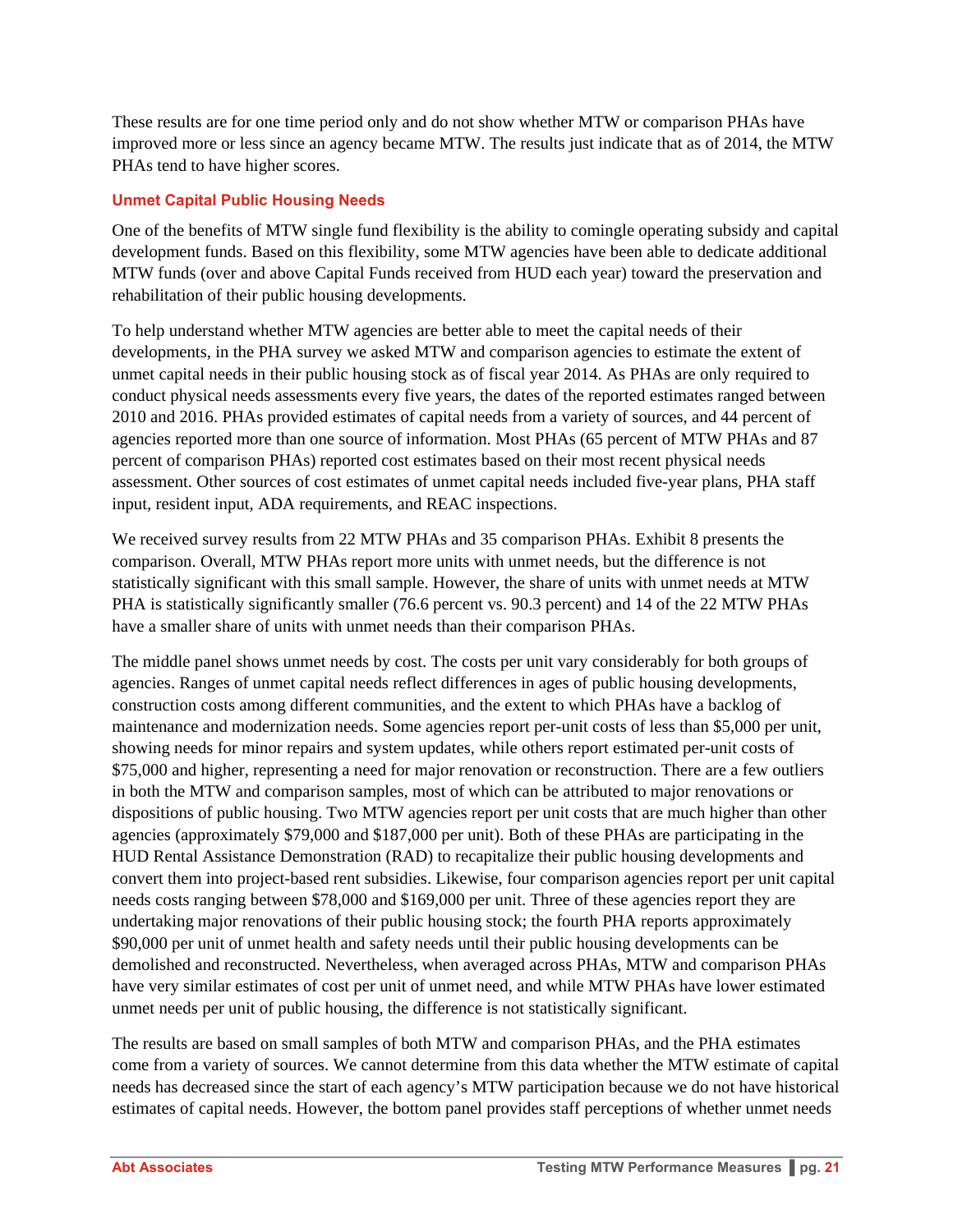at their PHA have gone up or down over the last five years. In the PHA survey, we asked whether their agency's capital needs have increased, decreased, or stayed the same in the last five years. The clear difference in self-reports is that MTW PHAs are more likely than comparison PHAs to report their unmet needs have not changed whereas comparison PHAs are more likely to report their unmet needs have increased. But neither the quantitative estimates nor PHA staff perceptions of unmet need are definitive because of the small sample of each group that answered these questions.

| <b>Performance Measure</b>                                                                                 | <b>MTW PHAS</b><br>$(n=22)$ | <b>Comparison PHAs</b><br>$(n=35)$ | <b>Difference Between</b><br><b>MTW and Comparison</b><br><b>PHAs</b> | 90% Confidence<br><b>Interval for</b><br><b>Comparison PHA</b><br><b>Estimate</b> |
|------------------------------------------------------------------------------------------------------------|-----------------------------|------------------------------------|-----------------------------------------------------------------------|-----------------------------------------------------------------------------------|
| <b>Units with Unmet Need</b>                                                                               |                             |                                    |                                                                       |                                                                                   |
| PHA average of estimated<br>unmet capital needs -<br>number of units                                       | 2,038 units                 | 1,424 units                        | 614                                                                   | $956 - 1,891$ units                                                               |
| PHA average share of<br>units with unmet capital<br>needs as percent of PH<br>stock                        | 76.6%                       | 90.3%                              | $-13.7\%$ *                                                           | 85.3% - 95.3%                                                                     |
| # of MTW PHAs with<br>smaller share of units with<br>unmet capital needs than<br>their comparison agencies | 14 of 22                    |                                    |                                                                       |                                                                                   |
| <b>Dollars of Unmet Need</b>                                                                               |                             |                                    |                                                                       |                                                                                   |
| Average estimated unmet<br>capital needs per unit with<br>unmet capital need                               | \$25,097                    | \$25,666                           | $-$ \$569                                                             | $$20,376 - $30,956$                                                               |
| Average estimated unmet<br>capital needs per unit (of<br>all PH)                                           | \$21,444                    | \$23,042                           | $-$1,598$                                                             | $$18,480 - $27,603$                                                               |
| Median estimated unmet<br>capital needs per unit of<br>all PH                                              | \$15,504                    | \$18,094                           | $-$2,590$                                                             |                                                                                   |
| PHA report of capital needs change in last 5 years                                                         |                             |                                    |                                                                       |                                                                                   |
|                                                                                                            | $(n = 23)$                  | $(n = 39)$                         |                                                                       |                                                                                   |
| Decreased                                                                                                  | 17%                         | 11%                                | 6%                                                                    | $2.4\% - 19.4\%$                                                                  |
| Stayed the same                                                                                            | 57%                         | 16%                                | 41%*                                                                  | $6.1\% - 26.3\%$                                                                  |
| Increased<br>$C$ DILA                                                                                      | 26%<br>0.110017             | 73%                                | $-47%$                                                                | $60.7\% - 85.1\%$                                                                 |

| <b>Unmet Capital Needs</b><br>Exhibit 8: |
|------------------------------------------|
|------------------------------------------|

**Source**: Email survey of PHAs in fall 2015.

**Notes**: \* indicates statistically significant at 10 percent significance level. Comparison PHAs weighted.

#### **Preservation of Affordable Housing**

Given the substantial policy interest in ensuring that government-assisted rental units are preserved as affordable housing once their affordability restrictions expire, we have included a measure that reflects the number of units preserved through the end of each agency's fiscal year 2014. We define preservation as a transaction to refinance, recapitalize, or otherwise strengthen the financing or improve the conditions of a housing development that has a project-based subsidy other than public housing or project-based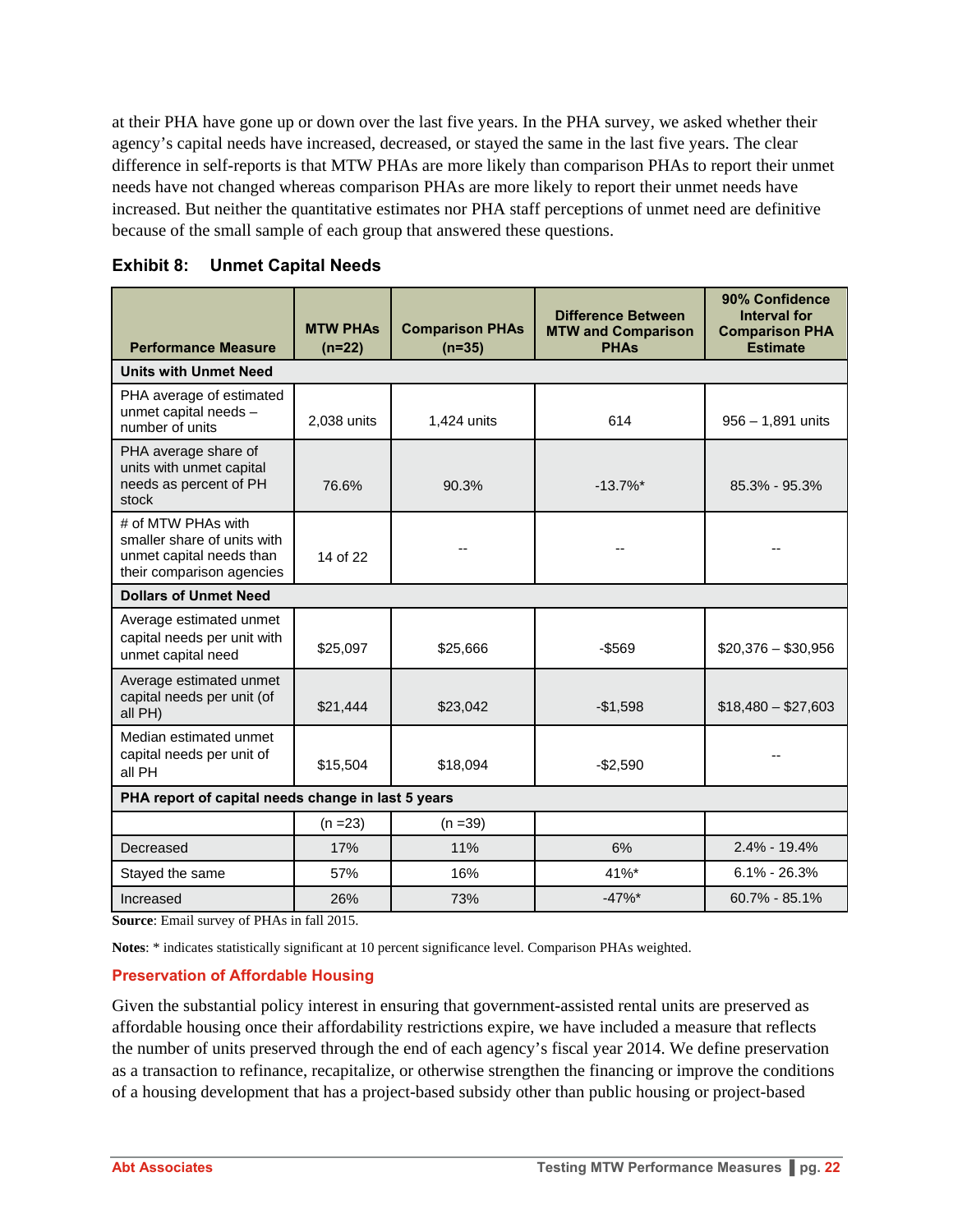vouchers (for example, Low Income Housing Tax Credit, Section 202/811, and Section 8 new construction projects). This definition includes project-basing of vouchers to maintain affordability of a housing development.

We asked PHAs to report the number of units preserved since the agency's admission into the MTW program through 2014 and limited their comparison PHAs to the same period. About half of both MTW and comparison agencies report preservation activity. Although the MTW average share of units preserved is significantly higher (200 versus 126 at comparison PHAs), the number of units preserved at both sets of agencies relative to the size of the agency is the same at 2.3 percent of their PH and HCV portfolio.

| <b>Performance</b><br><b>Measure</b>                                                       | <b>MTW PHAS</b><br>$(n=34)$ | <b>Comparison PHAs</b><br>$(n=73)$                                                            | <b>Difference Between</b><br><b>MTW</b> and<br><b>Comparison PHAs</b> | 90% Confidence<br>Interval for<br><b>Comparison PHA</b><br><b>Estimate</b> |
|--------------------------------------------------------------------------------------------|-----------------------------|-----------------------------------------------------------------------------------------------|-----------------------------------------------------------------------|----------------------------------------------------------------------------|
|                                                                                            |                             | Preservation of Affordable Housing Since More Recent of MTW Agreement Signed or Last 10 Years |                                                                       |                                                                            |
| Average # of units<br>preserved as<br>affordable housing                                   | 200                         | 126                                                                                           | $74*$                                                                 | $90 - 162$                                                                 |
| Median # of units<br>preserved as<br>affordable housing                                    | 11                          | $\mathbf 0$                                                                                   | 11                                                                    |                                                                            |
| Preserved affordable<br>housing as a percent<br>of current total PHA<br>units $(PH + HCV)$ | 2.3%                        | 2.3%                                                                                          | 0.0%                                                                  | $1.2\% - 3.3\%$                                                            |
| Percent with at least<br>1 unit preserved                                                  | 50.0%                       | 49.7%                                                                                         | 0.3%                                                                  | $39.9\% - 59.5\%$                                                          |

**Exhibit 9: Preservation of Affordable Housing** 

**Sources**: Email survey of PHAs in fall 2015; Picture of Subsidized Housing 2015. Available at: http://www.huduser.gov/portal/datasets/picture/yearlydata.html#download-tab.

**Notes**: \* indicates statistically significant at 10 percent significance level. Comparison PHAs weighted. PHA sample size in this exhibit counts comparison PHAs multiple times if used as comparison PHA for multiple MTW agencies.

> The Philadelphia Housing Authority is an MTW agency that has prioritized preservation activity as part of its "6 in 5 initiative." According to Philadelphia's FY 2014 MTW Plan, "The goal is to create or preserve 6,000 units of affordable housing over a five-year period, subject to funding availability and successful negotiation with partner agencies and/or developers. Units will be primarily developed or acquired in a three-pronged approach including: 1) PHA acting as developer; 2) Preservation of units that are nearing the end of the LIHTC compliance period (in partnership with the Pennsylvania Housing Finance Agency); and 3) Open solicitation of development proposals."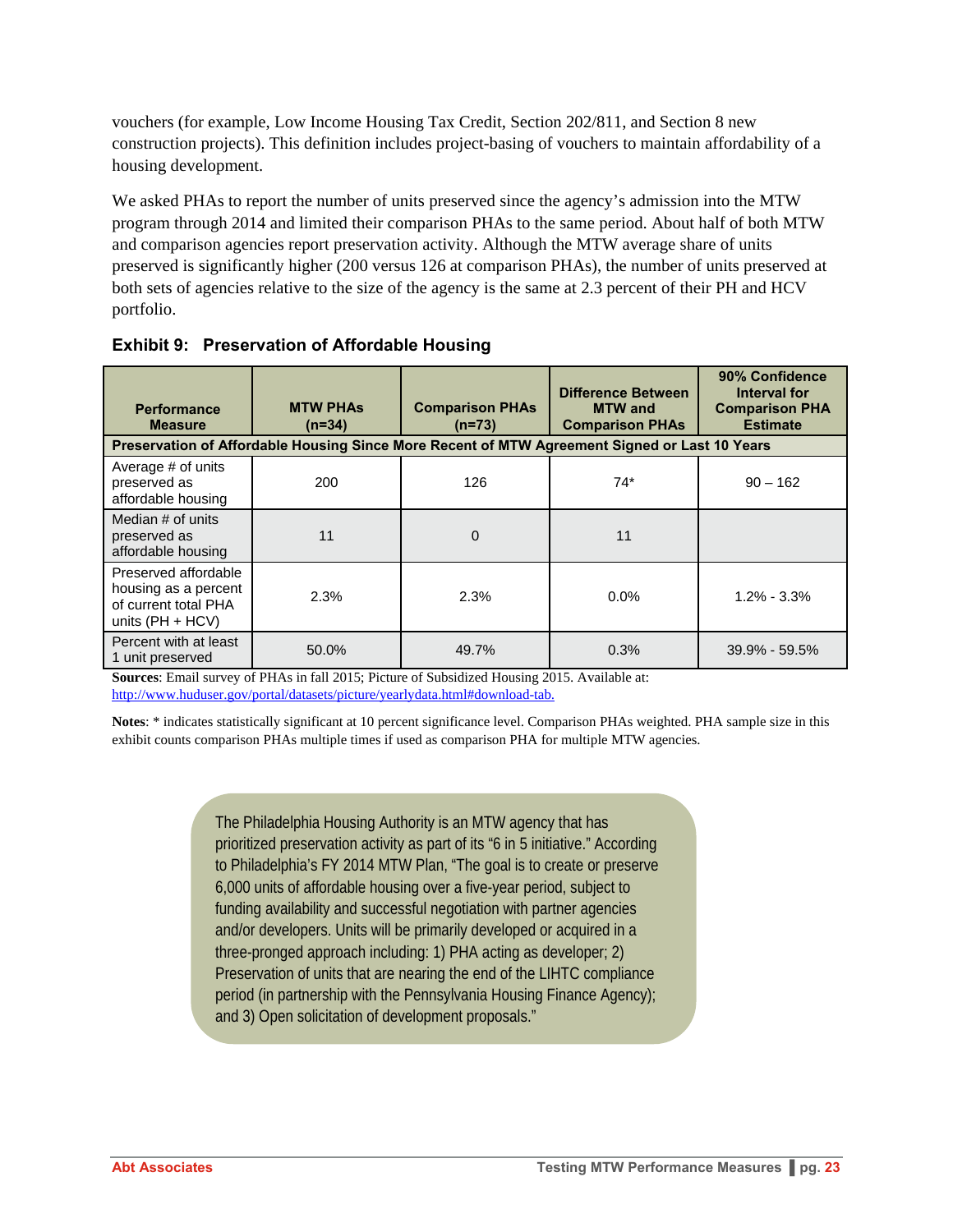## **6. Performance Measures for Promoting Residential Stability for Targeted Populations**

This chapter discusses performance measures for promoting residential stability for targeted populations as part of the MTW objective "Increase housing choice for low-income families." The idea is that by providing services that help participants maintain their housing and overcome barriers, the PHA is increasing the housing choices available to their participants. The performance measures reported here are:

- The number of households in targeted populations that are served by external service providers that commit services to those receiving housing subsidies; and
- The number of full-time equivalent service coordinators.

We also proposed two other performance measures that we did not attempt to collect data on for this report because of the difficulty capturing information retrospectively. The first of these measures would show outcomes of PHA attempts to provide housing stability for targeted populations. It is:

• The share of targeted households that either remain stably housed or have a positive exit from housing assistance (e.g., rent a unit without assistance).

The other performance measure would capture PHA efforts to provide appropriate housing for people with disabilities or elderly people. It is:

 The number of units constructed or modified to meet the needs of people with physical disabilities, including elderly people aging in place.

#### **Service Partnerships**

A number of MTW agencies have partnered with nonprofit organizations to provide housing subsidies in return for commitments by the nonprofit to provide services for targeted populations.<sup>12</sup> Data on service partnerships were collected on the email survey of PHAs, which asked for the number of households in each targeted category that were served through formal partnerships with organizations outside the PHA that committed services to assisted households. We also included an open category. The PHA responses suggest that the intensity and duration of the services vary, and a substantial number of the services are provided for broad groups of people outside the targeted categories listed (e.g., children, single parents) or for groups that overlapped with the targeted population (e.g., a broader group of elderly households that include the targeted group we identified as the frail elderly). We removed all the partnerships that clearly did not serve the targeted population or were paid for with funds not normally covered by MTW grants (such as partnerships with veteran's agencies in the Veterans Affairs Supportive Housing (VASH)

l

<sup>&</sup>lt;sup>12</sup> The nine groups we listed are people that are: (1) over age 75 or elderly with ADL impairments (frail elderly); (2) disabled; (3) formerly homeless; (4) transitioning from incarceration; (5) youth transitioning from foster care; (6) victims of domestic violence; (7) living with HIV or AIDs; (8) in respite from medical care; and (9) veterans.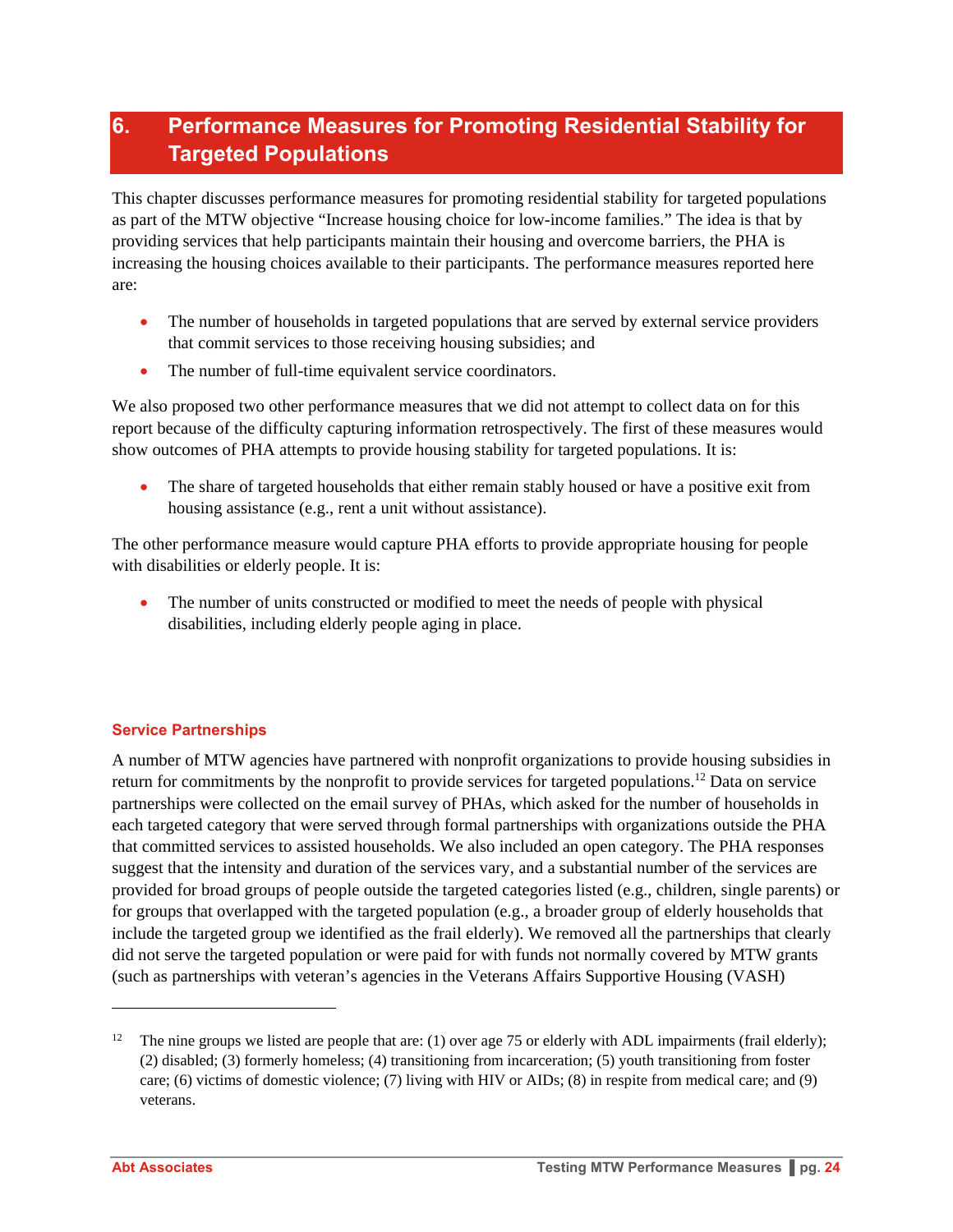program). We also followed up with many PHAs to confirm the partnerships met the definition, but we were not able to confirm with all PHAs and did not distinguish between services provided daily, weekly, and monthly.

With those caveats about the data in mind, we found that 28 of the 34 MTW PHAs that completed this survey question reported having a formal service partnership and that these partnerships served an average of 819 households. As can be seen in Exhibit 10, comparison agencies were less likely to have service partnerships, served fewer people, and, on average, served a significantly smaller share of their participants than MTW agencies through service partnerships: 3.9 percent at comparison agencies compared to 8.2 percent at MTW agencies.

| <b>Performance</b><br><b>Measure</b>                | <b>MTW PHAS</b><br>$(n=34)$ | <b>Comparison PHAs</b><br>$(n = 55)$                                      | <b>Difference Between</b><br><b>MTW</b> and<br><b>Comparison PHAs</b><br>(percentage points) | 90% Confidence<br>Interval for<br><b>Comparison PHA</b><br><b>Estimate</b> |
|-----------------------------------------------------|-----------------------------|---------------------------------------------------------------------------|----------------------------------------------------------------------------------------------|----------------------------------------------------------------------------|
|                                                     |                             | Service Partnerships for Targeted Households Receiving Housing Assistance |                                                                                              |                                                                            |
| PHA average<br>number of<br>households served       | 819                         | 306                                                                       | $513*$                                                                                       | $139 - 474$                                                                |
| Percent of all of the<br>PHA's households           | 8.2%                        | 3.9%                                                                      | $4.3\%$ *                                                                                    | $1.9\% - 5.8\%$                                                            |
| Number of PHAs<br>that have service<br>partnerships | 28 of 34 PHAs               | 35 of 55 PHAs                                                             | --                                                                                           |                                                                            |

|  |  |  |  | <b>Exhibit 10: Service Partnerships for Targeted Households Receiving Assistance</b> |
|--|--|--|--|--------------------------------------------------------------------------------------|
|--|--|--|--|--------------------------------------------------------------------------------------|

**Source**: Email survey of MTW and Comparison PHAs in fall 2015.

**Notes**: \* indicates statistically significant at 10 percent significance level. Comparison PHAs weighted. Targeted households listed in the survey are those with people that are: (1) over age 75 or elderly with ADL impairments (frail elderly); (2) disabled; (3) formerly homeless; (4) transitioning from incarceration; (5) youth transitioning from foster care; (6) victims of domestic violence; (7) living with HIV or AIDs; (8) in respite from medical care; and (9) veterans.

The results indicate that MTW agencies are more likely to formally partner with external service providers to serve targeted households. However, given the difficulty in answering questions about partnerships and the amount of follow-up needed to improve accuracy, to be considered for a performance measure moving forward, the definition for service partnerships to include would need to be revisited and refined.

#### **Service Coordinators**

The second measure captures services that PHAs are likely to provide directly to their participants and to either one of the targeted populations or to a broader (less targeted) population. Data on service coordinators were also collected from the email survey and included the number of service coordinators employed by the PHA that connect housing assistant recipients with supportive services in the community. PHAs were asked to include only service coordinators funded by their regular HCV and public housing funds (or MTW funds for MTW agencies) and to exclude service coordinators funded by other programs such as ROSS and FSS or that serve people funded by other programs such as VASH.

The results shown in Exhibit 11 indicate that MTW PHAs are more likely to have a service coordinator and have a higher average number of FTE service coordinators per PHA. Overall, 20 of the 33 MTW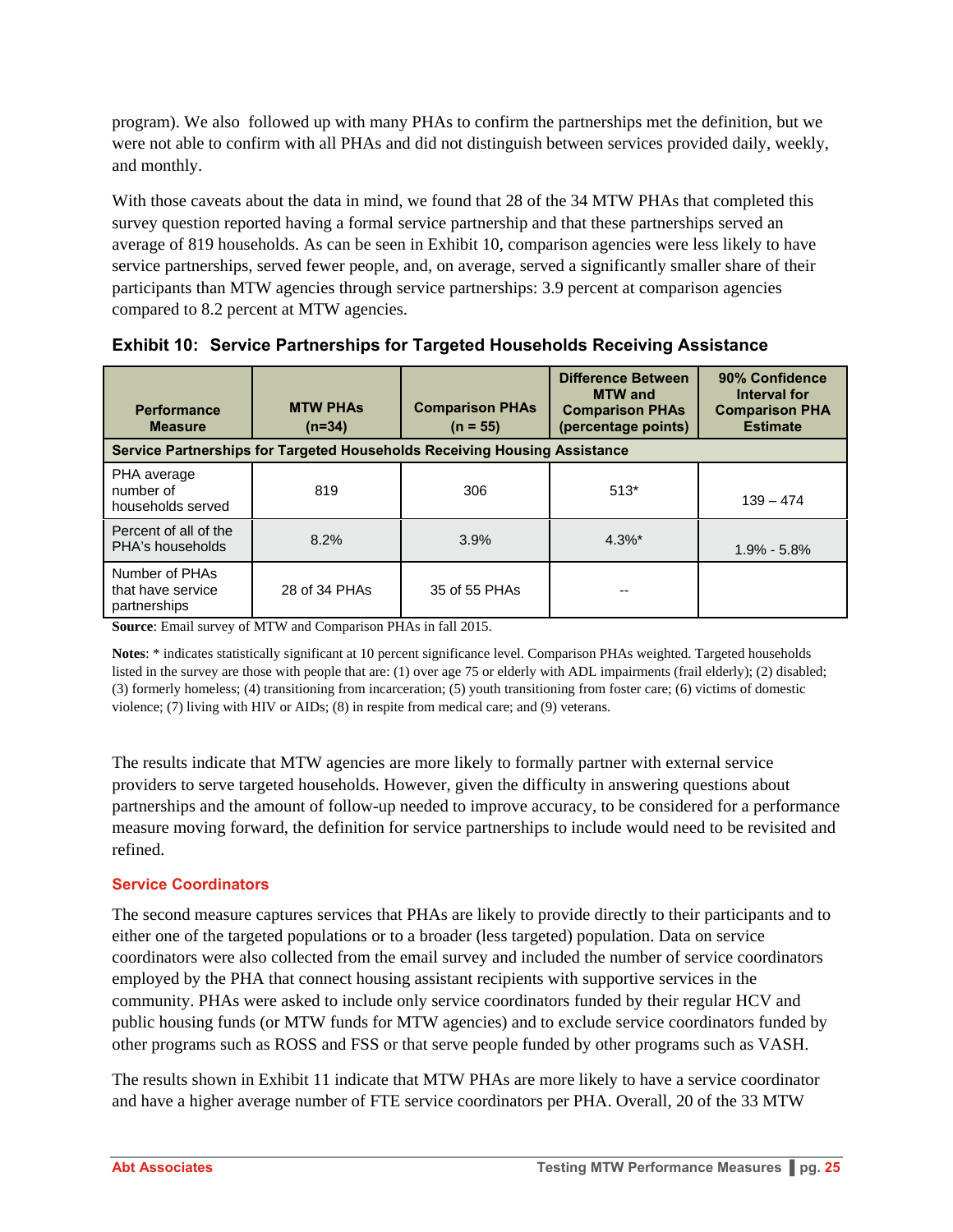PHAs (60.6 percent) have at least one service coordinator, compared to 24 of 54 (44.4 percent) of comparison PHAs. MTW agencies also have an average of 4 full-time equivalent service coordinators, which is statistically significantly higher than the 1.8 service coordinators for comparison PHAs. While the point estimates for MTW agencies are higher in each category (elderly or disabled public housing; non-elderly, non-disabled public housing; and HCV program), only the number of HCV service coordinators is statistically significantly higher: 1.4 per MTW agency compared to 0.2 for comparison agencies. This result is driven by the fact that a much higher share of MTW agencies have service coordinators serving HCV households (48.5 percent) relative to comparison agencies (11.1 percent).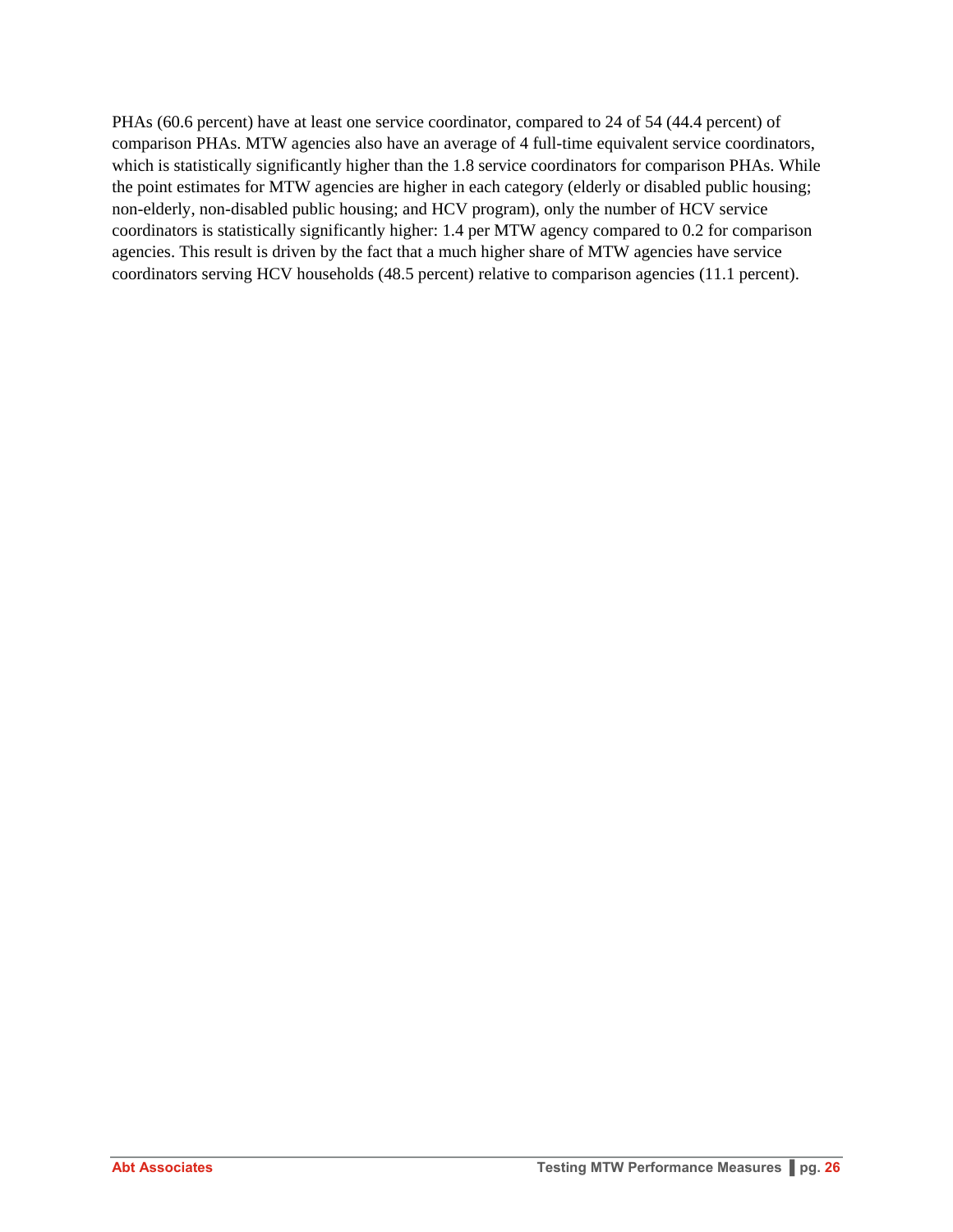#### **Exhibit 11: Service Coordinators**

| <b>Performance Measure</b>                                                      | <b>MTW PHAS</b><br>$(n=33)$ | <b>Comparison</b><br><b>PHAs</b><br>$(n=54)$ |        | 90% Confidence<br><b>Interval for</b><br><b>Comparison PHA</b><br><b>Estimate</b> |  |
|---------------------------------------------------------------------------------|-----------------------------|----------------------------------------------|--------|-----------------------------------------------------------------------------------|--|
| <b>Total Number of Full-Time Equivalent Service Coordinators</b>                |                             |                                              |        |                                                                                   |  |
| PHA average # of FTE<br>service coordinators                                    | 4.0                         | 1.8                                          | $2.2*$ | $1.0 - 2.7$                                                                       |  |
| PHA median # of FTE<br>service coordinators                                     | 1.0                         | 0.0                                          | 1.0    |                                                                                   |  |
| Number of PHAs with a<br>Service Coordinator                                    | 20 of 33 PHAs               | 24 of 54 PHAs                                |        | --                                                                                |  |
| Service Coordinators for Elderly or Disabled Households in Public Housing       |                             |                                              |        |                                                                                   |  |
| PHA Average # of FTE<br>service coordinators                                    | 1.4                         | 0.9                                          | 0.5    | $0.5 - 1.3$                                                                       |  |
| Number of PHAs with<br>Service Coordinator                                      | 12 of 33 PHAs               | 22 of 54 PHAs                                |        | --                                                                                |  |
| Service Coordinators for non-elderly, non-disabled Households in Public Housing |                             |                                              |        |                                                                                   |  |
| PHA average # of FTE<br>service coordinators                                    | 1.2                         | 0.8                                          | 0.4    | $0.4 - 1.2$                                                                       |  |
| Number of PHAs with a<br>Service Coordinator                                    | 16 of 33 PHAs               | 20 of 54 PHAs                                |        |                                                                                   |  |
| <b>Service Coordinators for HCV Households</b>                                  |                             |                                              |        |                                                                                   |  |
| PHA average # of FTE<br>service coordinators                                    | 1.4                         | 0.2                                          | $1.2*$ | $0.0 - 0.3$                                                                       |  |
| Number of PHAs with a<br>Service Coordinator                                    | 16 of 33 PHAs               | 6 of 54 PHAs                                 |        |                                                                                   |  |

*Sources*: Source: Email survey of MTW and Comparison PHAs in fall 2015.

**Notes**: \* indicates statistically significant at 10 percent significance level. Comparison PHAs are weighted. One MTW PHA was excluded because the PHA had an extremely large number of service coordinators relative to all other PHAS (167 service coordinators compared to next highest of 20 service coordinators).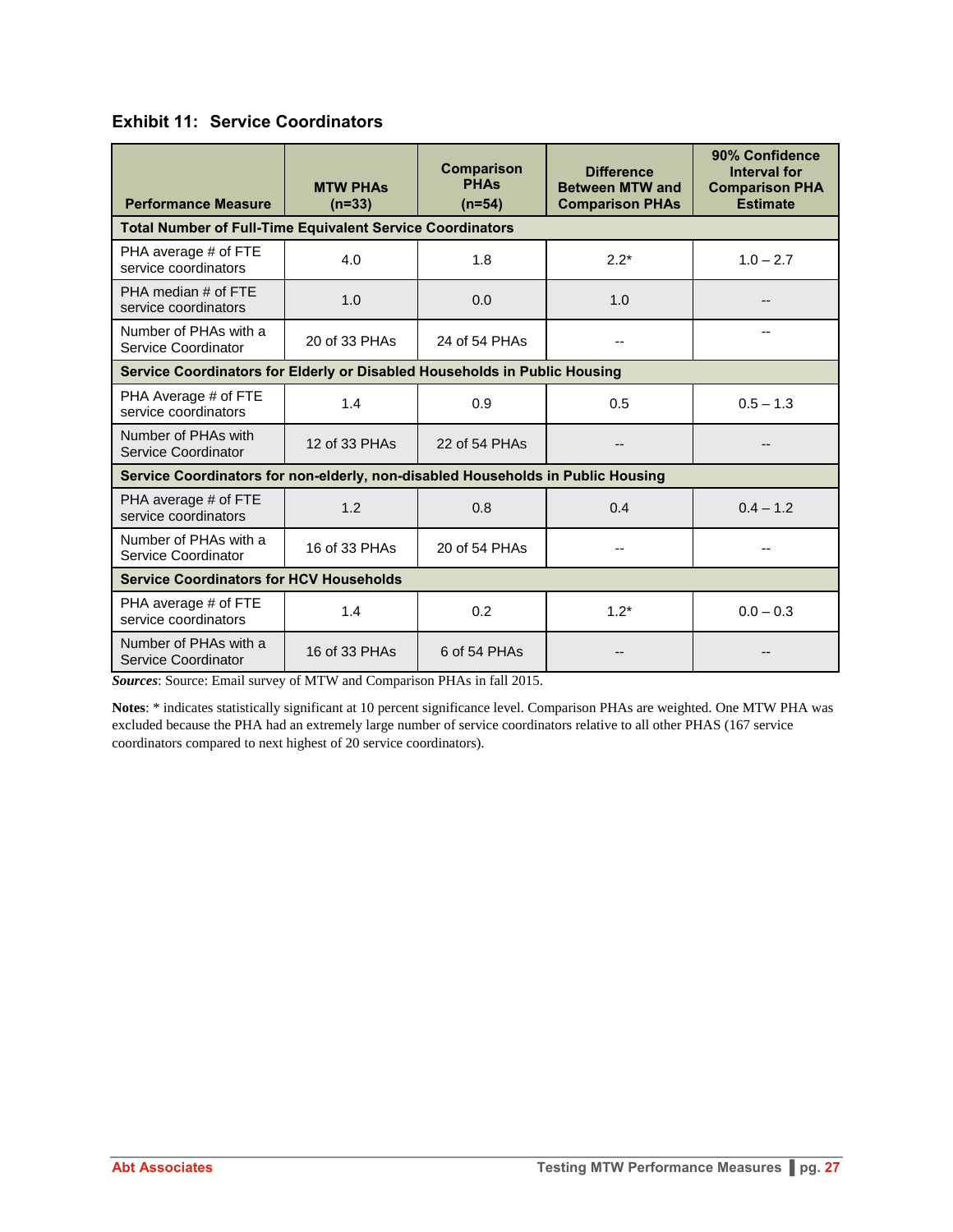## **7. Performance Measures for Expanding Geographical Choices of Assisted Households**

This chapter discusses performance measures for expanding geographical choices of assisted households as part of the MTW objective of "Increase housing choices for low-income families." The measures cover the following:

- Portability: the ability of households to use vouchers outside a PHA's jurisdiction.
- Project-basing: the share of voucher assistance attached to specific units.
- Neighborhood poverty rate: the poverty rate of the census tract where participants live relative to the poverty rate of other census tracts in the PHA's jurisdiction (or the broader metropolitan area).

#### **Portability**

One of the key pillars of the choice part of the Housing Choice Voucher program is the ability of participants to use their voucher in a location of their choice—even if it outside the issuing PHA's geographic jurisdiction—by "porting." The amount of porting-in and porting-out at a PHA is one indication of the freedom of participants to exercise this choice. A complete picture of porting activity would include both ports that are absorbed by the receiving PHA as well as ports that are administered by the receiving PHA. We have only a partial picture because we do not have data on ports that were absorbed. However, we do have information on the number of port-outs from a PHA that are administered by the receiving PHA and the number of port-ins that a receiving PHA administers rather than absorbs.

The results shown in Exhibit 12 indicate that there are non-trivial shares of both MTW and comparison PHAs' vouchers that are being administered by other PHAs (port-outs), as well as a large share of other PHA's vouchers that the MTW and comparison PHAs are administering. On average, a smaller share of MTW PHA's vouchers (2.6 percent) than comparison PHA's vouchers (3.1 percent) are being administered by other PHAs, but the opposite is true for port-ins. Port-ins being administered by MTW PHAs are a higher share of their total vouchers (4.3 percent) than for comparison PHAs (3.2 percent).

Among both MTW and comparison PHAs, there are housing authorities on both extremes, with some PHAs have almost no ports-ins or port-outs that have not been absorbed and some with 1,000s. MTW PHAs have a higher share of PHAs on both extremes for port-outs being administered by other PHAs: 9 of the 38 MTW PHAs (23.7 percent) have 10 or fewer port-outs, compared to only 5 of 118 non-MTW PHAs (4.2 percent); likewise, 3 MTW PHAs (7.8 percent) have more than 1,000 port outs, as do three comparison PHAs (2.5 percent). For port-ins, MTW PHAs are less likely to be on the low end of the extreme, with 8 PHAs (21.1 percent) having 10 or fewer compared to 46 comparison PHAs (39.0 percent) Both groups are roughly equally likely to have more than 1,000 port-ins (2 MTW PHAs or 5.3 percent vs. 5 comparison PHAs or 4.2 percent).

Given participants' movement from one PHA's geographic area to another as represented by nonabsorbed ports, it does not seem that MTW authority affects voucher participants' ability to move outside their PHA's jurisdiction.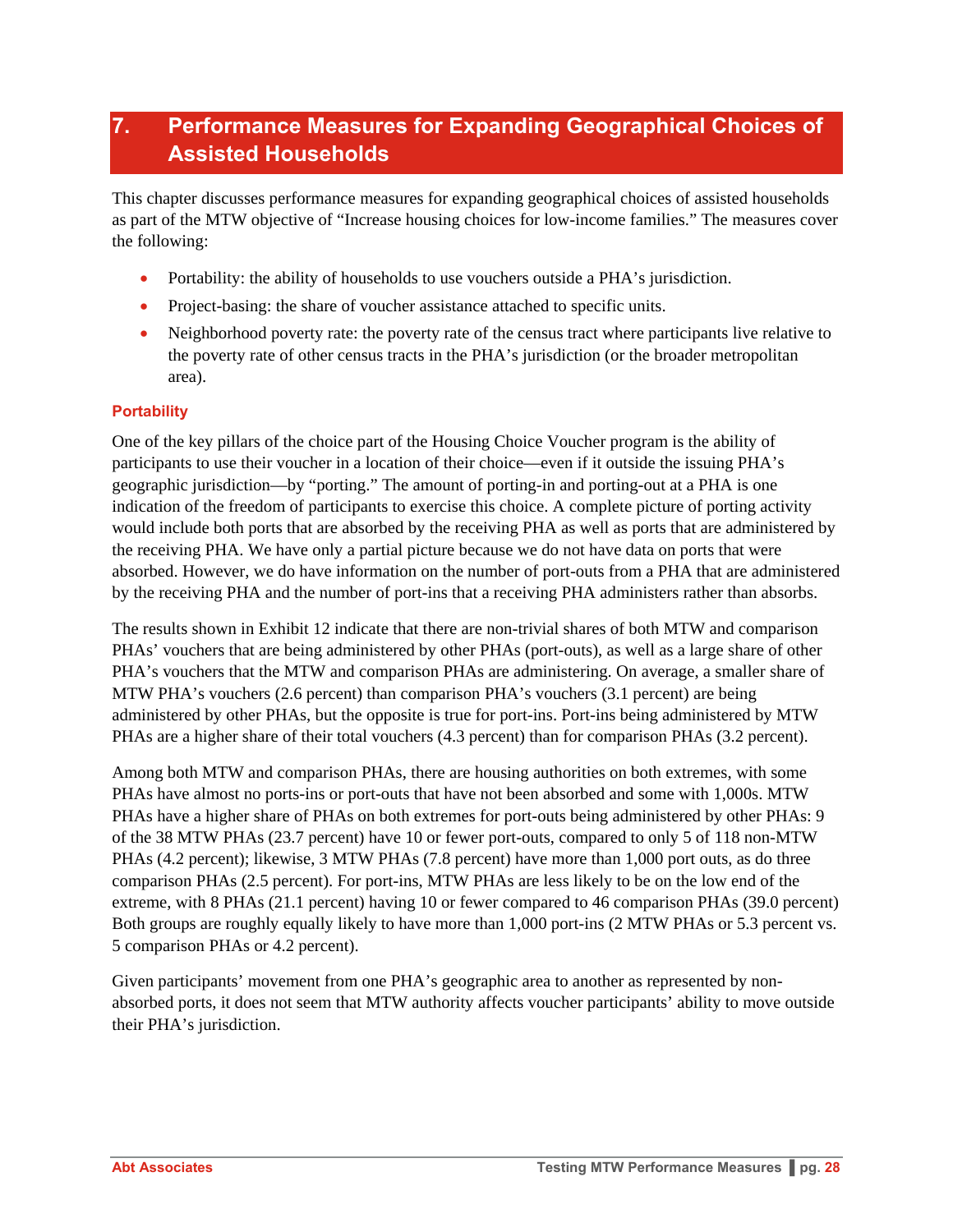| <b>Performance</b><br><b>Measure</b>                                                | <b>MTW PHAS</b><br>$(n=38)$ | <b>Comparison PHAs</b><br>$(n=118)$ | <b>Difference Between</b><br><b>MTW</b> and<br><b>Comparison PHAs</b> | 90% Confidence<br>Interval for<br><b>Comparison PHA</b><br><b>Estimate</b> |
|-------------------------------------------------------------------------------------|-----------------------------|-------------------------------------|-----------------------------------------------------------------------|----------------------------------------------------------------------------|
| <b>Port-Outs</b>                                                                    |                             |                                     |                                                                       |                                                                            |
| PHA Average # of<br>agency's vouchers<br>that are administered<br>by other agencies | 228.2                       | 172.7                               | 55.5 vouchers*                                                        | 122.7 - 222.7                                                              |
| Median # of port outs                                                               | 64.0                        | 75.3                                | -11.3 vouchers                                                        |                                                                            |
| Average PHA<br>percent of port-outs<br>as a percentage of<br>all their vouchers     | 2.6%                        | 3.1%                                | $-0.5 \%$ .*                                                          | $2.7\% - 3.6\%$                                                            |
| <b>Port-Ins</b>                                                                     |                             |                                     |                                                                       |                                                                            |
| PHA Average # of<br>vouchers being<br>administered for<br>other agencies            | 251.3                       | 130.7                               | 120.6 vouchers*                                                       | $85.1 - 176.2$                                                             |
| Median # of port-ins                                                                | 137.6                       | 22.3                                | 115.3 vouchers                                                        |                                                                            |
| Average PHA<br>percent of port-ins as<br>a percentage of all<br>their vouchers      | 4.3%                        | 3.2%                                | $1.1 \%$                                                              | $2.2\% - 4.1\%$                                                            |

**Sources**: HUD: FY 2013 & 2014 VMS Reports; available at:

http://portal.hud.gov/hudportal/HUD?src=/program\_offices/public\_indian\_housing/programs/hcv/psd

**Notes**: \* indicates statistically significant at 10 percent significance level. Comparison PHAs weighted. Information about portins and port-outs that have been absorbed by the receiving agency are not available and thus not included in this exhibit.

#### **Project-Based Units**

Project-basing units—that is, attaching tenant-based vouchers to specific units—can help improve voucher holders' choices if the units are higher quality or in better neighborhoods than housing units that voucher holders can find on the open market or if the units are attached to supportive services that the household needs.

HUD rules allow a PHA to project-base up to 20 percent of its voucher assistance if the owner to be project-based agrees to either rehabilitate or construct the units or the owner agrees to set-aside a portion of the units in an existing development. MTW PHAs have the flexibility to project-base a larger share of their voucher assistance. Only four (10.5 percent) of MTW PHAs exceed the 20 percent threshold, and the highest share is 29.1 percent. On the other extreme, 10 MTW PHAs (26.5 percent) do not have any project-based vouchers. Nevertheless, MTW PHAs use project-basing more than comparison PHAs: the average MTW PHA share of project-based units is 8.0 percent, compared to 4.7 percent for the comparison PHAs.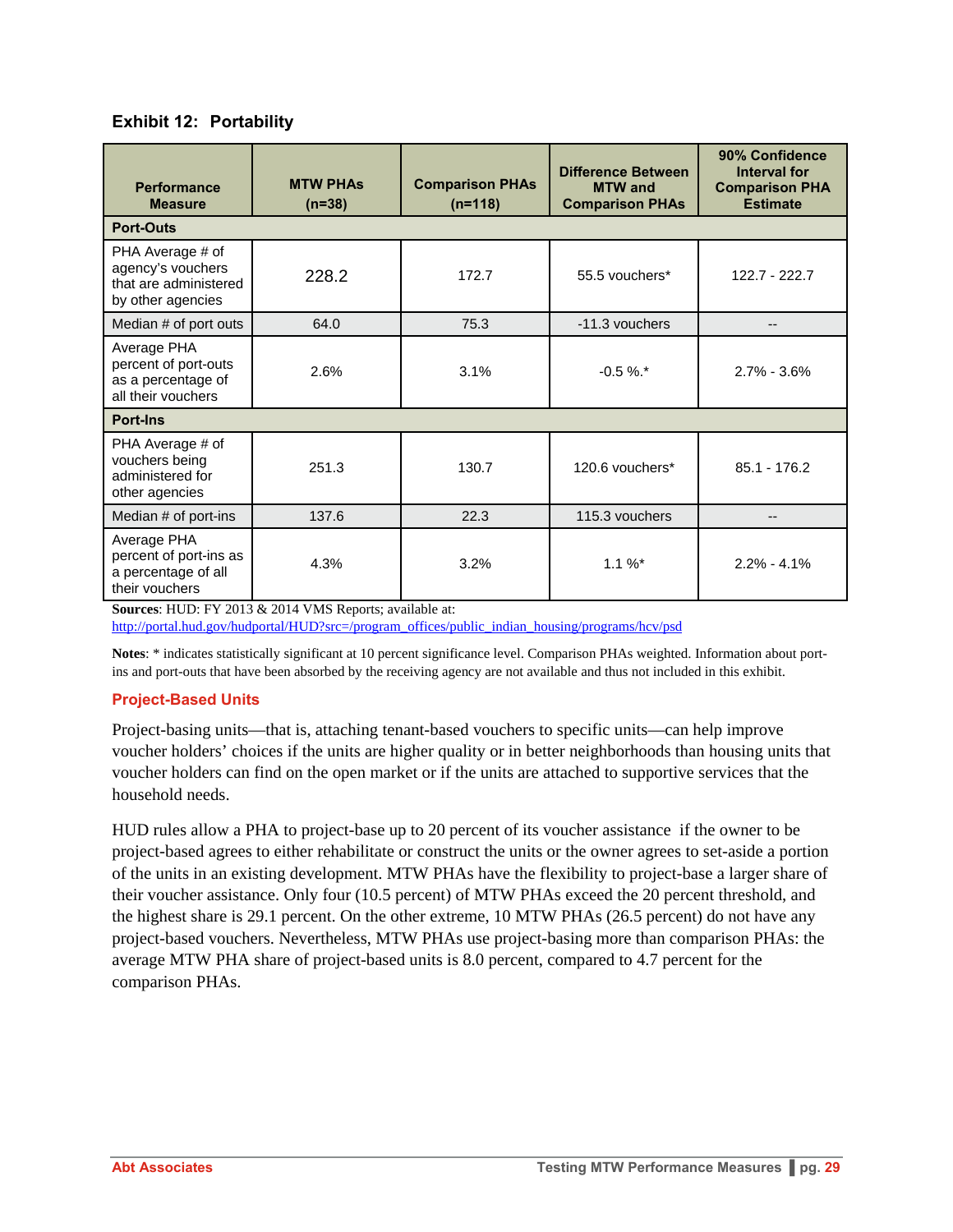| <b>Performance</b><br><b>Measure</b>                                                                          | <b>MTW PHAS</b><br>$(n=38)$                      | <b>Comparison PHAs</b><br>$(n=118)$ | Difference Between<br><b>MTW</b> and<br><b>Comparison PHAs</b> | 90% Confidence<br>Interval for<br><b>Comparison PHA</b><br><b>Estimate</b> |
|---------------------------------------------------------------------------------------------------------------|--------------------------------------------------|-------------------------------------|----------------------------------------------------------------|----------------------------------------------------------------------------|
|                                                                                                               | <b>Project Basing of Housing Choice Vouchers</b> |                                     |                                                                |                                                                            |
| Average PHA<br>percent of vouchers<br>that are project-<br>based                                              | 8.0%                                             | 4.7%                                | $3.3 \%$                                                       | 3.9% to 5.5%                                                               |
| Median PHA<br>Percent of<br>vouchers that are<br>project-based                                                | 7.5%                                             | 2.4%                                | $5.1 \%$ .                                                     |                                                                            |
| Number of MTW<br>PHAs with higher<br>share of project-<br>based units than<br>their comparison<br><b>PHAs</b> | 21 of 38                                         |                                     |                                                                |                                                                            |
| Zero vouchers<br>project-based                                                                                | 10 of 38                                         | 39 of 118                           |                                                                |                                                                            |
| >20 percent of<br>vouchers project-<br>based                                                                  | 4 of 38                                          | 2 of 118                            |                                                                |                                                                            |

**Sources**: HUD: FY 2013 & 2014 VMS Reports; available at:

http://portal.hud.gov/hudportal/HUD?src=/program\_offices/public\_indian\_housing/programs/hcv/psd

**Notes**: \* indicates statistically significant at 10 percent significance level. Comparison PHAs weighted.

#### **Poverty Rate of Participants' Neighborhoods**

This measure tracks PHA efforts to expand options for residents to live in neighborhoods that offer heightened levels of opportunity. Poverty concentration is only one of several areas that should be taken into consideration in assessing opportunity, but it has the benefits of being standardized across the country and being correlated with many of the other indicators of interest. Our measures focus on poverty concentration as a marker of opportunity.

Because the poverty rate for the metro area can be quite different from the poverty rate for the city, and because the use of vouchers is not limited to the city or county in which the PHA is based, we analyzed access to lower poverty neighborhoods using both the city- and metro-wide standards. Comparisons between MTW and non-MTW PHAs in the share of voucher households living in neighborhoods with various poverty rates are shown in Exhibit 14.

Using household income data and Census tract data, we compared the poverty rates of each PHA's jurisdiction (city, county, or state) and the metro area in which the housing authority is based against the poverty rates of the neighborhoods where voucher holders actually live. We found very few differences and no statistically significant differences in the poverty rates of neighborhoods of voucher holders between the MTW PHAs and comparison PHAs. Overall, approximately three-fourths of voucher holders in both groups live in neighborhoods with poverty rates higher than the median poverty rate for the PHA's jurisdiction. Only 26.3 percent of MTW voucher holders and 26.5 percent of comparison PHA voucher holders live in neighborhoods with poverty rates lower than the median poverty rate of the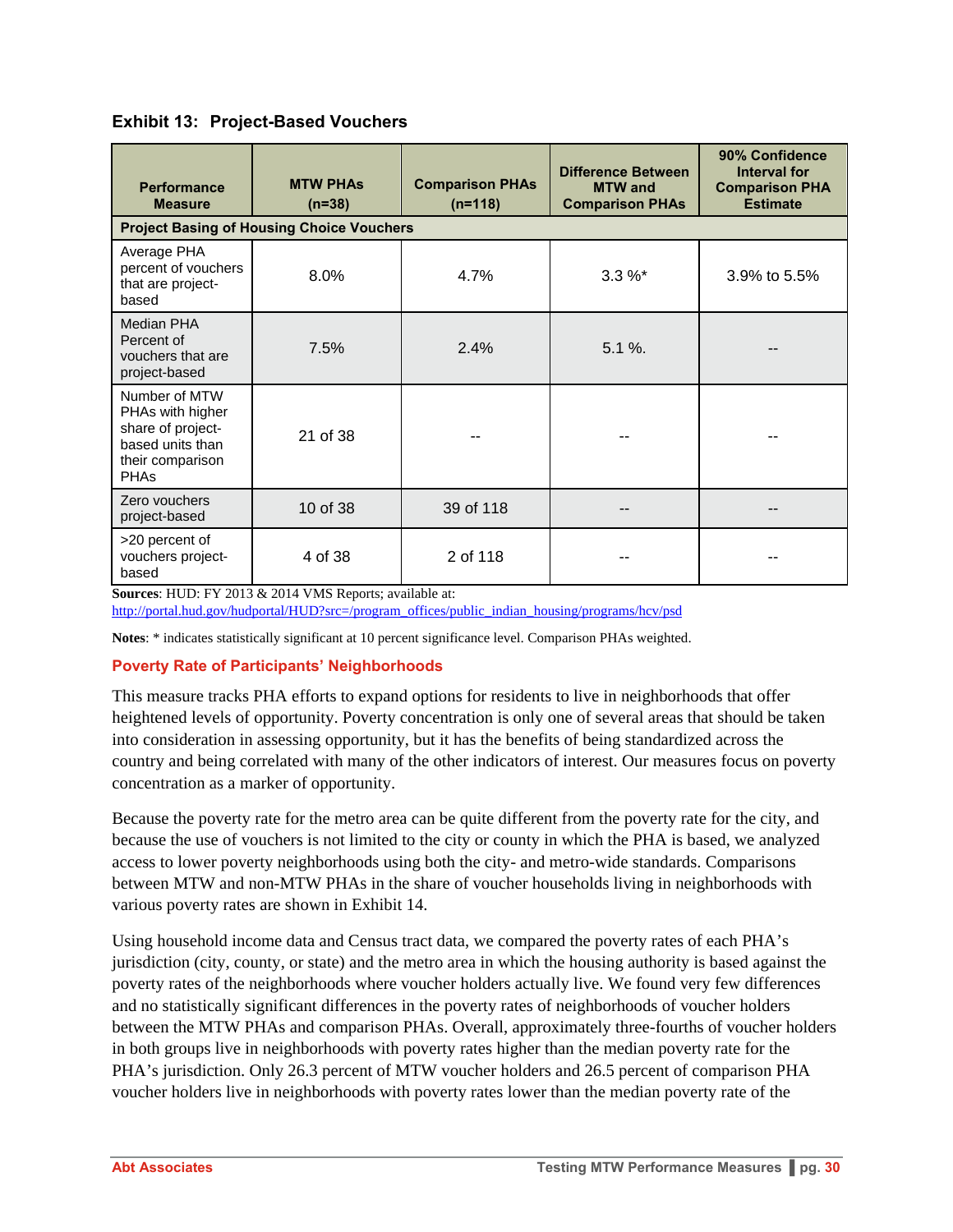agency's overall jurisdiction. In addition, relatively few voucher holders live in census tracts where the poverty rate is in the lowest  $25<sup>th</sup>$  percentile of the PHA's jurisdiction. Only 7.6 percent of MTW voucher holders and 7.5 percent of comparable PHA voucher holders live in these census tracts. Thirteen of the 38 MTW agencies had a higher share of voucher holders living in census tracts where the poverty rate was the lowest 25th percentile of the PHA's jurisdiction.

The differences are similarly minor when we compare the poverty rates of MTW and comparison agency voucher holder neighborhoods against the poverty rates of the metro area in which the PHA's main office is located. We also found no statistically significant differences between the poverty rates of neighborhoods of MTW and comparison agency voucher holders at the metro level. For this measure, even fewer MTW agencies had a higher share of voucher holders living in areas where the poverty rates in the lowest  $25<sup>th</sup>$  percentile for the PHA's metro area.

PHAs face a number of difficulties acquiring buildings in low poverty areas such as high acquisition and maintenance costs. Similarly, voucher holders often have difficulty locating units in low poverty areas due to higher rental costs not meeting payment standards, fewer large units to accommodate families, and landlord discrimination against voucher holders, families with children, and households of color.

The Housing Authority of the County of San Bernardino (HACSB) hired an independent firm to conduct a local rent study of its service area, which covers the largest geographic area of any county in the contiguous United States. Based on their findings, in April 2011 HACSB implemented separate payment standards for the nine submarkets that comprise its service area. Payment standards range from 50 to 130 percent of FMR, reflecting significant variation in housing costs across submarkets. In addition to enabling voucher holders to choose units in higher-priced areas with the greatest access to jobs and high-performing schools, HACSB reports that the tiered payment standards promote more efficient use of HACSB resources by limiting subsidy levels in low-rent areas to market levels. Whereas the previous system allowed families to lease some of the most expensive homes in lower-priced areas, HACSB perceives the new system as reflecting a more rational distribution of housing assistance.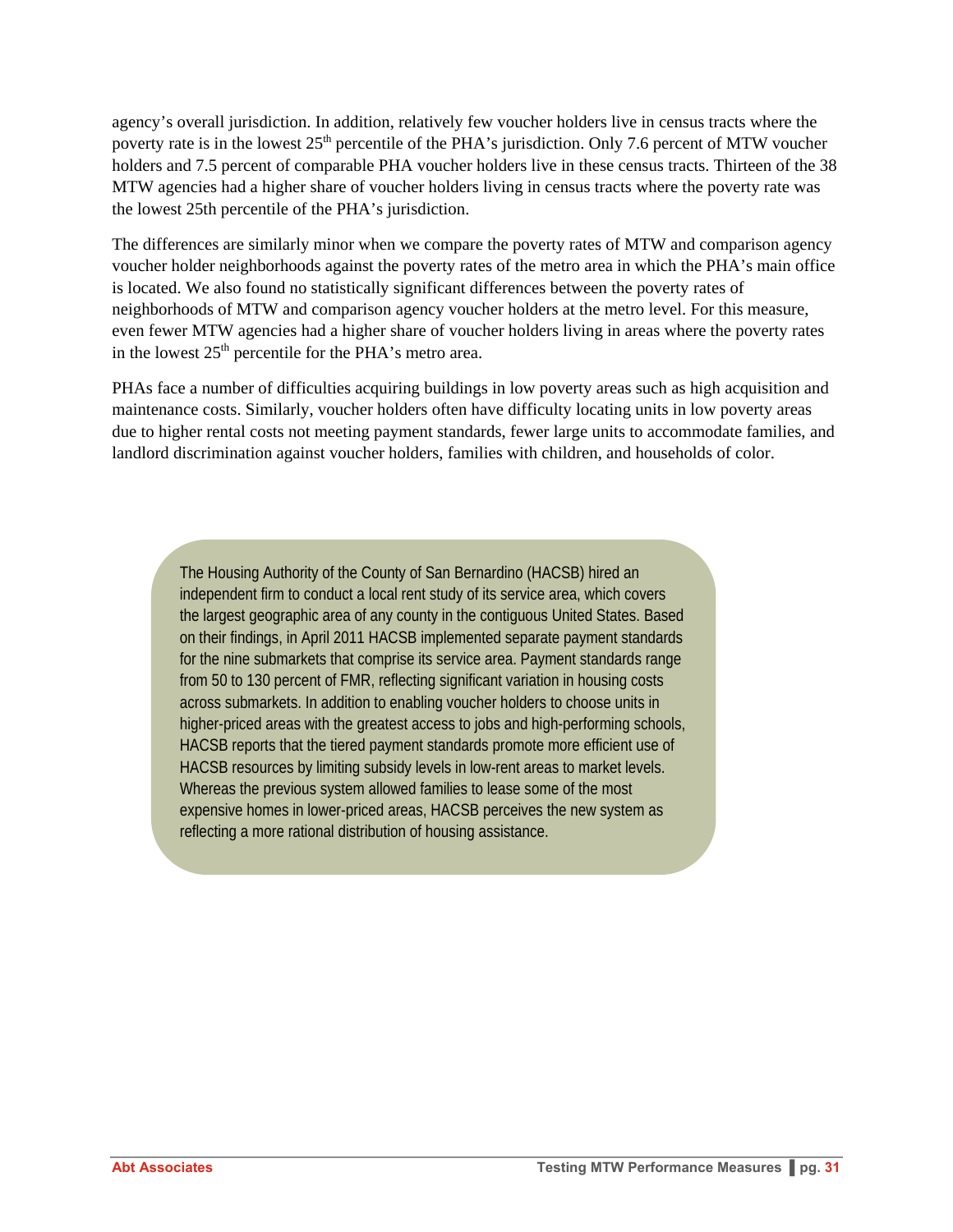| <b>Performance</b><br><b>Measure</b>                                                                                                                                    | <b>MTW PHAS</b><br>$(n=38)$ | <b>Comparison PHAs</b><br>$(n=118)$                                        | <b>Difference Between</b><br><b>MTW</b> and<br><b>Comparison PHAs</b>                                     | 90% Confidence<br><b>Interval for</b><br><b>Comparison PHA</b><br><b>Estimate</b> |
|-------------------------------------------------------------------------------------------------------------------------------------------------------------------------|-----------------------------|----------------------------------------------------------------------------|-----------------------------------------------------------------------------------------------------------|-----------------------------------------------------------------------------------|
|                                                                                                                                                                         |                             | Share of voucher households that live in neighborhoods with poverty rates: |                                                                                                           |                                                                                   |
| $\leq$ = 10%                                                                                                                                                            | 14.5%                       | 14.1%                                                                      | 0.4%                                                                                                      | 12.2% - 15.9%                                                                     |
| $>10\% - 20\%$                                                                                                                                                          | 27.3%                       | 29.7%                                                                      | $-2.4\%$                                                                                                  | 27.8% - 31.6%                                                                     |
| >20 to 30%                                                                                                                                                              | 26.7%                       | 24.9%                                                                      | $1.8\%$ *                                                                                                 | 23.4% - 26.4%                                                                     |
| >30%                                                                                                                                                                    | 31.6%                       | 31.3%                                                                      | 0.3%                                                                                                      | 28.4% - 34.3%                                                                     |
|                                                                                                                                                                         |                             |                                                                            | Share of voucher households that live in neighborhoods with poverty rates compared to PHA's jurisdiction: |                                                                                   |
| Below the median for<br>the city/county in<br>which the PHA is<br>based                                                                                                 | 26.3%                       | 26.5%                                                                      | $-0.2%$                                                                                                   | 24.6% - 28.4%                                                                     |
| In the lowest 25 <sup>th</sup><br>percentile for the<br>city/county in which<br>the PHA is based                                                                        | 7.6%                        | 7.5%                                                                       | 0.1%                                                                                                      | $6.6\% - 8.4\%$                                                                   |
| Number of MTW<br>PHAs with a higher<br>share of voucher<br>holders in the lowest<br>25 <sup>th</sup> percent of its<br>city/county than their<br>comparison<br>agencies | 13 of 38 PHAs               |                                                                            |                                                                                                           |                                                                                   |
|                                                                                                                                                                         |                             |                                                                            | Share of voucher households that live in neighborhoods with poverty rates compared to PHA's Metro Area:   |                                                                                   |
| Below the median for<br>the metro area in<br>which the PHA is<br>based                                                                                                  | 16.9%                       | 18.3%                                                                      | $-1.4%$                                                                                                   | 16.8% - 19.9%                                                                     |
| In the lowest 25 <sup>th</sup><br>percentile for the<br>metro area in which<br>the PHA is based                                                                         | 5.4%                        | 5.4%                                                                       | 0.0%                                                                                                      | $4.7\% - 6.1\%$                                                                   |
| Number of MTW<br>PHAs with a higher<br>share of voucher<br>holders in the lowest<br>25 <sup>th</sup> percent of the<br>metro area than their<br>comparison<br>agencies  | 10 of 38 PHAs               |                                                                            |                                                                                                           |                                                                                   |

**Exhibit 14: Poverty Rate Relative to PHA Jurisdiction and Metro Area** 

**Sources**: Census tract-level poverty data: ACS table S1701 "Poverty Status in the Past 12 Months," 2014 5-year estimates; Available at: http://factfinder.census.gov/faces/nav/jsf/pages/download\_center.xhtml. Metro, county, and place linking dataset: University of Missouri MARBLE; Available at: http://mcdc2.missouri.edu/websas/geocorr2k.html

**Notes**: \* indicates statistically significant at 10 percent significance level. Comparison PHAs weighted.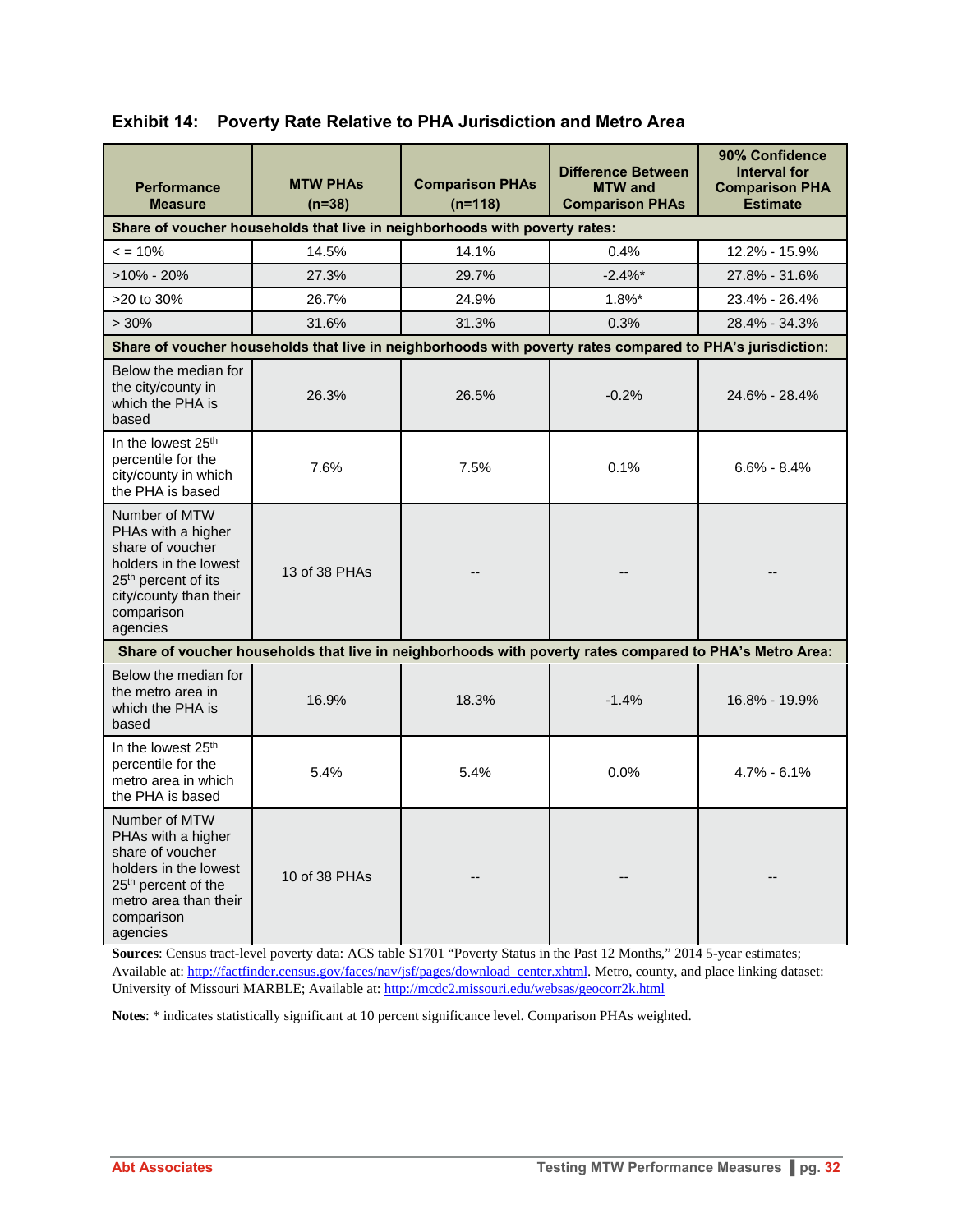## **8. Other Key Metrics**

There are other important measures of an MTW PHA's performance that do not fit into the categories we have used based on the goals of the MTW program. This chapter reports on the following measures:

- Household income relative to area median income (AMI) for newly-admitted households and all current households;
- Rent burden of currently-assisted households; and
- Length of stay for currently-assisted households.

#### **Income Level of Assisted Households**

The MTW statute only requires that 75 percent of voucher households that the MTW agency admits have very low incomes (income less than 50 percent of AMI), whereas 75 percent of voucher households admitted by non-MTW PHAs have to have extremely low incomes (income less than or equal to 30 percent of AMI). However, because the income distribution of newly-admitted households is of central importance from a policy perspective given the goals of subsidized rental housing, it is important to know if this rule difference appears to have a substantial effect on the income distribution of newly-admitted households. Using PIC household data, we looked at household incomes of public housing and voucher households admitted between July 2014 and June 2015 for MTW and comparison PHAs. The income levels of assisted households are presented in Exhibit 15.

For voucher holders, the share of new admissions with very low income at both MTW and comparison agencies both exceed the non-MTW requirement of 75 percent of households, however, MTW agencies have a smaller, statistically significant, share of these households (77.7 percent) than comparison agencies (80.8 percent). MTW agencies admit more people above 30 percent of AMI, particularly households in the 50 to 80 percent of AMI range, and the distribution of income for their current voucher households reflect this difference, but to a lesser degree.

MTW and comparison agencies admit a higher share of extremely low income households to public housing, both exceeding 80 percent of new admissions. The only statistically significant difference is that MTW agencies admit a higher share of households in the 50 to 80 of AMI range: 4.4 percent at MTW agencies compared to 2.7 percent at comparison agencies. The income distributions of current households are similar for MTW and comparison agencies.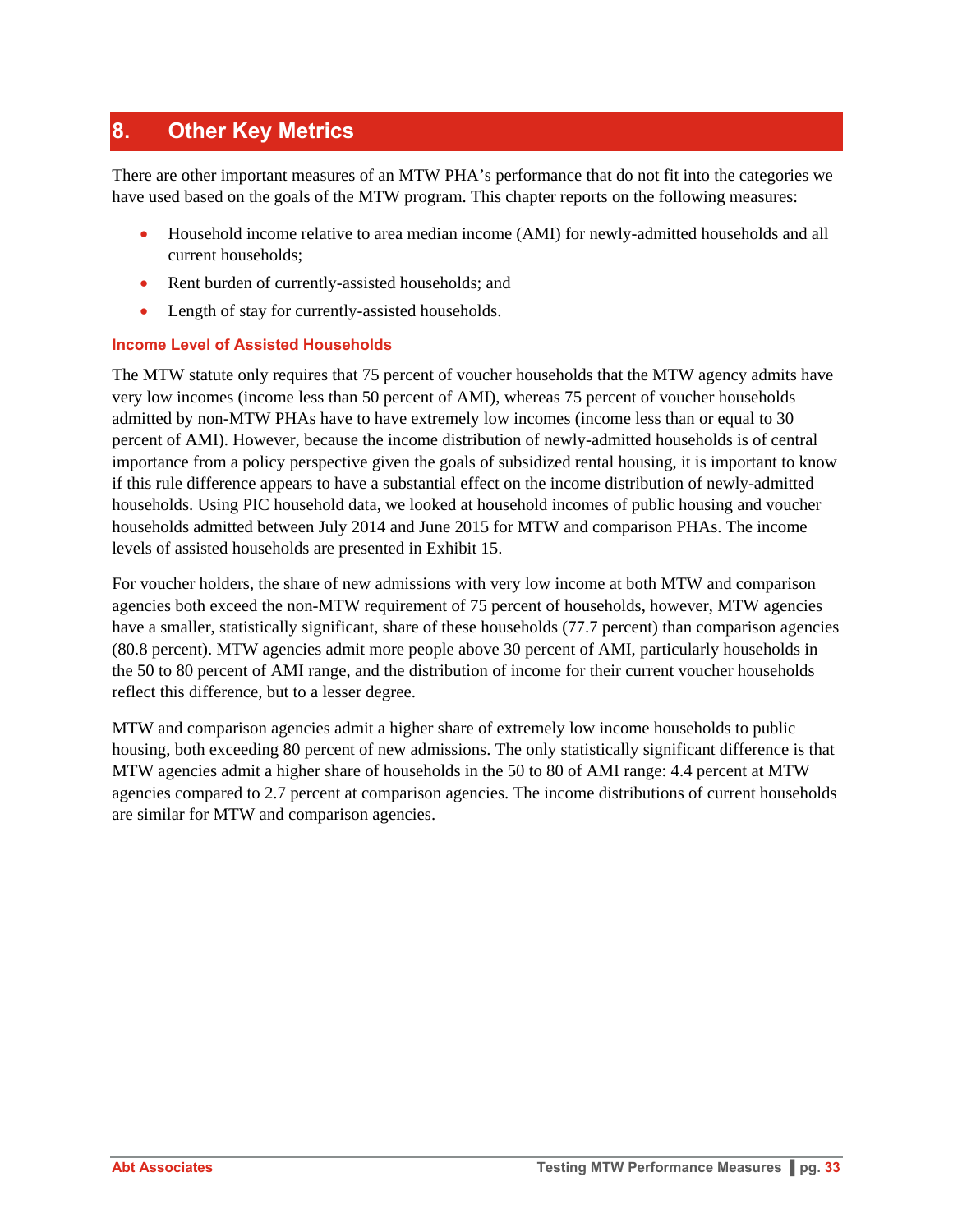| <b>Performance</b><br><b>Measure</b>                                  | <b>MTW PHAs</b>                                                | <b>Comparison PHAs</b>                                                           | <b>Difference Between</b><br><b>MTW</b> and<br><b>Comparison PHAs</b> | 90% Confidence<br><b>Interval for</b><br><b>Comparison PHA</b><br><b>Estimate</b> |  |
|-----------------------------------------------------------------------|----------------------------------------------------------------|----------------------------------------------------------------------------------|-----------------------------------------------------------------------|-----------------------------------------------------------------------------------|--|
| <b>Income of Assisted Households</b>                                  |                                                                |                                                                                  |                                                                       |                                                                                   |  |
|                                                                       |                                                                | Share of Newly Admitted Voucher Households with Income Relative to AMI of        |                                                                       |                                                                                   |  |
|                                                                       | $(n = 38)$                                                     | $(n = 116)$                                                                      |                                                                       |                                                                                   |  |
| at or below 30%                                                       | 77.7%                                                          | 80.8%                                                                            | $-3.1\%$ *                                                            | 79.3% - 82.2%                                                                     |  |
| $>30\%$ and $\leq 50\%$                                               | 19.0%                                                          | 17.9%                                                                            | 1.1%                                                                  | 16.5% - 19.2%                                                                     |  |
| $>50\%$ and $\leq 80\%$                                               | 3.1%                                                           | 1.3%                                                                             | $1.8\%$ *                                                             | $1.0\% - 1.6\%$                                                                   |  |
|                                                                       | Share of All Voucher Households with Income Relative to AMI of |                                                                                  |                                                                       |                                                                                   |  |
|                                                                       | $(n = 38)$                                                     | $(n = 116)$                                                                      |                                                                       |                                                                                   |  |
| at or below 30%                                                       | 79.8%                                                          | 80.2%                                                                            | $-0.4%$                                                               | 79.6% - 80.8%                                                                     |  |
| $>30\%$ and $\leq 50\%$                                               | 14.4%                                                          | 15.6%                                                                            | $-1.2%$                                                               | 15.1% - 16.0%                                                                     |  |
| $>50\%$ and $\leq=80\%$                                               | 4.8%                                                           | 3.9%                                                                             | $0.9\%$ *                                                             | $3.6\% - 4.2\%$                                                                   |  |
| $>80\%$                                                               | 0.9%                                                           | 0.3%                                                                             | $0.6\%$ *                                                             | $0.3\% - 0.4\%$                                                                   |  |
|                                                                       |                                                                | Share of Newly Admitted Public Housing Households with Income Relative to AMI of |                                                                       |                                                                                   |  |
|                                                                       | $(n = 33)$                                                     | $(n = 100)$                                                                      |                                                                       |                                                                                   |  |
| at or below 30%                                                       | 81.2%                                                          | 84.4%                                                                            | $-3.2%$                                                               | 82.8% - 86.0%                                                                     |  |
| $>30\%$ and $\leq 50\%$                                               | 14.3%                                                          | 12.9%                                                                            | 1.4%                                                                  | 11.6% - 14.2%                                                                     |  |
| $>50\%$ and $\leq=80\%$                                               | 4.4%                                                           | 2.7%                                                                             | $1.7\%$ *                                                             | $2.1\% - 3.2\%$                                                                   |  |
| Share of All Public Housing Households with Income Relative to AMI of |                                                                |                                                                                  |                                                                       |                                                                                   |  |
|                                                                       | $(n = 36)$                                                     | $(n = 105)$                                                                      |                                                                       |                                                                                   |  |
| at or below <= 30%                                                    | 79.5%                                                          | 78.9%                                                                            | 0.6%                                                                  | 77.5% - 80.3%                                                                     |  |
| $>30\%$ and $\leq 50\%$                                               | 13.2%                                                          | 14.3%                                                                            | $-1.1\%$ <sup>*</sup>                                                 | 13.5% - 15.0%                                                                     |  |
| >50% and <=80%                                                        | 5.4%                                                           | 5.0%                                                                             | 0.4%                                                                  | $4.5\% - 5.5\%$                                                                   |  |
| $>80\%$                                                               | 1.9%                                                           | 1.8%                                                                             | 0.1%                                                                  | $1.3\% - 2.2\%$                                                                   |  |

#### **Exhibit 15: Income of Assisted Households Relative to Area Median Income**

**Sources:** PIC/50058 panel data: received from HUD's Office of Policy Development and Research. Median Income for Renters: FY2015 Data for Section 8 Income Limits; available at: HUDuser.gov.

**Notes:** The sample size for public housing analysis is lower than for voucher households due to non-applicable program types (voucher-only PHAs do not have public housing records) and missing data on newly admitted public housing households for three MTW PHAs and five comparison PHAs.

#### **Rent Burden of Assisted Households**

The study developed measures to examine the extent to which residents of MTW agencies have average higher rent burdens than residents of non-MTW agencies. Public housing and HCV regulations stipulate that residents typically pay no more than 30 percent of their adjusted income toward their total housing costs (rent plus utilities). MTW agencies can and often do adopt policies that alter the amount that MTW residents pay toward their housing costs. These policies can take a number of forms, ranging from comprehensive changes in how rent is calculated, including decoupling rent from income entirely, to smaller reforms such as changes in how deductions or asset income are considered. For example, some MTW agencies have elected to raise the minimum rent of MTW households beyond the \$50 minimum rent conventional PHAs are allowed to charge. Some MTW agencies have also lifted the standard HCV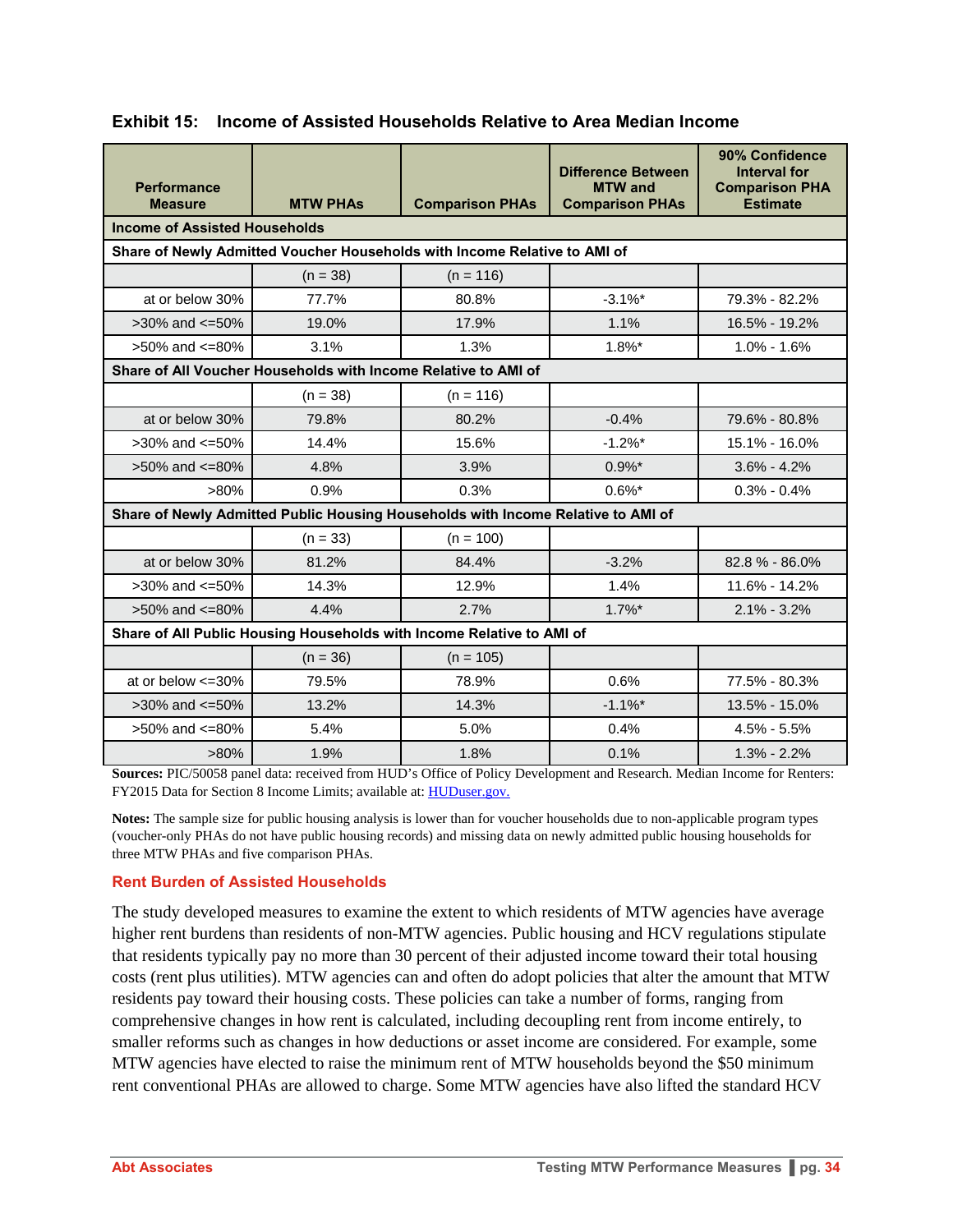requirement that voucher holders pay no more than 40 percent of their adjusted income at initial lease up in order to increase the opportunity for voucher holders to lease up in higher rent areas.<sup>13</sup>

While many MTW agencies that adopted changes to rent calculations have the goal of increasing the economic self-sufficiency of residents or increasing housing choice, these policies can also lead to increases in the size of the average tenant contributions to rent. Exhibit 16 presents the average share of gross income spent toward rent for MTW and comparison PHAs in the HCV and public housing programs for currently assisted households. We have very small sample sizes for this comparison (16 MTW agencies and 63 comparison agencies), because of incomplete data.<sup>14</sup> As a workaround, we excluded all PHAs with more than 1 percent of households that had missing total tenant payment, thus reducing the sample size significantly. It is not clear whether the remaining sample is representative of the MTW or comparison PHAs.

With that caveat in mind, we did not find a significant different in the rent paid by HCV households with both MTW and comparison agency rents averaging rents above 30 percent of their gross income. MTW agencies had a smaller share of household paying under \$100 in rent (11 percent) relative to comparison agencies (13.5 percent), but the difference was not statistically significant with this small sample.

On average, MTW public housing household pay a statistically, significantly smaller share of their income for rent and utilities (27.8 percent) than public housing households at the comparison agencies (30.8 percent) even though a smaller share of MTW households pay less than \$100 in rent (10.9 percent at MTW agencies).

l

<sup>13</sup> Tenant rent is typically 30 percent of their adjusted income plus any amount that the unit rent is above the payment standard. The standard rules as this tenant rent cannot be above 40 percent of their adjusted income.

<sup>&</sup>lt;sup>14</sup> Specifically, the data we received was missing total tenant payment for many households. We think that this in part due to missing data on households paying flat or ceiling rents. Rent for these households does not appear to be reported in the 50058 forms and we do not have the flag indicating whether or not the household paid such a rent.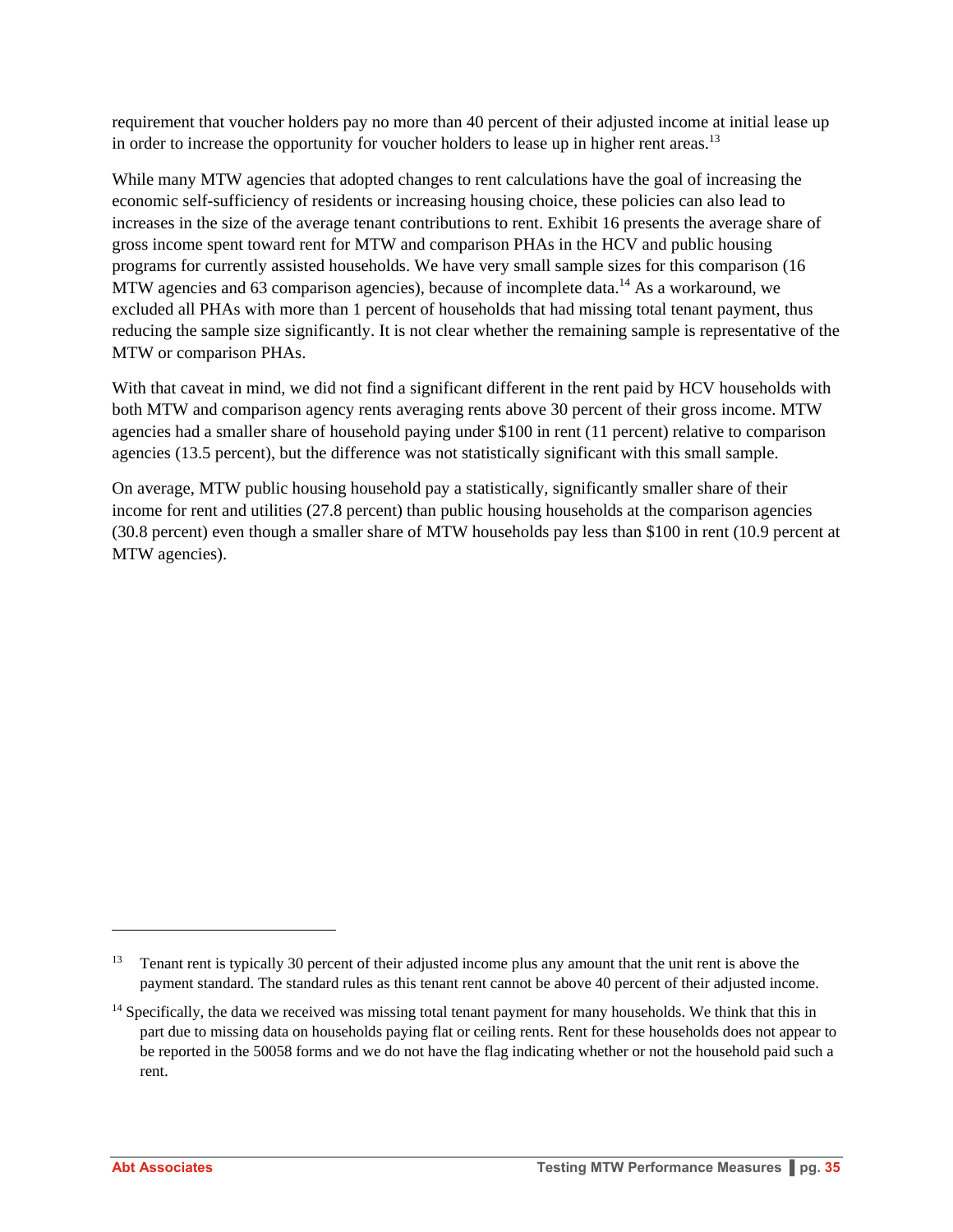| <b>Performance Measure</b>                                       | <b>MTW PHAS</b> | <b>Comparison</b><br><b>PHAs</b> | <b>Difference</b><br><b>Between MTW and</b><br><b>Comparison PHAs</b> | 90% Confidence<br>Interval for<br><b>Comparison PHA</b><br><b>Estimate</b> |
|------------------------------------------------------------------|-----------------|----------------------------------|-----------------------------------------------------------------------|----------------------------------------------------------------------------|
| <b>Housing Choice Vouchers</b>                                   |                 |                                  |                                                                       |                                                                            |
|                                                                  | $(n=16)$        | $(n=63)$                         |                                                                       |                                                                            |
| PHA average share of<br>income for housing (rent<br>+ utilities) | 32.1%           | 31.0%                            | $-1.1$ p.p.                                                           | $30.5 - 31.6%$                                                             |
| PHA median share of<br>income for housing (rent<br>+ utilities)  | 33.7%           | 30.7%                            | 3.0 p.p.                                                              |                                                                            |
| Rent less than \$100                                             | 11.0%           | 13.5%                            | $-2.5$ p.p.                                                           | $12.0 - 15.0\%$                                                            |
| <b>Public Housing</b>                                            |                 |                                  |                                                                       |                                                                            |
|                                                                  | $(n=10)$        | $(n=39)$                         |                                                                       |                                                                            |
| PHA average share of<br>income for housing                       | 27.8%           | 32.1%                            | $-4.3$ p.p. $*$                                                       | 31.0-33.2%                                                                 |
| PHA median share of<br>income for housing                        | 27.8%           | 31.0%                            | $-3.2 p.p.$                                                           |                                                                            |
| Rent less than \$100                                             | 10.9%           | 14.7%                            | $-3.8$ p.p.                                                           | $11.9 - 17.5%$                                                             |

#### **Exhibit 16: Affordability of Housing (PHAs without missing flat/ceiling rents)**

*Sources*: PIC/50058 panel data: received from HUD's Office of Policy Development and Research.

**Notes**: \* indicates statistically significant at 10 percent significance level. Comparison PHAs weighted. Rent is compared to gross income (not adjusted income). The sample sizes are small for this analysis, because we cannot tell the difference between true zero rents and rents either reported as zero because the participant pays a flat or ceiling rent. The 50058 instructs the PHA to report zero rent if the participant pays a flat or ceiling rent, but our data does not include a separate variable with the amount of the flat or ceiling rent. We exclude PHAs with more than 1 percent of records that reported the total tenant payment (TTP) and the tenant income as zero. If the household had TTP>0 and income of zero, rent burden was set to 100 percent (4 percent of MTW records and 2.5 percent of comparison PHA records).

#### **Length of Stay in Assisted Housing**

How long residents live in public housing or receive a Housing Choice Voucher subsidy can reflect a PHA's policies. PHAs in communities with significant need for affordable housing and lengthy waiting lists may have considerable interest in serving more low income households in their communities. Some PHAs focus on reductions in the average length of stay as a measure of success in helping households move up and out of subsidized housing. Residents' lengths of stay could also reflect the mobility of the households, terminations from assisted housing, or other reasons that are not associated with increases in household income. MTW agencies have adopted a number of policies that could lead to faster exits from subsidized housing, including time limits for assistance and employment or education requirements.

Exhibit 17 shows the average and median length of stay for assisted residents of MTW and non-MTW PHAs. As most time limits or self-sufficiency requirements adopted by MTW agencies exclude residents who are elderly or have disabilities, we limited our analyses to these same households.

The average length of stay for voucher holders of MTW PHAs is 7.4 years, compared to 8.3 years for voucher holders of comparison agencies. MTW voucher holders also are more likely to be new voucher holders; 20.2 percent of MTW voucher holders have received assistance for less than two years, compared to 12.1 percent of comparison agency voucher holders. Conversely, 64.4 percent of comparison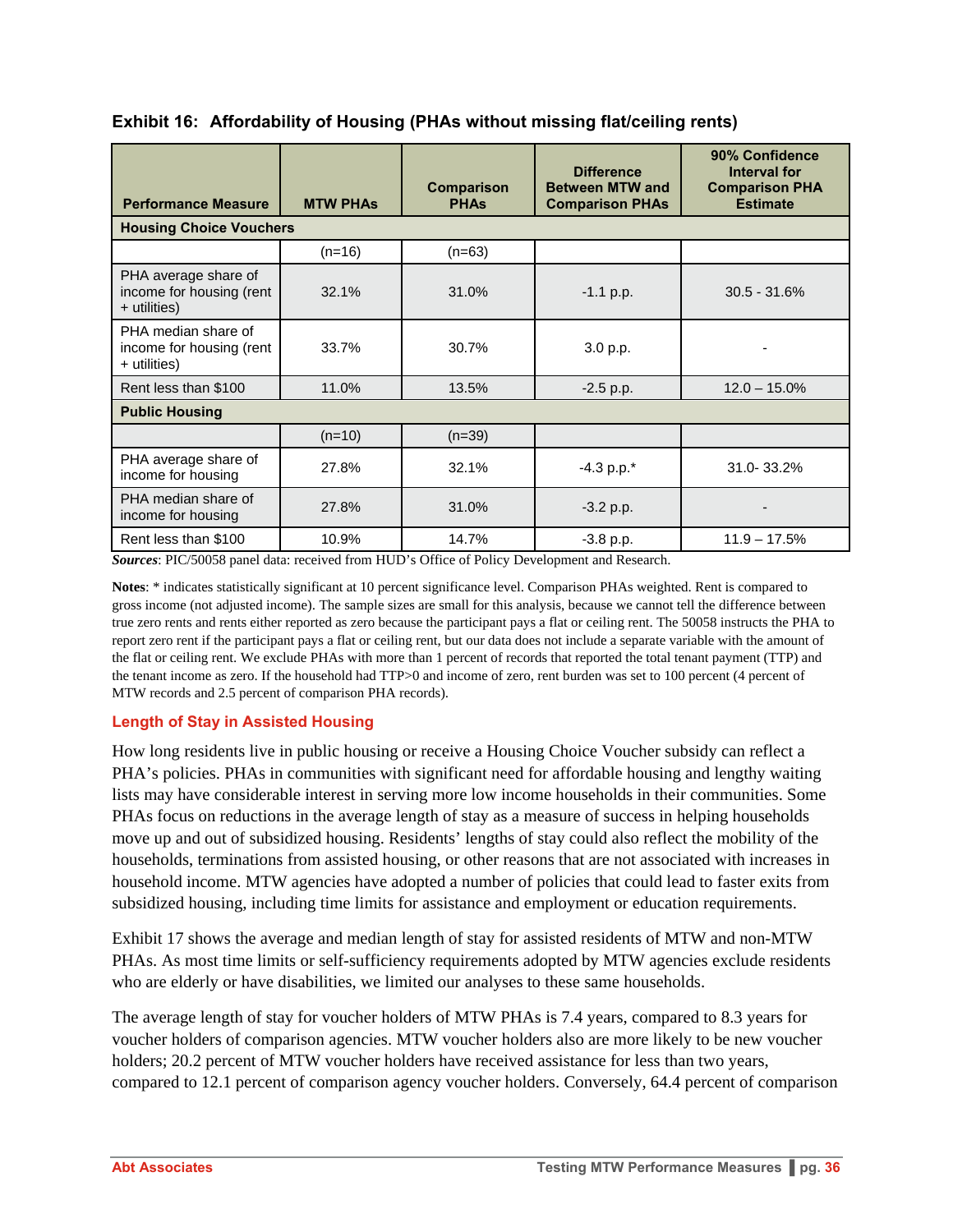voucher holders received assistance for at least five years, compared to 56.0 percent of MTW voucher holders.

The average stay for public housing residents was very similar for MTW agencies and comparison agencies, 6.5 years to 6.6 years respectively. The distribution of length of stay of public housing residents was also similar for the two PHA groups.

Dates of admission were missing for 4.5 percent of MTW residents, and no dates of admission were missing for comparison PHAs. This may bias the results, showing shorter stays for MTW agencies, if the missing admission data was primarily for those with earlier admission dates.

| <b>Performance</b><br><b>Measure</b> | <b>MTW PHAS</b> | <b>Comparison</b><br><b>PHAs</b> | <b>Difference Between</b><br><b>MTW and Comparison</b><br><b>PHAs</b> | 90% Confidence<br>Interval for<br><b>Comparison PHA</b><br><b>Estimate</b> |  |
|--------------------------------------|-----------------|----------------------------------|-----------------------------------------------------------------------|----------------------------------------------------------------------------|--|
| <b>Housing Choice Vouchers</b>       |                 |                                  |                                                                       |                                                                            |  |
|                                      | $(n=38)$        | $(n=116)$                        |                                                                       |                                                                            |  |
| Average years                        | 7.4 years       | 8.3 years                        | $-0.9$ years*                                                         | $8.0 - 8.5$ years                                                          |  |
| Median Years                         | 7.7 years       | 8.1 years                        | $-0.4$ years                                                          |                                                                            |  |
| <2 years                             | 20.2%           | 12.1%                            | 8.1 p.p.*                                                             | 10.8% - 13.3%                                                              |  |
| 2 to 5 years                         | 23.8%           | 23.3%                            | 0.5 p.p.                                                              | 22.0% - 24.6%                                                              |  |
| 5 years or more                      | 56.0%           | 64.6%                            | $-8.6$ p.p. $*$                                                       | 62.4% - 66.8%                                                              |  |
| <b>Public Housing</b>                |                 |                                  |                                                                       |                                                                            |  |
|                                      | $(n=35)$        | $(n=105)$                        |                                                                       |                                                                            |  |
| Average years                        | 6.5 years       | 6.6 years                        | $-0.1$ years                                                          | $6.3 - 7.0$ years                                                          |  |
| <b>Median Years</b>                  | 6.1 years       | 6.5 years                        | $-0.4$ years                                                          |                                                                            |  |
| <= 2 years                           | 21.4%           | 22.7%                            | $-1.3 p.p.$                                                           | 20.3% - 25.0%                                                              |  |
| 2 to 5 years                         | 31.8%           | 31.2%                            | 0.6 p.p.                                                              | 29.5% - 32.9%                                                              |  |
| 5 years or more                      | 46.9%           | 46.2%                            | 0.7 p.p.                                                              | 43.4% - 48.9%                                                              |  |

| Exhibit 17: Length of Stay of Current Non-Elderly, Non-Disabled Households in Assisted |
|----------------------------------------------------------------------------------------|
| <b>Housing</b>                                                                         |

**Sources:** PIC/50058 panel data received from HUD's Office of Policy Development and Research.

**Notes**: \* indicates statistically significant at 10 percent significance level. Comparison PHAs are weighted. Approximately 4.5 percent of MTW records do not have year of admission year, so were excluded from this analysis. None of comparison PHA households have missing admission dates.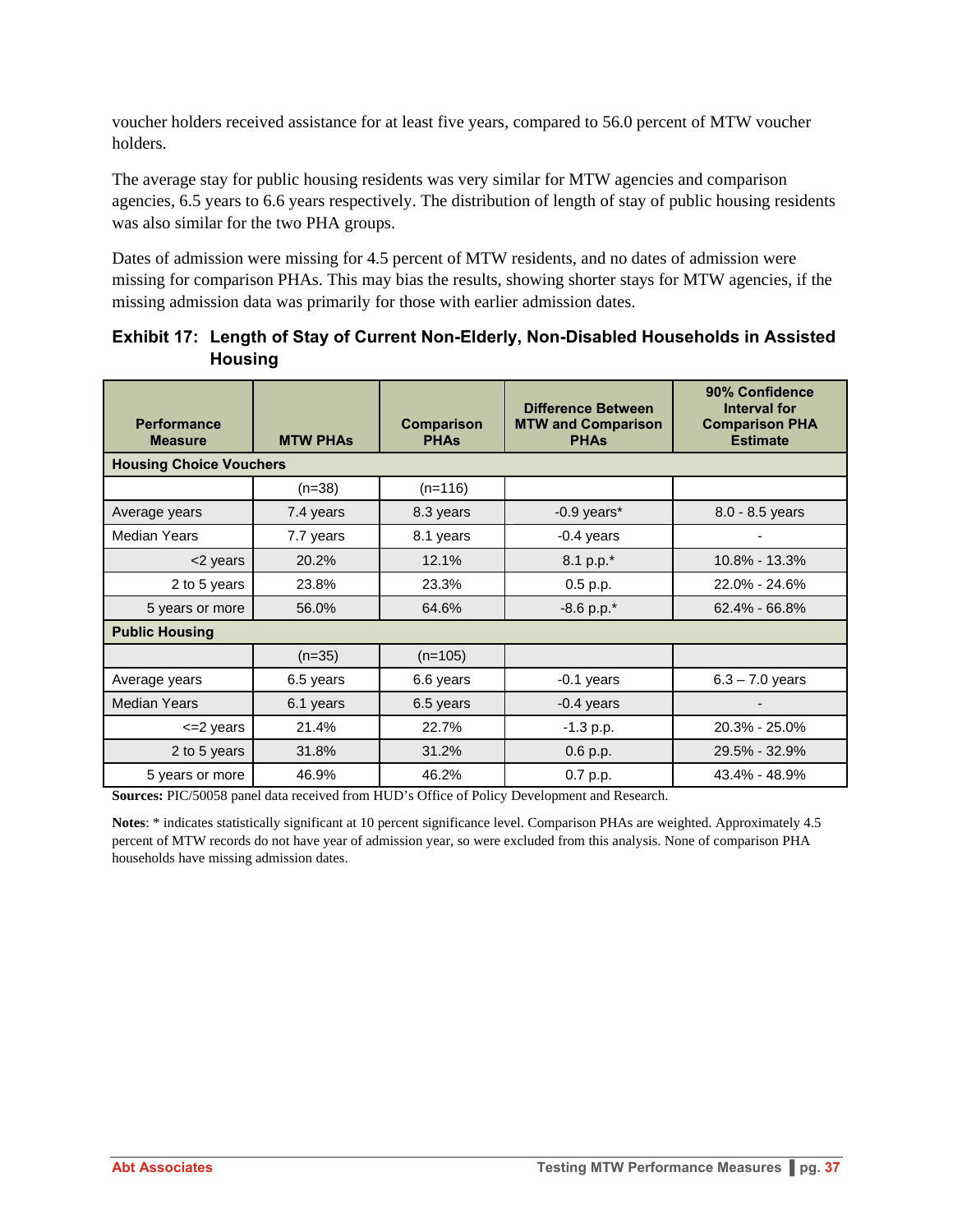## **9. Conclusion**

The MTW program allows participating PHAs to seek waivers from some regulatory rules and statutory provisions to design and test different approaches to housing assistance that meet one or more of the MTW statutory objectives of: (1) achieving greater cost effectiveness, (2) helping households make progress toward economic self-sufficiency, and (3) increasing housing choices for low-income families. This study provided the first-ever attempt to quantify the impact of these efforts across MTW agencies and compare them through a quasi-experimental design to outcomes for a similar set of peer agencies. It utilized an agency-wide approach to understand overall MTW performance, rather than tracking the impact of specific policies within or across agencies.

Using imperfect data, our findings suggest that the MTW program has succeeded in its goal of providing a vehicle for local public housing authorities to experiment with new approaches to find programs that work for their local communities. From an agency-wide perspective, MTW agencies do better on many, but not all of the comparison measures. Despite the wide variation in scores across MTW agencies, they tend to outperform their peers on the self-sufficiency and housing choice outcomes. MTW agencies are able to serve a significant number of individuals not reached by traditional housing assistance. In many cases, they are also able to offer additional supportive services that may enhance a family's ability to achieve self-sufficiency and help them exhibit higher earnings growth. MTW agencies may also be better able to extend the life of their housing stock through increased investments in their hard units.

MTW agencies tend to do worse than their peers on a few measures, such as HCV administrative costs and voucher utilization. These outcomes may be related to success in other areas such as adding service to vouchers and creating innovative non-traditional vouchers to stabilize hard-to-reach populations. Finally, in some cases, MTWs perform similarly to their peers, such as operating costs, public housing occupancy rates, and place voucher holders in lower poverty neighborhoods. Both MTW and non-MTW agencies, on average, meet the standard PHA requirements for serving extremely low-income households.

The goal of this study of the Moving to Work program was to develop performance measures for MTW PHAs to measure the extent to which the program is meeting the three core goals of the program and to test how well these performance measures could be implemented using existing data or data that could be easily reported by PHAs. We found that data for many of the measures were available from data that both MTW PHAs and PHAs without MTW authority now submit to HUD (e.g., PIC, FDS, and VMS), from MTW Annual Reports, or from data that PHAs collect for their own operational purposes. However, given the different purposes for which these data sources were designed, differences in how MTW and non-MTW PHAs report their data, and inconsistencies in the same measures across sources, it is challenging to ensure that performance measures are measured consistently across PHAs.

We believe most of the data consistency issues (both within and across PHAs) could be solved if PHAs knew in advance that the data would be used for performance measures, that the definitions for data elements were well defined, and that data quality checks were built into reporting systems.

To move forward with a performance measurement system for MTW, we recommend the following:

 *Revisit the recommended performance measures.* Revise the performance measures recommended in this study based on the MTW PHAs experience providing data for this study and their knowledge of 1) what is possible to report going forward and 2) what historical data HUD or the PHAs are able to provide. As part of this effort, the list of performance measures should be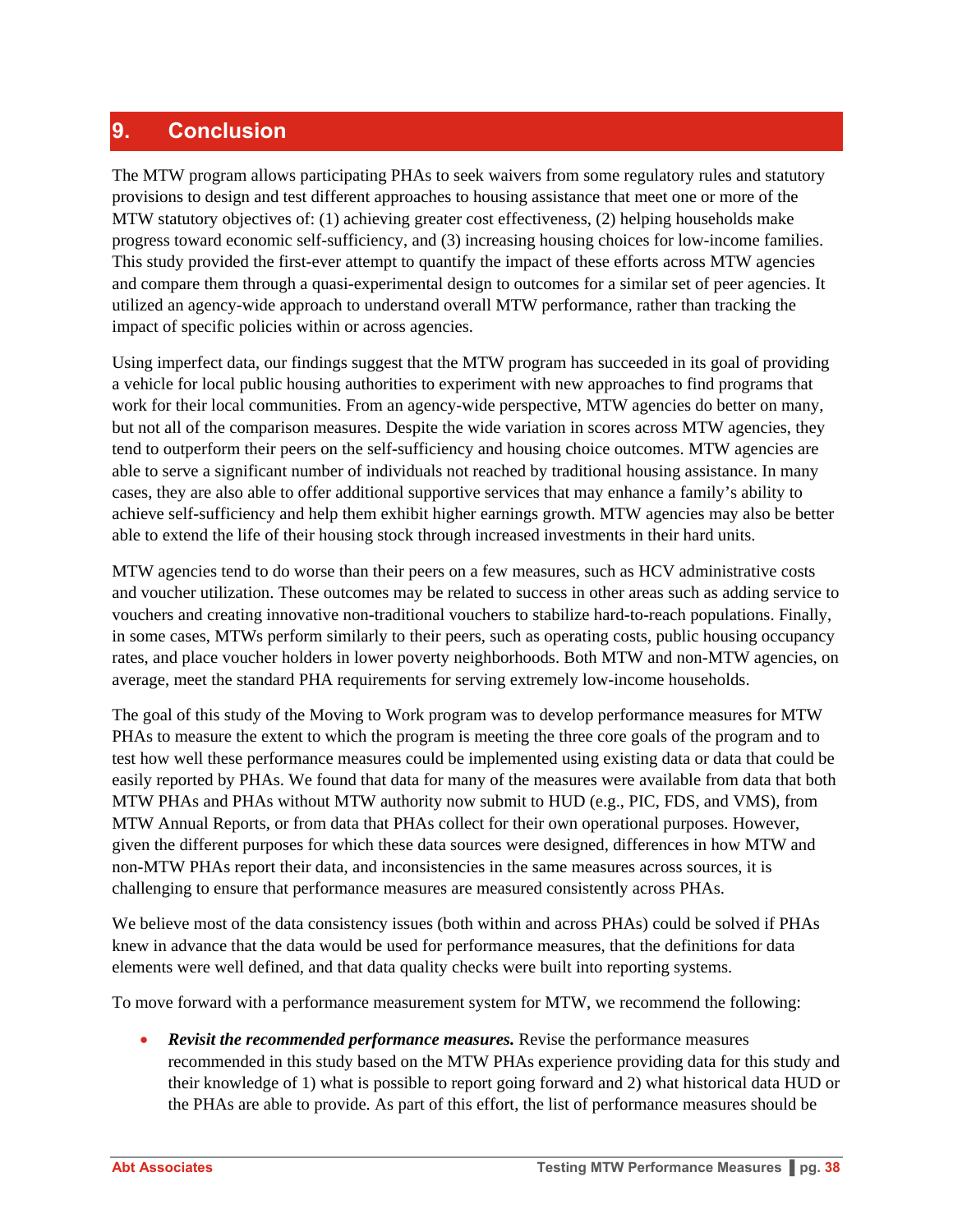prioritized and either reduced or introduced in batches over time to ensure a manageable burden and focus on getting accurate information for the priority indicators. During the consultation process used to develop the measures, MTW agencies made many suggestions for adding more performance measures to ensure a complete picture of performance. This will have to be weighed against the burden of providing the data. For example, data on program exits would be very useful to better understand resident self-sufficiency, yet may be expensive and difficult to collect.

- *Create more detailed definitions of the information to be used in creating the performance measures*. This study was trying to use existing data that was not created specifically for the defined performance measures. This led to numerous questions about how to interpret the variables used in calculating the performance measures. We recommend developing more detailed definitions of data to be reported to ensure that the performance measures can be calculated consistently across PHAs. For example, it may be important to request that data on people provided housing assistance is reported in unit months of assistance (including reports of non-traditional housing assistance) to ensure that the amount of housing assistance provided is consistently measured in terms of full-year round assistance rather than being ambiguous as to whether data reported is the number of households served for any length of time during the year. Appendix A lists all of the performance measures and identifies some challenges for ensuring each measure captures what is meant to be captured.
- Build data checks in the data collection tool. Whatever the source of the data used to calculate performance measures, there should be built-in checks to ensure numbers are internally consistent and, when relevant, are consistent with other data reported or calculated by HUD.
- *Design the data collection process so that PHAs can review and verify the accuracy of their data.* PHAs should review the final performance measures and the underlying numbers used in the calculation to verify their accuracy before the performance measures are considered final or seen by outside entities.
- Make most measures prospective. Given the challenges for obtaining accurate historical data from HUD or PHA systems, most measures will need to be measured for the current year or use recent or current data as the baseline for over-time measures.
- *Solicit feedback from additional groups*. Solicit feedback from MTW program advocates and critics to get their input on whether they find these measures adequate for judging the extent to which MTW is meeting program goals.
- *Recommend measures for non-MTW PHAs*. Most of the measures are appropriate for standard PHAs, so it should be possible to develop reporting that permits comparisons of MTW and non-MTW PHAs.

Additionally, discussion of the goals of measurement and evaluation and the specific measures and approaches chosen should be an ongoing part of agency planning. Data collection and measurement can be incorporated into information management systems and regular processes like resident touch points. Creating a culture of measurement and evaluation and using the information to adjust the program will allow PHAs to better serve their community and will help determine the success of the MTW program as a whole.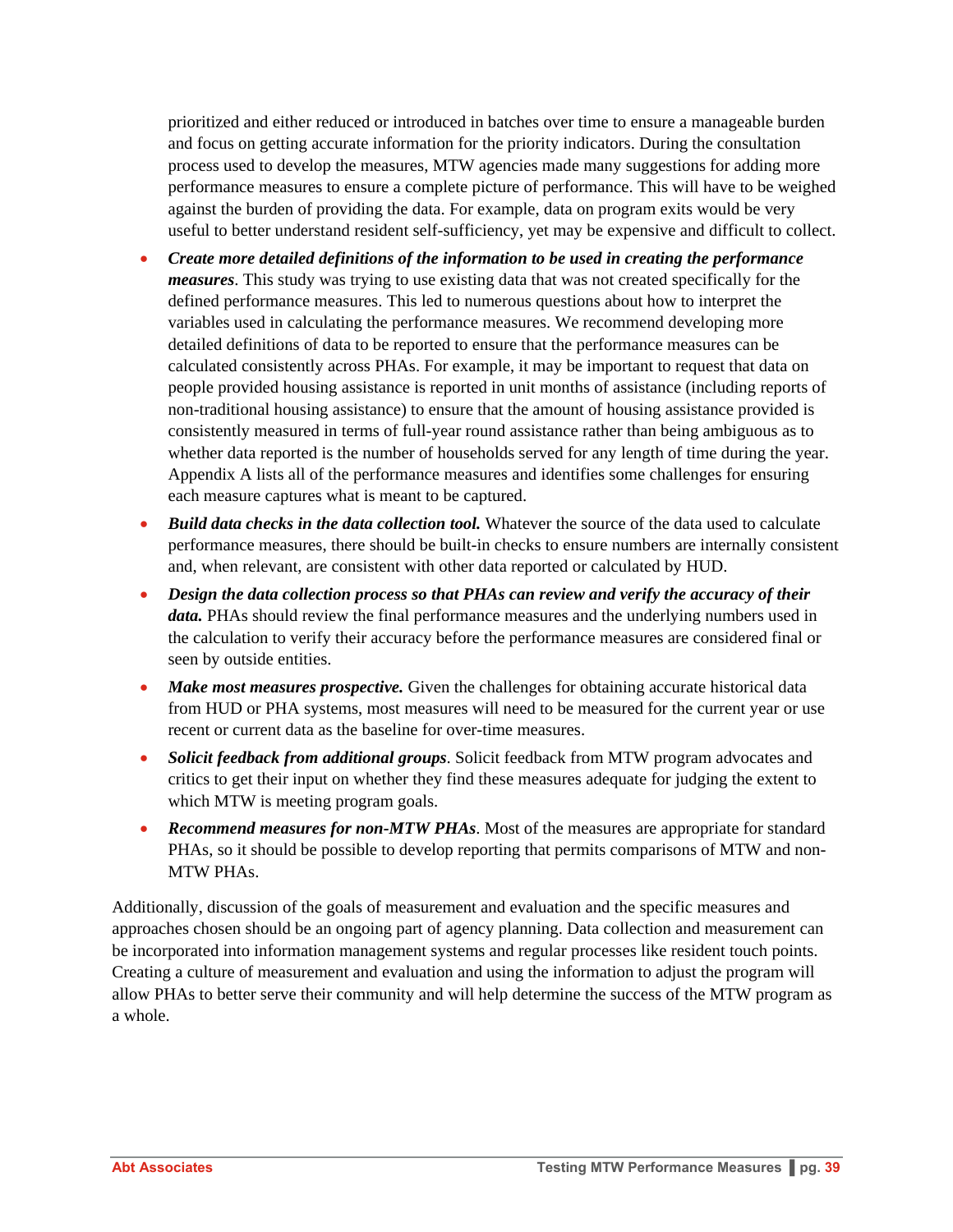# **Appendix A: List of Performance Indicators by Category**

Note: bolded measures were used in the report. Bracketed (and not bolded) measures were not.

| Category 1: Performance Indicators for Measuring Cost Effectiveness                                                                                                 |                                                                                                                                                                                                                                                                                                                                                                                                                                                                                                                                                                                                                                                                                                                                                                                                                                                                                                                                                                                                                                                                                                                                                                                                                                                                                                                                                                                                                                                                                        |  |  |
|---------------------------------------------------------------------------------------------------------------------------------------------------------------------|----------------------------------------------------------------------------------------------------------------------------------------------------------------------------------------------------------------------------------------------------------------------------------------------------------------------------------------------------------------------------------------------------------------------------------------------------------------------------------------------------------------------------------------------------------------------------------------------------------------------------------------------------------------------------------------------------------------------------------------------------------------------------------------------------------------------------------------------------------------------------------------------------------------------------------------------------------------------------------------------------------------------------------------------------------------------------------------------------------------------------------------------------------------------------------------------------------------------------------------------------------------------------------------------------------------------------------------------------------------------------------------------------------------------------------------------------------------------------------------|--|--|
| <b>Measures</b>                                                                                                                                                     | Comments                                                                                                                                                                                                                                                                                                                                                                                                                                                                                                                                                                                                                                                                                                                                                                                                                                                                                                                                                                                                                                                                                                                                                                                                                                                                                                                                                                                                                                                                               |  |  |
| MTW funds spent on<br>administrative costs and services<br>for housing vouchers (i.e.,<br>everything but HAP payments), on<br>a per-voucher year (UML/12)<br>basis. | MTW funds are all HCV and public housing funds that HUD provides<br>$\bullet$<br>to a MTW PHA that are subject to the PHA's MTW agreement. It<br>excludes other forms of assistance, such as FUP or VASH vouchers,<br>that are not covered by the MTW agreement, as well as dedicated<br>HUD funding for particular services, such as FSS Coordinator<br>funding.<br>For standard PHAs, funds are HUD Administrative fee (excluding<br>$\bullet$<br>FUP, NED, and VASH fees).<br>Notes:<br>$\bullet$<br>This is a measure of the cost effectiveness of spending of<br>O<br>MTW/HUD money, but does not account for any local funding<br>or revenues used from other PHA-managed housing used for<br>the voucher program.<br>Because the costs of doing business varies across the United<br>$\circ$<br>States, an adjustment for this differential in costs needs to be<br>made for comparisons to other PHAs. We used the Quarterly<br>Census of Employment and Wages (QCEW) for all workers at<br>the county level for this adjustment.<br>If cost measures are adopted for a performance measurement<br>O<br>system, if would preferable that all cost estimates are from the<br>audited financial statements to ensure all funding is accounted<br>for and none is double counted.<br>For MTW agencies that use their single fund flexibility to<br>$\circ$<br>operate the HCV and PH program jointly, it would require<br>estimation for assigning cost to the HCV or PH program. |  |  |
| MTW funds spent on HAP subsidy<br>for households with a housing<br>voucher, on a per-voucher year<br>(UML/12) basis.                                                | This is HAP subsidy for vouchers that are usually covered in MTW<br>$\bullet$<br>agreement (so all, but FUP, NED, or VASH).<br>Notes:<br>$\bullet$<br>Rents vary substantially across the United States so an<br>$\circ$<br>adjustment for rent costs needs to be made for comparison to<br>other PHAs. We used the two-bedroom fair market rent for this<br>adjustment.                                                                                                                                                                                                                                                                                                                                                                                                                                                                                                                                                                                                                                                                                                                                                                                                                                                                                                                                                                                                                                                                                                               |  |  |
| MTW funds spent on operating<br>public housing, on a per-unit per-<br>year basis.                                                                                   | MTW funds spent operating public housing.<br>$\bullet$<br><b>Notes</b><br>$\bullet$<br>Because the costs of doing business varies across the US, an<br>$\circ$<br>adjustment for this differential in costs needs to be made for<br>comparisons to other PHAs. We used the Quarterly Census of<br>Employment and Wages (QCEW) for all workers at the county<br>level for this adjustment.<br>With co-mingled MTW funding, it can be hard to determine<br>$\circ$<br>what is capital spending vs. operations spending. Likewise<br>standard PHAs may use capital spending for maintenance<br>issues that should be covered under operating expenses.<br>Any savings from energy performance contracts or other<br>O<br>investments are not measured separately, but should show up<br>in reduced operating costs or higher occupancy rates.<br>Collection of rents from tenants is included in the spending on<br>$\circ$                                                                                                                                                                                                                                                                                                                                                                                                                                                                                                                                                               |  |  |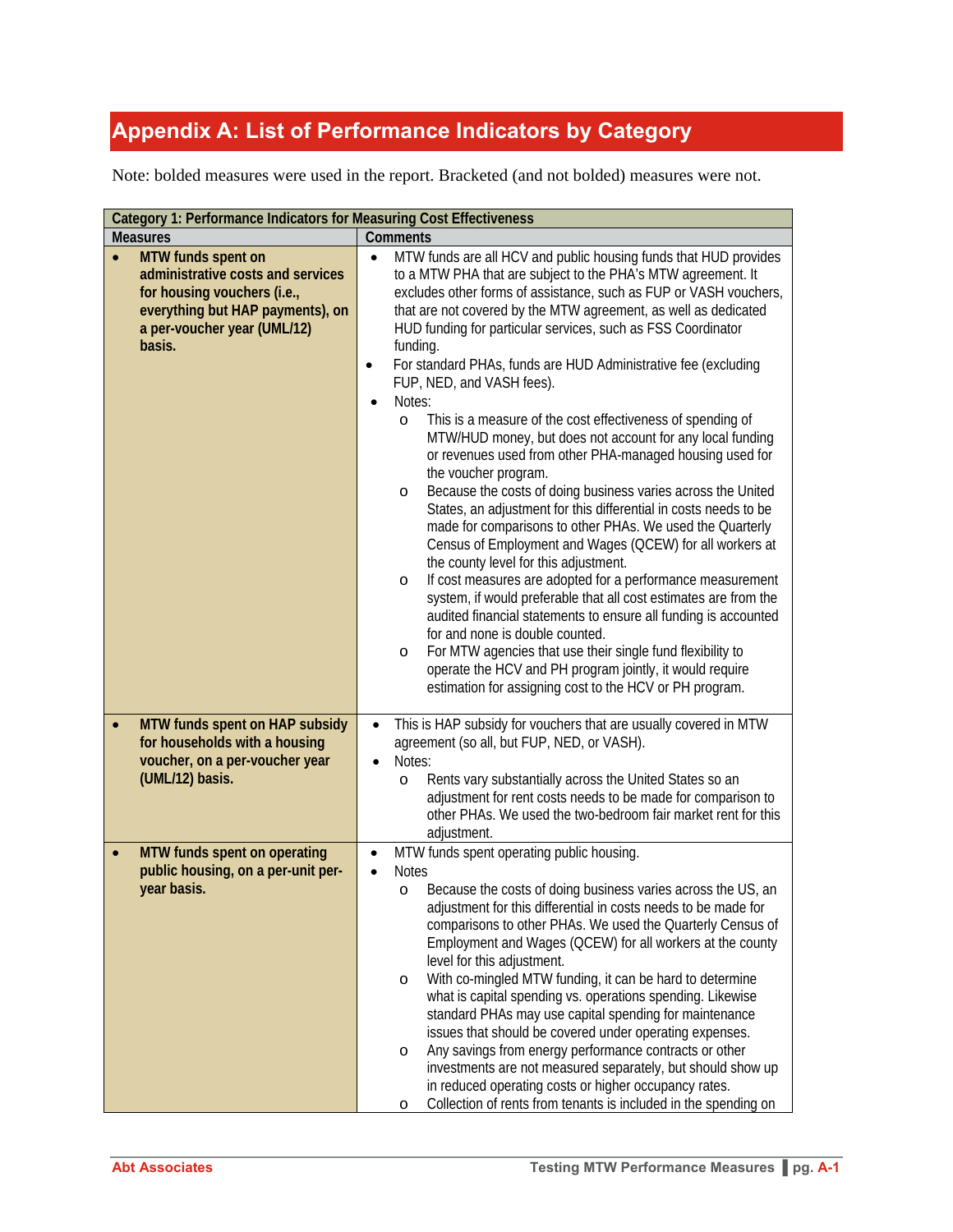| <b>Category 1: Performance Indicators for Measuring Cost Effectiveness</b>                                                                                                  |                                                                                                                                                                                                                                                                                                                                                                                                                                                                                                                                                                                                                                                                                                                                                                                                                                                                                                                                                                                                                                                                                                                                                                                                                 |  |
|-----------------------------------------------------------------------------------------------------------------------------------------------------------------------------|-----------------------------------------------------------------------------------------------------------------------------------------------------------------------------------------------------------------------------------------------------------------------------------------------------------------------------------------------------------------------------------------------------------------------------------------------------------------------------------------------------------------------------------------------------------------------------------------------------------------------------------------------------------------------------------------------------------------------------------------------------------------------------------------------------------------------------------------------------------------------------------------------------------------------------------------------------------------------------------------------------------------------------------------------------------------------------------------------------------------------------------------------------------------------------------------------------------------|--|
| <b>Measures</b>                                                                                                                                                             | <b>Comments</b>                                                                                                                                                                                                                                                                                                                                                                                                                                                                                                                                                                                                                                                                                                                                                                                                                                                                                                                                                                                                                                                                                                                                                                                                 |  |
|                                                                                                                                                                             | operating public housing units, but may want to consider a<br>direct measure of rents in arrear as a percent of all rents due.<br>This would be a measure of PHA's property management<br>performance.                                                                                                                                                                                                                                                                                                                                                                                                                                                                                                                                                                                                                                                                                                                                                                                                                                                                                                                                                                                                          |  |
| [MTW funds spent providing<br>forms of housing assistance that<br>are not public housing or HCV<br>(i.e., non-traditional assistance),<br>on a per-household served basis.] | This is an MTW-only measure and would cover all other forms of<br>housing assistance, such as short-term rental subsidies, security<br>deposits, shallower subsidy assistance and sponsor-based<br>assistance administered through contract rather than HCVs, etc.<br>Notes:<br>$\bullet$<br>This measure is based on number households served, rather<br>$\circ$<br>than the number of "units." This is because some types of non-<br>traditional assistance are not easily translated into units, such<br>as security deposits and other move-in expenses, and because<br>the time-limited nature of some of these programs is important<br>to the design, leading to more households served (but not<br>more units).<br>With rules on how to convert various forms of non-traditional<br>$\Omega$<br>housing assistance to unit months of assistance, measure<br>could be cost per-unit month of assistance.<br>Given the different types of assistance covered by this<br>$\circ$<br>measure, it would need PHA-specific context to make it<br>interpretable, so it would be more of an information measure to<br>understand how deep the non-traditional subsidy assistance<br>than a performance measure. |  |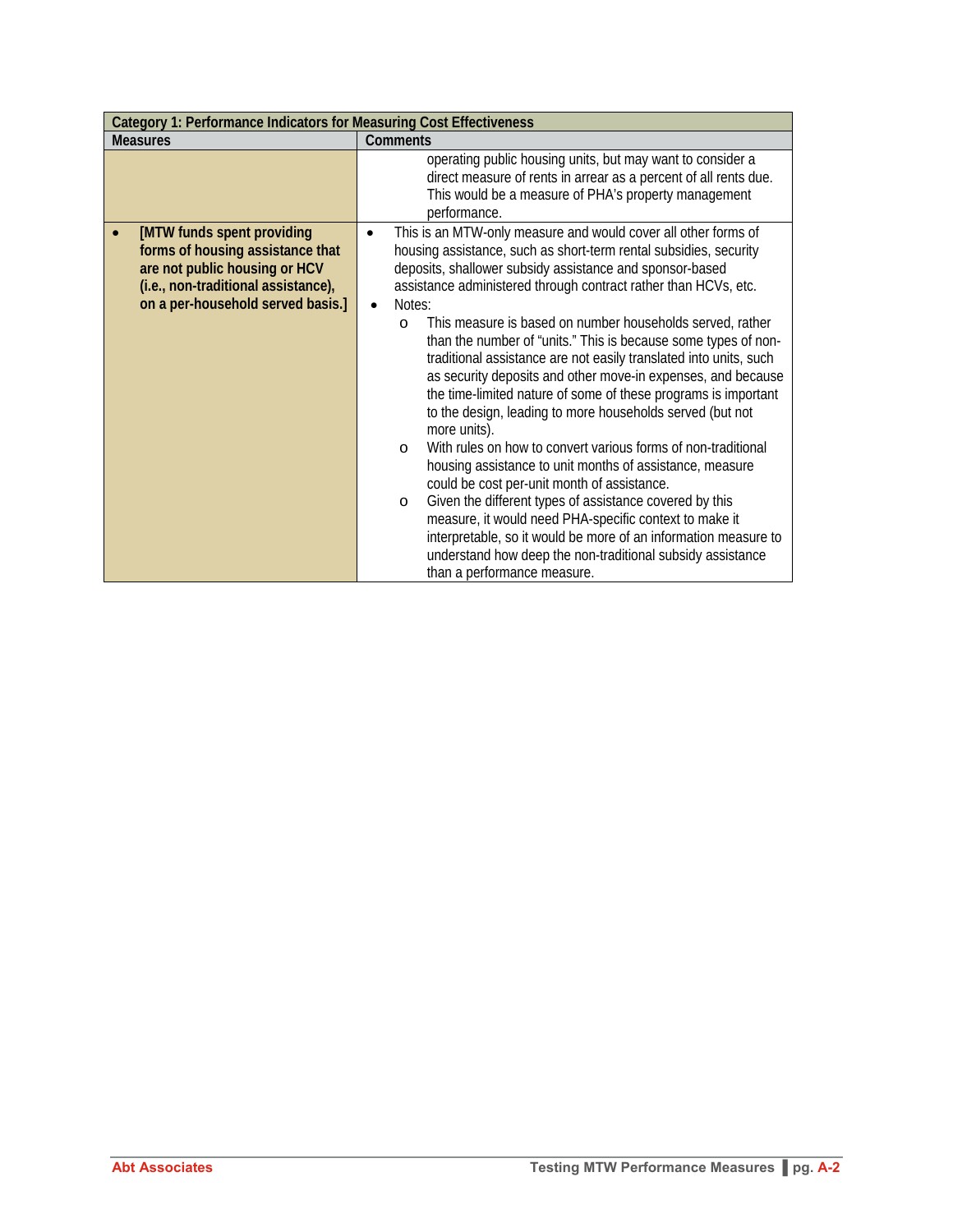|                 | Category 2: Performance Indicators for Measuring Economic Self-Sufficiency                                                                                                                                                                                                                                                                                                      |                                                                                                                                                                                                                                                                                                                                                                                                                                                                                                                                                                                                                                                                                                                                                                                                                                                                                                                                                                                                                                                                                                                                                                                                                                                                                                                                                                                             |  |  |
|-----------------|---------------------------------------------------------------------------------------------------------------------------------------------------------------------------------------------------------------------------------------------------------------------------------------------------------------------------------------------------------------------------------|---------------------------------------------------------------------------------------------------------------------------------------------------------------------------------------------------------------------------------------------------------------------------------------------------------------------------------------------------------------------------------------------------------------------------------------------------------------------------------------------------------------------------------------------------------------------------------------------------------------------------------------------------------------------------------------------------------------------------------------------------------------------------------------------------------------------------------------------------------------------------------------------------------------------------------------------------------------------------------------------------------------------------------------------------------------------------------------------------------------------------------------------------------------------------------------------------------------------------------------------------------------------------------------------------------------------------------------------------------------------------------------------|--|--|
| <b>Measures</b> |                                                                                                                                                                                                                                                                                                                                                                                 | <b>Comments</b>                                                                                                                                                                                                                                                                                                                                                                                                                                                                                                                                                                                                                                                                                                                                                                                                                                                                                                                                                                                                                                                                                                                                                                                                                                                                                                                                                                             |  |  |
|                 | The percent of non-elderly, non-<br>disabled households whose earnings<br>have increased since admission to<br>subsidized housing.<br>The percent of non-elderly non-disabled<br>households whose earnings have<br>decreased since admission to<br>subsidized housing.<br>The average annual change in earnings<br>since admission for non-elderly non-<br>disabled households. | Calculation is from date of admission to most recent income<br>$\bullet$<br>certification for currently assisted households. For this report, we<br>only had data from 2007 onward and analyzed only households<br>admitted the latest of 2007 or after the MTW agreement was<br>signed.<br>Annual change in earnings is defined as total change in earnings<br>$\bullet$<br>since base year divided by the number of years between the<br>baseline and current year.<br>Notes:<br>$\bullet$<br>For agencies that do not do interim recertification or only do<br>O<br>biannual recertification, the most recent data may be older<br>than for PHAs that do more frequent recertification.<br>We used the Bureau of Labor Statistics' Consumer Price<br>O<br>Index for urban wage earners and clerical workers to place<br>the earnings in constant dollars.<br>Comparing earnings across PHAs is complicated by the<br>O<br>presence of zero earnings households at baseline: their<br>earnings can only go up so a PHA with a high share of zero<br>earnings has more potential to look like a good performer<br>on these measures. For this report, we analyzed changes<br>over time for all households and separately for households<br>with zero and positive earnings at baseline.                                                                                                    |  |  |
|                 | [Substantial earnings growth or earnings.<br>Share of non-elderly non-disabled<br>households whose annual earnings are (a)<br>a minimum of \$1,200 and have increased<br>by at least 50% since admission (b) \$6,000<br>higher since admission or (c) are currently<br>at \$14,500 or more.]                                                                                    | This measure is an attempt to make a threshold for progress in<br>$\bullet$<br>earnings and ultimately economic sufficiency. By its nature, it<br>requires subjectivity, which may mean it is not a good candidate<br>for a performance management system.<br>Notes:<br>$\bullet$<br>For the 50 percent earnings growth since baseline<br>O<br>measure, baseline earnings of \$1,200 was added to ensure<br>that the 50 percent earnings growth was at least \$600.<br>The current earnings threshold of \$14,500 was added to<br>O<br>recognize that households above a certain earnings level<br>may have less of an incentive to increase their earnings<br>and/or less ability to make large earnings gains. \$14,500<br>was chosen because is represent full-time, year round work<br>(40 hours per week for 50 weeks) at the minimum wage<br>(\$7.25 per hour).<br>The \$6,000 in earnings growth since admissions was an<br>O<br>attempt to capture substantial earnings growth for<br>households with high enough baseline earnings that they<br>do not meet the 50% earnings growth criterion. However,<br>given the other criteria, it only affects households with<br>baseline earnings between 12,000 and \$14,500. A revision<br>to this measure might be in terms of average annual<br>earnings growth, such as average annual earnings growth<br>of at least \$600 per year. |  |  |
|                 | [Share of non-elderly non-disabled<br>households where the head was<br>unemployed at admission but is now<br>employed.                                                                                                                                                                                                                                                          | This measure focuses on employment rather than level of<br>$\bullet$<br>earnings and is for the head of household only.<br>Notes:<br>Using PIC data, unemployment would need to be defined<br>$\circ$                                                                                                                                                                                                                                                                                                                                                                                                                                                                                                                                                                                                                                                                                                                                                                                                                                                                                                                                                                                                                                                                                                                                                                                       |  |  |
|                 | Share of non-elderly non-disabled<br>households where the head was employed                                                                                                                                                                                                                                                                                                     | as "zero" earnings rather than using BLS's official definition<br>of unemployment (no working, available for work, and have<br>recently looked for work).                                                                                                                                                                                                                                                                                                                                                                                                                                                                                                                                                                                                                                                                                                                                                                                                                                                                                                                                                                                                                                                                                                                                                                                                                                   |  |  |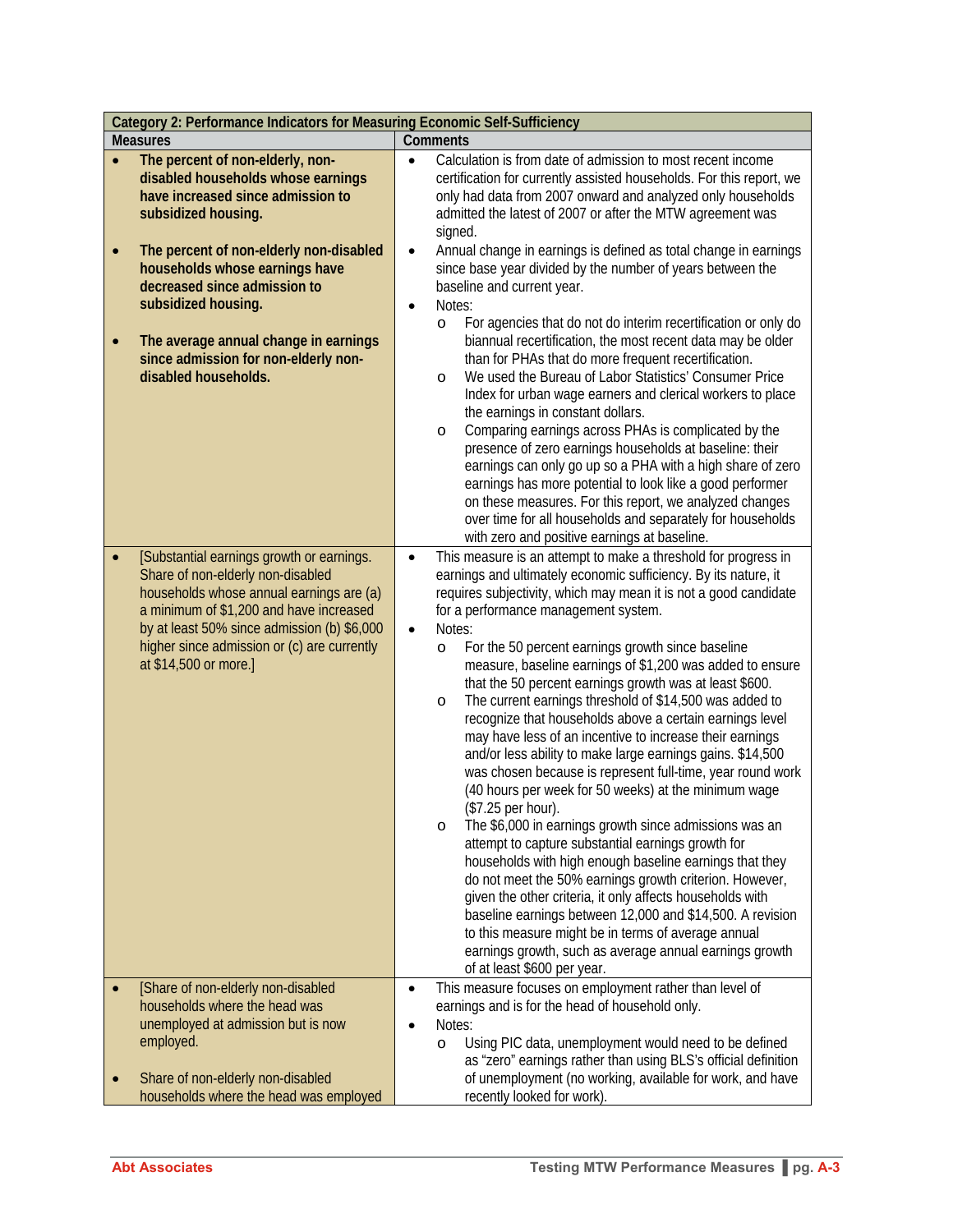| Category 2: Performance Indicators for Measuring Economic Self-Sufficiency    |                                                                                                                                                                                                                                                                                                                                                                                                                                                                                                                                                                                                                                                                                                                                                                                                                                                                                                                                                                                                     |  |  |
|-------------------------------------------------------------------------------|-----------------------------------------------------------------------------------------------------------------------------------------------------------------------------------------------------------------------------------------------------------------------------------------------------------------------------------------------------------------------------------------------------------------------------------------------------------------------------------------------------------------------------------------------------------------------------------------------------------------------------------------------------------------------------------------------------------------------------------------------------------------------------------------------------------------------------------------------------------------------------------------------------------------------------------------------------------------------------------------------------|--|--|
| <b>Measures</b>                                                               | <b>Comments</b>                                                                                                                                                                                                                                                                                                                                                                                                                                                                                                                                                                                                                                                                                                                                                                                                                                                                                                                                                                                     |  |  |
| at admission but is now unemployed.]                                          | We did not use this measure in the report, but essentially<br>$\circ$<br>analyzed whether anyone in the household was employed<br>by separately reporting on zero earning households in our<br>earnings growth analysis.                                                                                                                                                                                                                                                                                                                                                                                                                                                                                                                                                                                                                                                                                                                                                                            |  |  |
| [Share of households experiencing positive]<br>exits from subsidized housing] | This measure focuses on whether circumstances of participants<br>$\bullet$<br>improved enough that they can find stable housing without<br>housing assistance<br>Positive exits could be defined as exits (1) to homeownership,<br>$\bullet$<br>(2) to market-rate rental housing in circumstances suggesting<br>stability, and (3) due to a household being over-income<br>Notes:<br>Most PHAs do not track exits, but a few MTW PHAs have<br>$\circ$<br>developed or are working on procedures to do so. There<br>systems and experiences can be used to help other PHAs<br>to start tracking exits.<br>The primary challenge tracking exits is that households<br>$\circ$<br>leave without an exit interview, so their exit outcome is<br>unknown.<br>Another challenge is defining whether an exit is positive,<br>$\circ$<br>neutral (exclude from calculation?), or negative. This<br>includes exits to nursing care facilities, other institutions, or<br>other forms of subsidized housing. |  |  |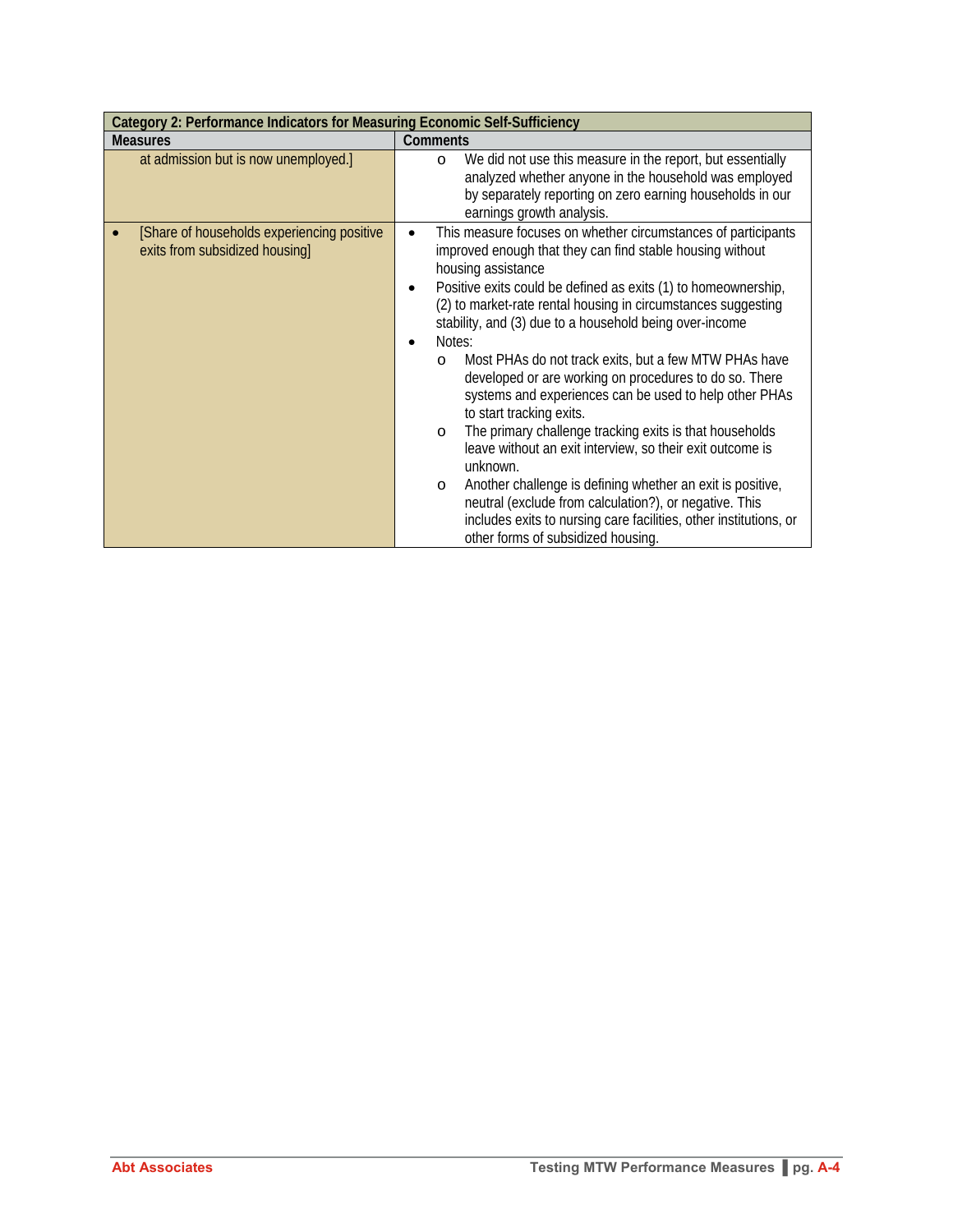| Category 3: Performance Indicators for Measuring the Quantity and Quality of Affordable Housing                                              |                                                                                                                                                                                                                                                                                                                                                                                                                                                                                                                                                                                                                                                                                                                                                                                                                                                                                                                                                                                                                                                                                                                                                                                                         |  |  |
|----------------------------------------------------------------------------------------------------------------------------------------------|---------------------------------------------------------------------------------------------------------------------------------------------------------------------------------------------------------------------------------------------------------------------------------------------------------------------------------------------------------------------------------------------------------------------------------------------------------------------------------------------------------------------------------------------------------------------------------------------------------------------------------------------------------------------------------------------------------------------------------------------------------------------------------------------------------------------------------------------------------------------------------------------------------------------------------------------------------------------------------------------------------------------------------------------------------------------------------------------------------------------------------------------------------------------------------------------------------|--|--|
| <b>Measures</b>                                                                                                                              | Comments                                                                                                                                                                                                                                                                                                                                                                                                                                                                                                                                                                                                                                                                                                                                                                                                                                                                                                                                                                                                                                                                                                                                                                                                |  |  |
| Utilization rate of housing vouchers.                                                                                                        | Defined as the annualized number of households using vouchers<br>$\bullet$<br>divided by the number of voucher slots funded.<br>Only includes vouchers typically included in MTW agreement<br>$\bullet$<br>(excludes FUP, NED, and VASH vouchers).<br>Notes:<br>$\bullet$<br>Need to make sure that data used for this reflect the<br>$\circ$<br>annualized number of households served, which is unit months<br>of assistance divided by 12. On the survey and in MTW Annual<br>Reports, it is sometimes not clear which is being reported. On<br>the survey, the December point-in-time numbers exactly<br>matched the year-round numbers for some PHAs, which<br>raised suspicions that were not getting a year round count.<br>Therefore, we ended up administrative data for annualized<br>estimates of the number of households served, but these were<br>not always consistent across sources.<br>MTW PHAs have the flexibility to use voucher funding for non-<br>$\circ$<br>traditional housing assistance and services or for preservation<br>of affordable housing, so in these cases the voucher utilization<br>may be low even if they are efficiently administering their HCV<br>program. |  |  |
| Occupancy rate of public housing                                                                                                             | Defined as the annualized number of households living in public<br>$\bullet$<br>housing units dived by number of public housing units.<br>Notes:<br>٠<br>Same note on ensuring annualized measure of households<br>O<br>served as for voucher utilization rate.<br>Public housing units should exclude unit months approved for<br>O<br>non-dwelling purposes and for renovation.                                                                                                                                                                                                                                                                                                                                                                                                                                                                                                                                                                                                                                                                                                                                                                                                                       |  |  |
| Number of households provided with<br>housing assistance on an annualized<br>basis through another form of housing<br>subsidy funded by MTW. | Collected separately for property-based assistance and tenant-<br>$\bullet$<br>based assistance.<br>MTW measure as standard PHAs cannot use their HCV or public<br>$\bullet$<br>housing money for this purpose.<br>Notes:<br>$\bullet$<br>Same note on ensuring annualized measure of<br>$\circ$<br>households served as for voucher utilization rate.<br>Some MTW PHAs consider their whole program to<br>$\circ$<br>be non-traditional, so report all assisted houses as<br>non-traditional. We excluded these counts from our<br>measure as we did not want to double count units<br>(i.e., if all your assistance is non-traditional, then your<br>voucher utilization rate would be zero).                                                                                                                                                                                                                                                                                                                                                                                                                                                                                                         |  |  |
| Physical inspection (REAC) score of<br>public housing developments                                                                           | These scores are by development, so we weighted development<br>$\bullet$<br>scores by the share of the PHA's units in each development.<br>Notes:<br>$\bullet$<br>If a development has a REAC score above 80, it is only scored<br>$\circ$<br>every two or three years, so the scores for a PHA are not all<br>from the same year.                                                                                                                                                                                                                                                                                                                                                                                                                                                                                                                                                                                                                                                                                                                                                                                                                                                                      |  |  |
| [Number of unit-years added to the life of<br>the agency's public housing stock.]                                                            | This measure is intended to capture the outcomes of investments<br>$\bullet$<br>that improve the sustainability of a public housing development but<br>may not be captured in the REAC score. If, for example,<br>modernization activities take place in 10 units and extend the useful<br>life of each unit by 25 years, the increase in number of unit years is<br>250 in the year the investment is completed.<br>We did not attempt to collect data for this measure, but instead                                                                                                                                                                                                                                                                                                                                                                                                                                                                                                                                                                                                                                                                                                                   |  |  |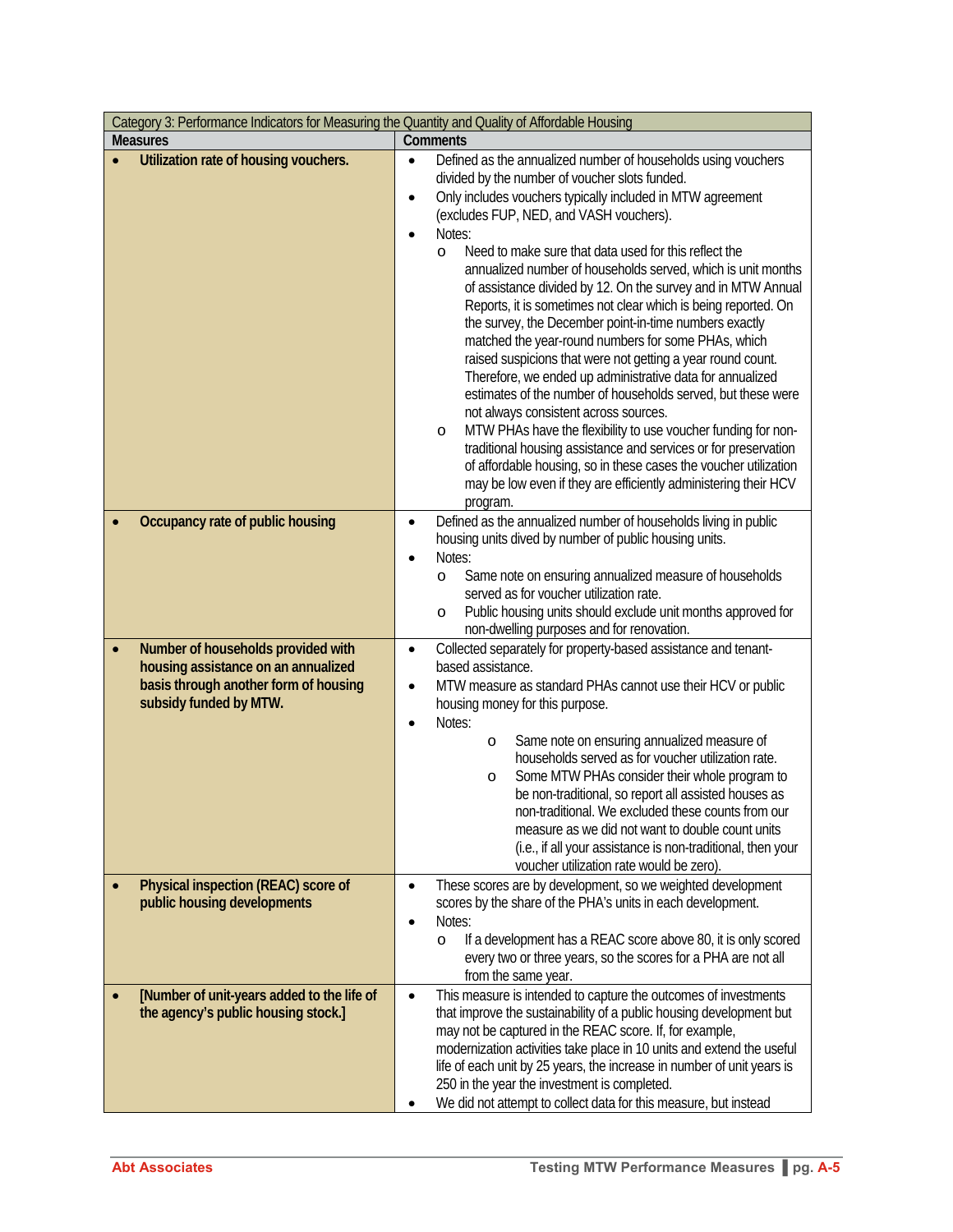| Category 3: Performance Indicators for Measuring the Quantity and Quality of Affordable Housing |                                                                                                                                                                                                                                                                                                                                                                                                                                                                                                                                                                                                                                                                                                                                                                                                                                                                                                                                                                                                                                                                                                                                                                                                                                                                                                                 |  |  |
|-------------------------------------------------------------------------------------------------|-----------------------------------------------------------------------------------------------------------------------------------------------------------------------------------------------------------------------------------------------------------------------------------------------------------------------------------------------------------------------------------------------------------------------------------------------------------------------------------------------------------------------------------------------------------------------------------------------------------------------------------------------------------------------------------------------------------------------------------------------------------------------------------------------------------------------------------------------------------------------------------------------------------------------------------------------------------------------------------------------------------------------------------------------------------------------------------------------------------------------------------------------------------------------------------------------------------------------------------------------------------------------------------------------------------------|--|--|
| <b>Measures</b>                                                                                 | Comments                                                                                                                                                                                                                                                                                                                                                                                                                                                                                                                                                                                                                                                                                                                                                                                                                                                                                                                                                                                                                                                                                                                                                                                                                                                                                                        |  |  |
|                                                                                                 | asked housing authorities to report on both the dollar amount and<br>number of units with unmet capital needs for their public housing<br>units<br>Notes:<br>$\bullet$<br>We did not have historical data on unmet capital needs, but<br>O<br>asked for PHA staff perceptions on whether unmet needs at<br>increased, stayed the same, or decreased in last 5 years.<br>PHAs do not re-calculate their unmet needs every year, so we<br>O<br>asked for the most recent unmet needs estimate and recorded<br>the year it was from.<br>IF HUD's Rental Assistance Demonstration continues to<br>$\circ$<br>expand, it may have a large effect on both the unmet need and<br>unit years of life of agencies' public housing stock.                                                                                                                                                                                                                                                                                                                                                                                                                                                                                                                                                                                 |  |  |
| Number of units preserved as affordable                                                         | Measured preservation activities for shorter of last 10 years or since<br>$\bullet$                                                                                                                                                                                                                                                                                                                                                                                                                                                                                                                                                                                                                                                                                                                                                                                                                                                                                                                                                                                                                                                                                                                                                                                                                             |  |  |
| housing.                                                                                        | the MTW agreement was signed (and same period for comparison<br>PHAs).<br>In addition to the number of units, we also reported the number of<br>$\bullet$<br>preserved units as a fraction of the size of the PHA's program (HCV<br>+ PH units).<br>Our definition is that preservation refers to units of subsidized<br>$\bullet$<br>housing owned by someone other than the housing authority, and<br>that were in danger of being lost from the subsidized inventory that<br>were retained as subsidized housing due in substantial part to the<br>housing authority's activity.<br>The survey instructions said to only count units where both of the<br>$\bullet$<br>following conditions apply:<br>The PHA makes a substantial contribution to the financing of<br>$\circ$<br>the project. Examples include the acquisition of the project or<br>such PHA assistance as the award of project-based vouchers,<br>the issuance of a grant or long-term loan, or an investment of<br>equity, ** AND**<br>the PHA's contribution to the project was designed to help<br>O<br>preserve the long-term affordability of units in a development<br>deemed to be (a) at risk of physical deterioration; (b) at risk of<br>ceasing to participate in the subsidy program; or (c) in difficult<br>financial straits. |  |  |
|                                                                                                 | Notes:<br>This definition does not include new construction of affordable<br>O<br>units. If substantial enough to be important to consider for<br>performance, it would need to be added as a separate<br>measure.<br>Project-basing of housing choice vouchers was a common<br>O<br>preservation activity. We confirmed with as many PHAs as<br>possible that the project-basing reported was for preservation<br>purposes, but project-basing could be done for multiple<br>reasons (e.g., located in opportunity area, serve a targeted<br>population).<br>We did not put minimum expenditure amount per unit or<br>O<br>number of years a unit was preserved for in our definition, but<br>these options should be considered.<br>Investment in preserving a PHA's public housing will be<br>$\circ$<br>captured in other measures, but none of the proposed<br>measures captures investment in PHA-owned housing that is                                                                                                                                                                                                                                                                                                                                                                                   |  |  |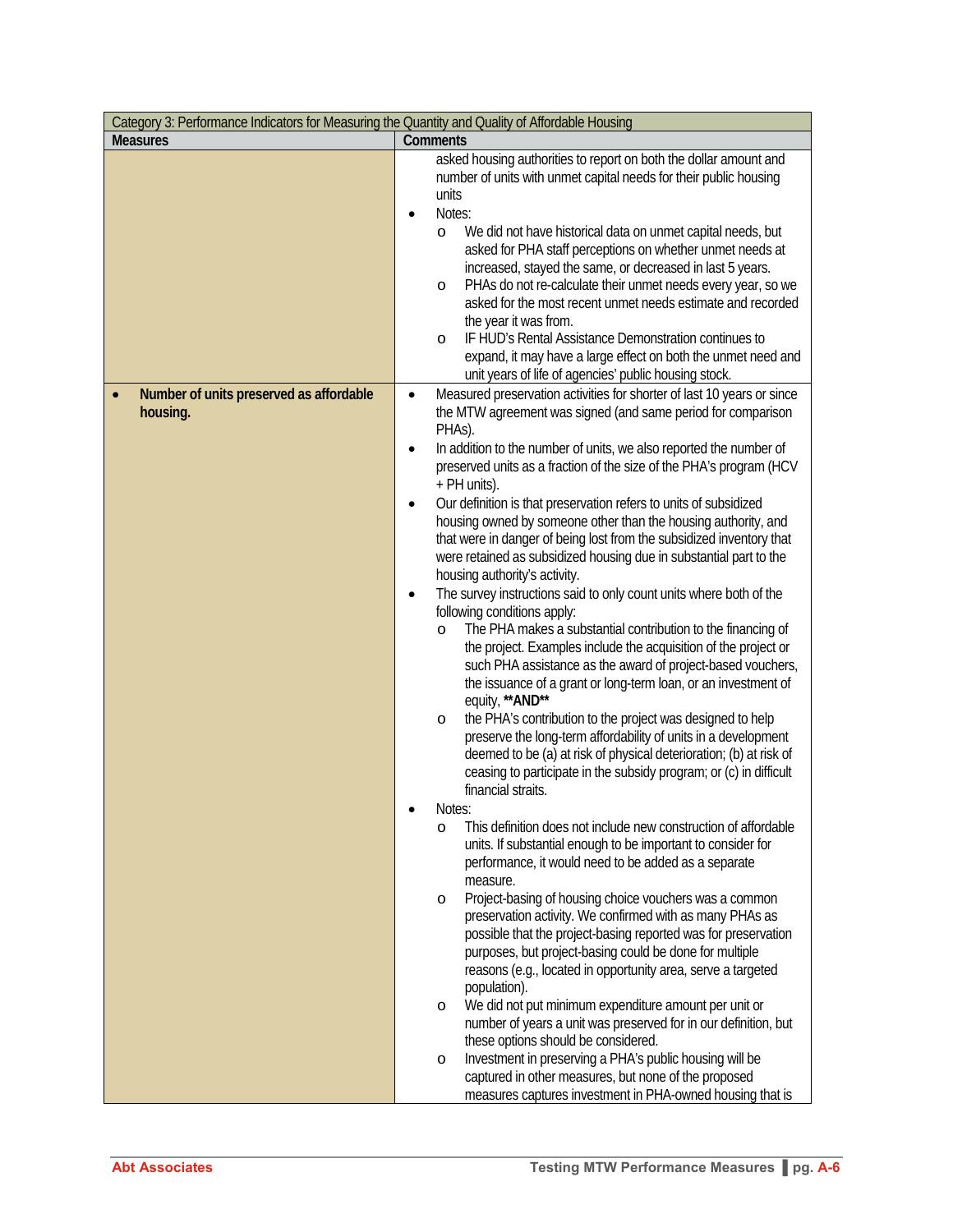| Category 3: Performance Indicators for Measuring the Quantity and Quality of Affordable Housing |                     |  |
|-------------------------------------------------------------------------------------------------|---------------------|--|
| <b>Measures</b><br>Comments                                                                     |                     |  |
|                                                                                                 | not public housing. |  |

| Category 4: Performance Indicators for Measuring the Promotion of Residential Stability for Targeted Households                                                                                                                                                                                                                                                                                                                                                                                                                                                                                                                   |                                                                                                                                                                                                                                                                                                                                                                                                                                                                                                                                                                                                                                                                                                                                                                                                                                                                                                                                                                                                                                                                                                                                                                                                                                                                                                                                                                                                                                                                                                                                                                                                                                                                                   |  |
|-----------------------------------------------------------------------------------------------------------------------------------------------------------------------------------------------------------------------------------------------------------------------------------------------------------------------------------------------------------------------------------------------------------------------------------------------------------------------------------------------------------------------------------------------------------------------------------------------------------------------------------|-----------------------------------------------------------------------------------------------------------------------------------------------------------------------------------------------------------------------------------------------------------------------------------------------------------------------------------------------------------------------------------------------------------------------------------------------------------------------------------------------------------------------------------------------------------------------------------------------------------------------------------------------------------------------------------------------------------------------------------------------------------------------------------------------------------------------------------------------------------------------------------------------------------------------------------------------------------------------------------------------------------------------------------------------------------------------------------------------------------------------------------------------------------------------------------------------------------------------------------------------------------------------------------------------------------------------------------------------------------------------------------------------------------------------------------------------------------------------------------------------------------------------------------------------------------------------------------------------------------------------------------------------------------------------------------|--|
| <b>Measures</b>                                                                                                                                                                                                                                                                                                                                                                                                                                                                                                                                                                                                                   | Comments                                                                                                                                                                                                                                                                                                                                                                                                                                                                                                                                                                                                                                                                                                                                                                                                                                                                                                                                                                                                                                                                                                                                                                                                                                                                                                                                                                                                                                                                                                                                                                                                                                                                          |  |
| Total number of households served in one of<br>the following categories through partnerships<br>that commit services to those receiving<br>housing subsidies:<br>Frail elderly (over 75 or with ADL<br>$\circ$<br>impairments)<br><b>People with disabilities</b><br>$\circ$<br>People experiencing homelessness<br>$\circ$<br>People transitioning from incarceration<br>$\circ$<br>Youth transitioning from foster care<br>$\circ$<br><b>Victims of domestic violence</b><br>$\circ$<br>People living with HIV or AIDS<br>$\circ$<br>People in respite from in-patient medical<br>$\circ$<br>care<br><b>Veterans</b><br>$\circ$ | Consistent with the performance measure in the<br>$\bullet$<br>utilization and occupancy rate category, this measure<br>focuses on the annualized number of households served<br>in the year, calculated as unit months / 12.<br>A key component of this suggested measure is the fact<br>٠<br>that the PHA has leveraged services to meet the needs<br>of these populations. In addition to being a measure of<br>housing resources committed to particular populations,<br>this measure can also be understood as a measure of<br>services leveraged.<br>These partnerships meant to be covered by this<br>$\bullet$<br>measure are partnerships that allow households to<br>remain housed that might be unable to get or stay<br>housed without these services.<br>Notes:<br>$\bullet$<br>Excludes service partnerships that are part of<br>$\circ$<br>programs not usually covered by the MTW grant,<br>such as FUP, HOPWA, NED, and VASH. For a<br>PHA performance measure not specific to MTW, it<br>would be useful to capture these important services<br>as well.<br>Agencies also reported formal partnerships for<br>$\circ$<br>households not on this list. For example, elderly<br>(but not defined as frail) households, single<br>parents, or children in the household. These were<br>not included in the reported measures.<br>A refined definition might need to define the level of<br>$\circ$<br>services required. For example, does providing one<br>meal a day to the frail elderly substantial increase<br>the likelihood they can maintain their housing. Or<br>how frequently do services need to be provided to<br>count as services: weekly? Monthly? |  |
| Number of households served by full-time<br>$\bullet$<br>equivalent service coordinator with caseload of<br>100 households or fewer per year.<br>Number of households served by full-time<br>equivalent service coordinator with caseload of<br>more than 100 households per year.                                                                                                                                                                                                                                                                                                                                                | We reported the number of full-time equivalent service<br>$\bullet$<br>coordinators overall, for elderly or disabled public<br>housing residents, for non-elderly and non-disabled<br>public housing residents, and for all HCV households.<br>We did not obtain data on the number of households<br>actually served by these coordinators and calculations<br>based on the number of households in each category<br>did not seem informative for actual caseloads.<br>Notes:<br>$\bullet$<br>Excludes service coordinators funded by ROSS or<br>$\circ$<br>FSS. A performance measure for all PHAs should<br>consider including these service coordinators as<br>another indicator.                                                                                                                                                                                                                                                                                                                                                                                                                                                                                                                                                                                                                                                                                                                                                                                                                                                                                                                                                                                              |  |
| [Number of units created or modified to meet<br>the accessibility needs of people with physical<br>disabilities, including elderly aging-in-place, in                                                                                                                                                                                                                                                                                                                                                                                                                                                                             | We did not attempt to collect data for this measure<br>$\bullet$<br>because we it would be new data collection for PHAs.<br>Notes:<br>$\bullet$                                                                                                                                                                                                                                                                                                                                                                                                                                                                                                                                                                                                                                                                                                                                                                                                                                                                                                                                                                                                                                                                                                                                                                                                                                                                                                                                                                                                                                                                                                                                   |  |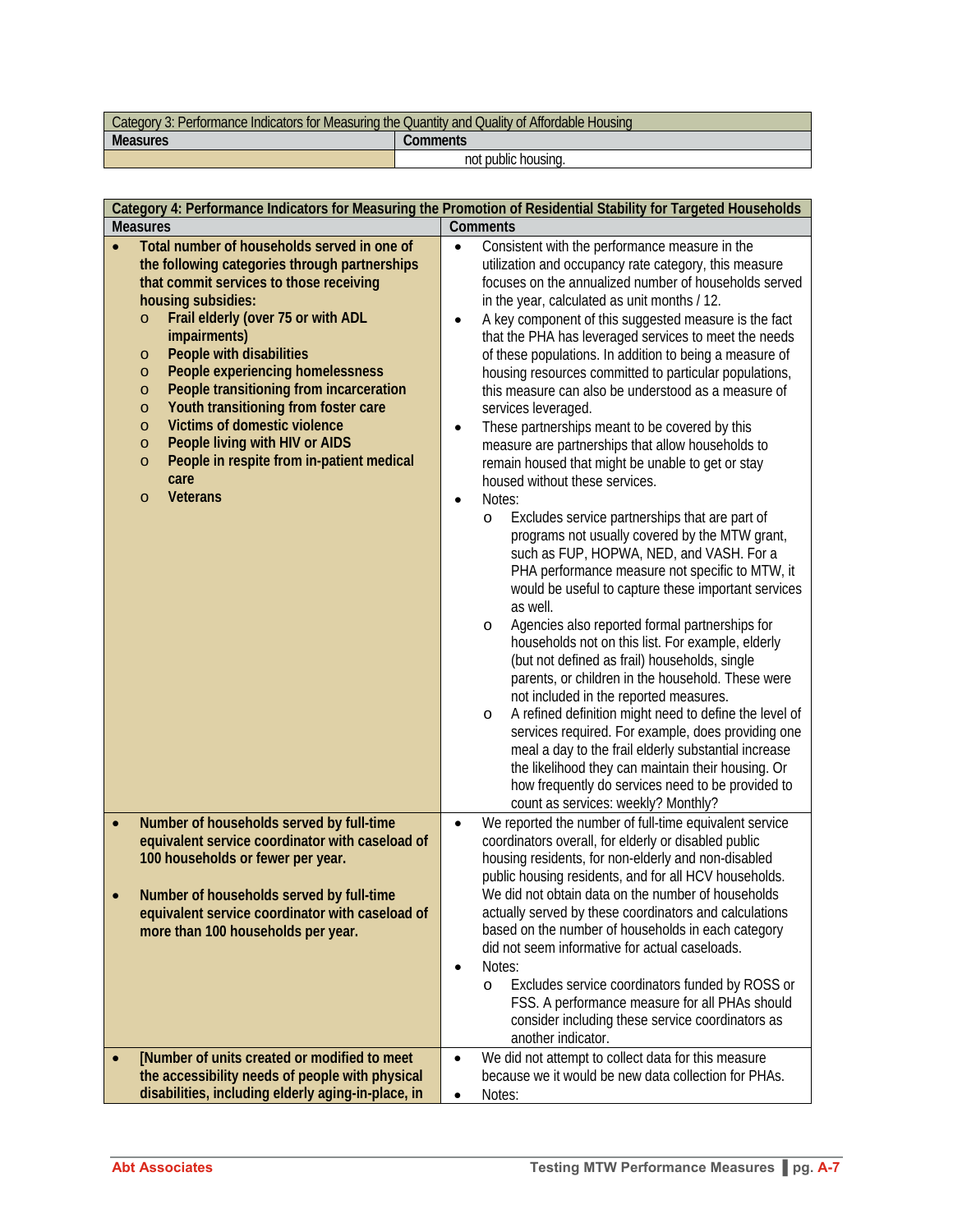|                                                                                                                                                                                                                                                                                                           | Category 4: Performance Indicators for Measuring the Promotion of Residential Stability for Targeted Households                                                                                                                                                                                                                                                                                                                                                                                                                                                                                                                                                                                                                                                                                           |
|-----------------------------------------------------------------------------------------------------------------------------------------------------------------------------------------------------------------------------------------------------------------------------------------------------------|-----------------------------------------------------------------------------------------------------------------------------------------------------------------------------------------------------------------------------------------------------------------------------------------------------------------------------------------------------------------------------------------------------------------------------------------------------------------------------------------------------------------------------------------------------------------------------------------------------------------------------------------------------------------------------------------------------------------------------------------------------------------------------------------------------------|
| <b>Measures</b>                                                                                                                                                                                                                                                                                           | <b>Comments</b>                                                                                                                                                                                                                                                                                                                                                                                                                                                                                                                                                                                                                                                                                                                                                                                           |
| each of these categories:<br>Accessibility upgrades to existing public<br>$\circ$<br>housing or other project-based units<br>owned by the PHA.<br>New or substantially rehabilitated units<br>$\circ$<br>developed according to universal design<br>principles or similar standards of<br>accessibility.] | May want to consider a second measure, which is<br>$\circ$<br>percentage of units accessible to people with<br>physical disabilities. This "stock" measure would<br>complement the flow measure proposed here.                                                                                                                                                                                                                                                                                                                                                                                                                                                                                                                                                                                            |
| [Share of targeted population successfully<br>retained in assisted housing]                                                                                                                                                                                                                               | We did not attempt to collect data for this measure<br>$\bullet$<br>because we it would be new data collection for PHAs.<br>To compute this measure, PHAs would first look at the<br>$\bullet$<br>targeted households (identified in the first measure)<br>who, during the year, left for reasons that are unknown,<br>related to eviction or because of a move to a higher-care<br>facility. The remaining households would be deemed<br>residentially stable. (Individuals who died during the<br>course of the year would be excluded from the<br>calculation.)<br>Notes:<br>$\bullet$<br>Should consider adding a measure to the self-<br>$\circ$<br>sufficiency indicators that captures the share of the<br>targeted populations that either have earnings or<br>have gained another income source. |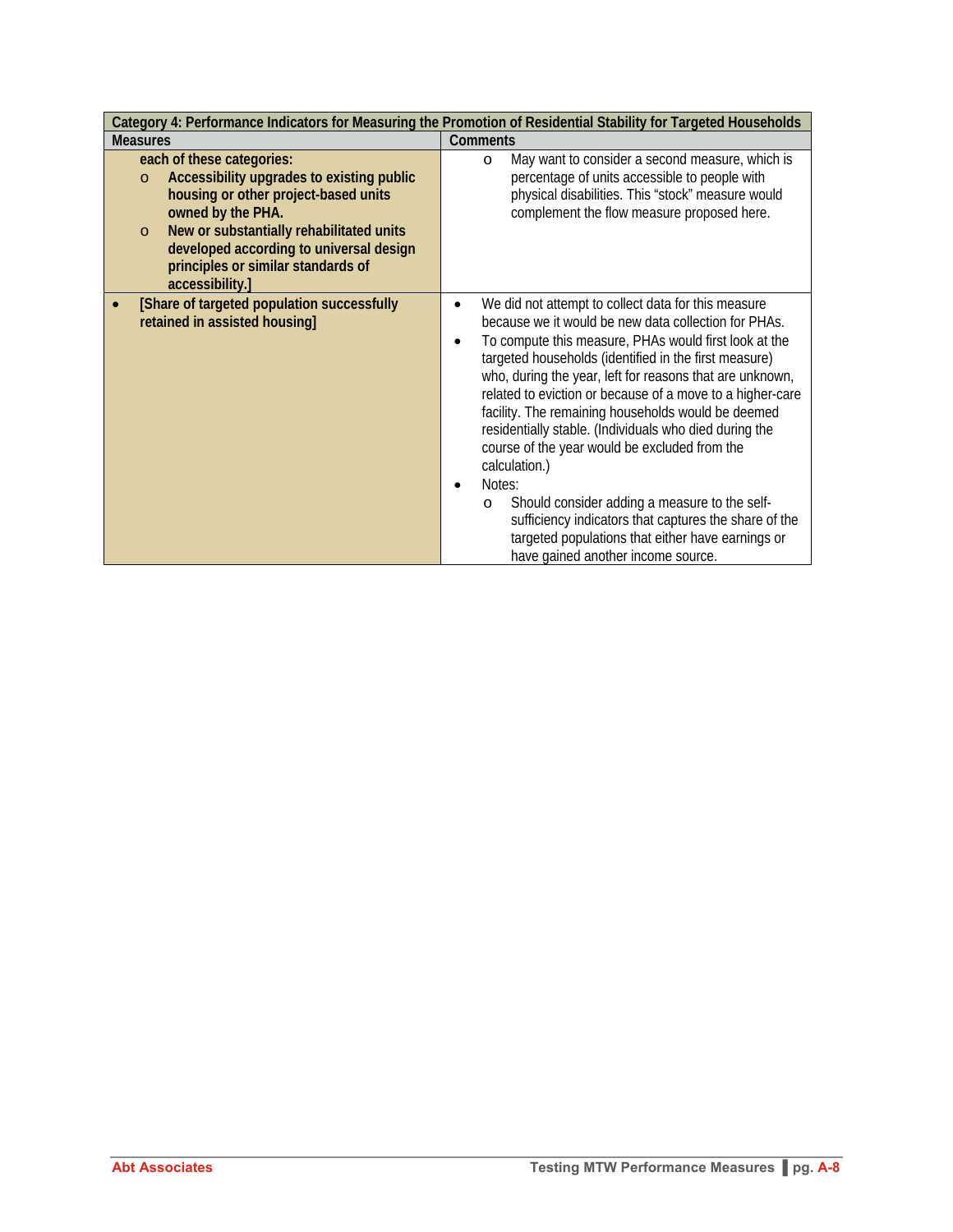|                 | Category 5: Performance Indicators for Measuring The Expansion of the Geographical Scope of Assisted Housing                                                                                                                   |                                                                                                                                                                                                                                                                                                                                                                                                                                                                                                                                                                                                                                                                      |  |
|-----------------|--------------------------------------------------------------------------------------------------------------------------------------------------------------------------------------------------------------------------------|----------------------------------------------------------------------------------------------------------------------------------------------------------------------------------------------------------------------------------------------------------------------------------------------------------------------------------------------------------------------------------------------------------------------------------------------------------------------------------------------------------------------------------------------------------------------------------------------------------------------------------------------------------------------|--|
| <b>Measures</b> |                                                                                                                                                                                                                                | <b>Comments</b>                                                                                                                                                                                                                                                                                                                                                                                                                                                                                                                                                                                                                                                      |  |
|                 | # of the agency's vouchers that are<br>currently being administered by other<br>agencies via portability (port-outs).<br># of vouchers issued by other agencies<br>that agency is administering via<br>portability (port-ins). | In addition to reporting these measures, we also reported port-<br>$\bullet$<br>ins and port-outs as a percentage of the number of vouchers<br>administered by the PHA. The percentage of stock measure<br>makes it easier to compare across different-sized PHAs.<br>Notes:<br>$\bullet$<br>This measure does not include port-ins that that the<br>$\circ$<br>receiving agency absorbs. If this information could be made<br>available through PIC data or another source, it should also<br>be included in the measure. Both absorbed and<br>administered vouchers reflect on the ability of voucher<br>holders to exercise geographic choice on where they live. |  |
|                 | <b>Share of MTW-funded Housing Choice</b><br>Vouchers that are project-based.                                                                                                                                                  | Project-basing vouchers can be used to expand resident choices<br>$\bullet$<br>in a number of ways: it can be used in development in a low-<br>poverty area; if it is difficult to use the voucher in the rental<br>market, then this provides an option; and it provides housing for<br>a targeted population that can be served a supportive service<br>partner.                                                                                                                                                                                                                                                                                                   |  |
|                 | Share of voucher households that live in<br>neighborhoods with poverty rates below<br>the median for the city/county in which<br>the PHA is based and primarily serves.                                                        | In addition to these measures, we reported the number of<br>$\bullet$<br>voucher holders by actual (not relative) neighborhood poverty<br>rate category (e.g., < 10 percent poverty rate).<br>Notes:<br>$\bullet$<br>To reduce the number of measures here, may want to pick<br>$\circ$                                                                                                                                                                                                                                                                                                                                                                              |  |
|                 | Share of voucher households that live in<br>neighborhoods whose poverty rates are<br>in the lowest 25th percentile for the<br>city/county in which the PHA is based<br>and primarily serves.                                   | just one as the primary measure, such a as share of<br>voucher households that live in neighborhoods with poverty<br>rates below the median for the city/county in which the PHA<br>is based and primarily serves.<br>Consider reporting the same measures for the location of<br>$\circ$<br>public housing households.                                                                                                                                                                                                                                                                                                                                              |  |
|                 | Share of voucher households that live in<br>neighborhoods with poverty rates below<br>the metro area median.                                                                                                                   |                                                                                                                                                                                                                                                                                                                                                                                                                                                                                                                                                                                                                                                                      |  |
|                 | Share of voucher households that live in<br>neighborhoods whose poverty rates are<br>in the lowest 25 <sup>th</sup> percentile for the<br>metro area.                                                                          |                                                                                                                                                                                                                                                                                                                                                                                                                                                                                                                                                                                                                                                                      |  |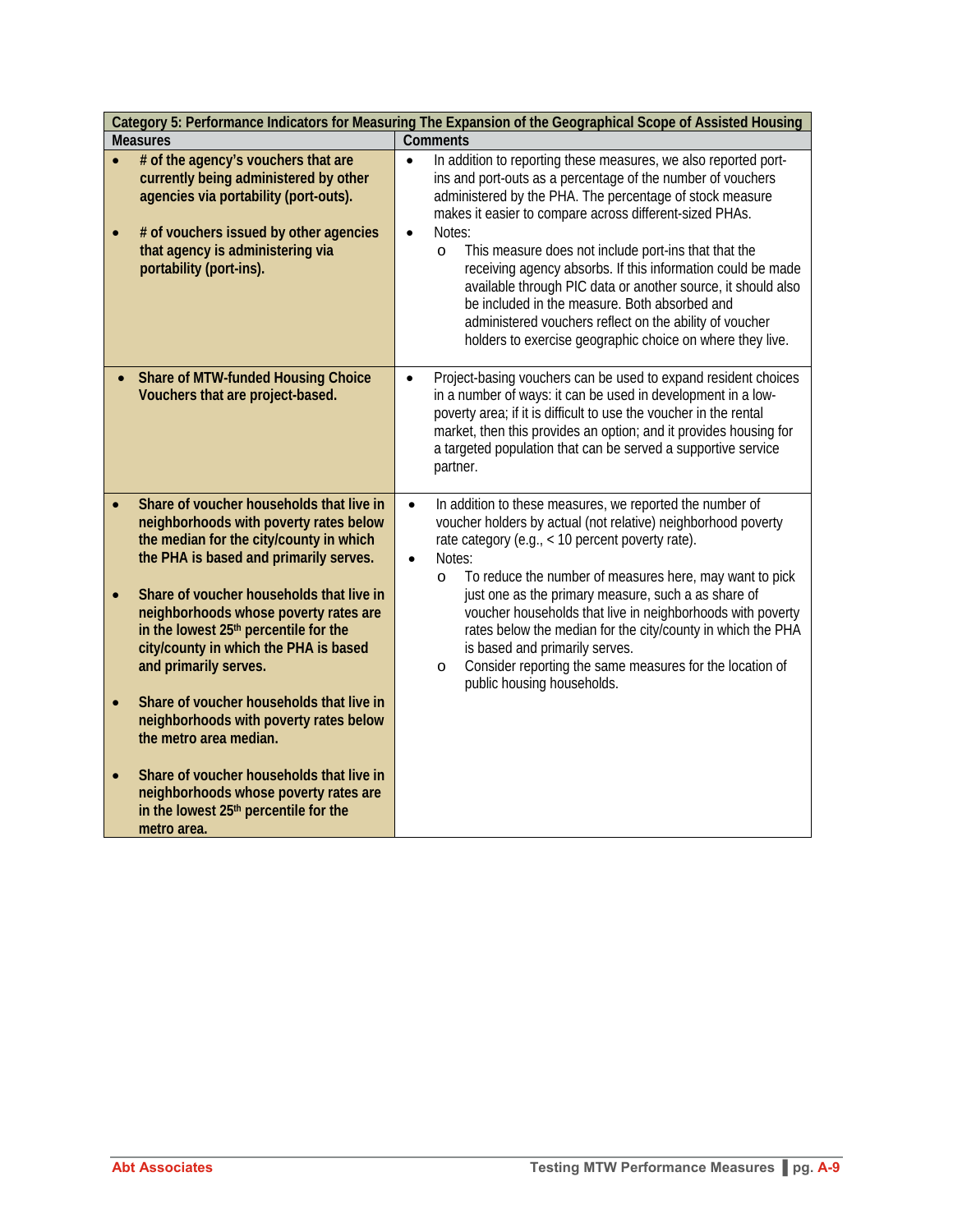|                 | <b>Category 6: Other Key Metrics</b>                                                                                                                                                                                                                              |                        |                                                                                                                                                                                                                                                                                                                                                                                                                                                                                                                                                                                                                                                                                                                                                                                                                                                                                                                                                                                                                                                                                                                                                                                                                                                                                                                                                                                                                                        |  |
|-----------------|-------------------------------------------------------------------------------------------------------------------------------------------------------------------------------------------------------------------------------------------------------------------|------------------------|----------------------------------------------------------------------------------------------------------------------------------------------------------------------------------------------------------------------------------------------------------------------------------------------------------------------------------------------------------------------------------------------------------------------------------------------------------------------------------------------------------------------------------------------------------------------------------------------------------------------------------------------------------------------------------------------------------------------------------------------------------------------------------------------------------------------------------------------------------------------------------------------------------------------------------------------------------------------------------------------------------------------------------------------------------------------------------------------------------------------------------------------------------------------------------------------------------------------------------------------------------------------------------------------------------------------------------------------------------------------------------------------------------------------------------------|--|
| <b>Measures</b> |                                                                                                                                                                                                                                                                   |                        | Comments                                                                                                                                                                                                                                                                                                                                                                                                                                                                                                                                                                                                                                                                                                                                                                                                                                                                                                                                                                                                                                                                                                                                                                                                                                                                                                                                                                                                                               |  |
|                 | Share of newly admitted households<br>during the year with incomes:<br>at or below 30% of AMI;<br>$\circ$<br>above 30 percent of AMI but at or<br>$\circ$<br>below 50 percent of AMI;<br>above 50 percent of AMI but at or<br>$\circ$<br>below 80 percent of AMI. | $\bullet$<br>$\bullet$ | This measure is to capture whether differences between MTW<br>and Non-MTW PHAs in income requirements for new admission<br>affects the income level of admitted households.<br>Calculated separately for voucher and public housing<br>households.<br><b>Notes</b><br>For non-MTW PHAs, 75 percent of households newly<br>$\circ$<br>admitted to the voucher program have to be very low<br>income (below 30% of AMI or below the poverty level for<br>their household size) and 40 percent of households newly<br>admitted to public housing have to be very low income.<br>MTW PHAs have the same percentage requirements, but<br>O<br>for households below 50 percent of AMI.                                                                                                                                                                                                                                                                                                                                                                                                                                                                                                                                                                                                                                                                                                                                                       |  |
|                 | Income composition of households<br>currently being served by HUD using<br>same 3 income categories plus a 4th<br>category for current assisted<br>households with income > 80% AMI.                                                                              | $\bullet$              | This measure captures whether the income distribution of<br>households that are currently assisted by the agency is different<br>from newly admitted households.                                                                                                                                                                                                                                                                                                                                                                                                                                                                                                                                                                                                                                                                                                                                                                                                                                                                                                                                                                                                                                                                                                                                                                                                                                                                       |  |
|                 | Average share of gross income for                                                                                                                                                                                                                                 | $\bullet$              | This measure is included because helping households obtain                                                                                                                                                                                                                                                                                                                                                                                                                                                                                                                                                                                                                                                                                                                                                                                                                                                                                                                                                                                                                                                                                                                                                                                                                                                                                                                                                                             |  |
|                 | housing (rent plus utilities) paid by                                                                                                                                                                                                                             |                        | affordable housing is a basic of the housing assistance                                                                                                                                                                                                                                                                                                                                                                                                                                                                                                                                                                                                                                                                                                                                                                                                                                                                                                                                                                                                                                                                                                                                                                                                                                                                                                                                                                                |  |
|                 | households in the voucher program.                                                                                                                                                                                                                                |                        | programs.                                                                                                                                                                                                                                                                                                                                                                                                                                                                                                                                                                                                                                                                                                                                                                                                                                                                                                                                                                                                                                                                                                                                                                                                                                                                                                                                                                                                                              |  |
|                 |                                                                                                                                                                                                                                                                   | $\bullet$              | Notes:                                                                                                                                                                                                                                                                                                                                                                                                                                                                                                                                                                                                                                                                                                                                                                                                                                                                                                                                                                                                                                                                                                                                                                                                                                                                                                                                                                                                                                 |  |
|                 | Same measures for public housing<br>households.                                                                                                                                                                                                                   |                        | Standard PHAs calculate rent based on adjusted income,<br>$\circ$<br>but the adjustments can vary by PHA and particularly for<br>MTW PHAs which have more flexibility with whether to<br>have adjustments and how to make them. We chose to<br>base this measure on gross income to have a consistent<br>measure of rent burden.<br>We had data quality issues, so very of the PHAs were used<br>O<br>in this analysis. The data we had access to did not list the<br>rent amount if the person paid a flat or ceiling rent. Also, the<br>MTW data did not have a total Tenant Payment variable, so<br>we had to calculate using tenant rent and utility allowance<br>variables and there may be reasons TTP does not match<br>that calculation.<br>We decided how to calculate rent burden if a household<br>O<br>has a zero TTP or zero income: if income and TTP both<br>equal zero, rent burden was zero. If TTP was >0 and<br>income was zero, we coded rent burden as 100%.<br>Likewise, if TTP was > income, we assumed a maximum<br>rent burden of 100%. Estimates can be sensitive to these<br>assumptions if a non-trivial amount of households fall in<br>these categories. That is part of the draw of the rent burden<br>measure below.<br>Also, for households that have biennial or triennial<br>O<br>recertifications, the household income information can be<br>dated and may inaccurately represent current burden. |  |
|                 | [Affordable rent: Share of households in<br>the housing voucher program that are:                                                                                                                                                                                 | $\bullet$              | Measure of share of tenants paying an affordable rent.                                                                                                                                                                                                                                                                                                                                                                                                                                                                                                                                                                                                                                                                                                                                                                                                                                                                                                                                                                                                                                                                                                                                                                                                                                                                                                                                                                                 |  |
|                 | (a) paying 40% of less of their gross                                                                                                                                                                                                                             | ٠                      | Not include in this report because of data issues with rent data<br>discussed above.                                                                                                                                                                                                                                                                                                                                                                                                                                                                                                                                                                                                                                                                                                                                                                                                                                                                                                                                                                                                                                                                                                                                                                                                                                                                                                                                                   |  |
|                 | income for housing (rent plus utilities)                                                                                                                                                                                                                          | $\bullet$              | Notes:                                                                                                                                                                                                                                                                                                                                                                                                                                                                                                                                                                                                                                                                                                                                                                                                                                                                                                                                                                                                                                                                                                                                                                                                                                                                                                                                                                                                                                 |  |
|                 | or (b) paying a minimum rent of \$100 or                                                                                                                                                                                                                          |                        | The 40 percent cutoff was selected to match the<br>$\circ$                                                                                                                                                                                                                                                                                                                                                                                                                                                                                                                                                                                                                                                                                                                                                                                                                                                                                                                                                                                                                                                                                                                                                                                                                                                                                                                                                                             |  |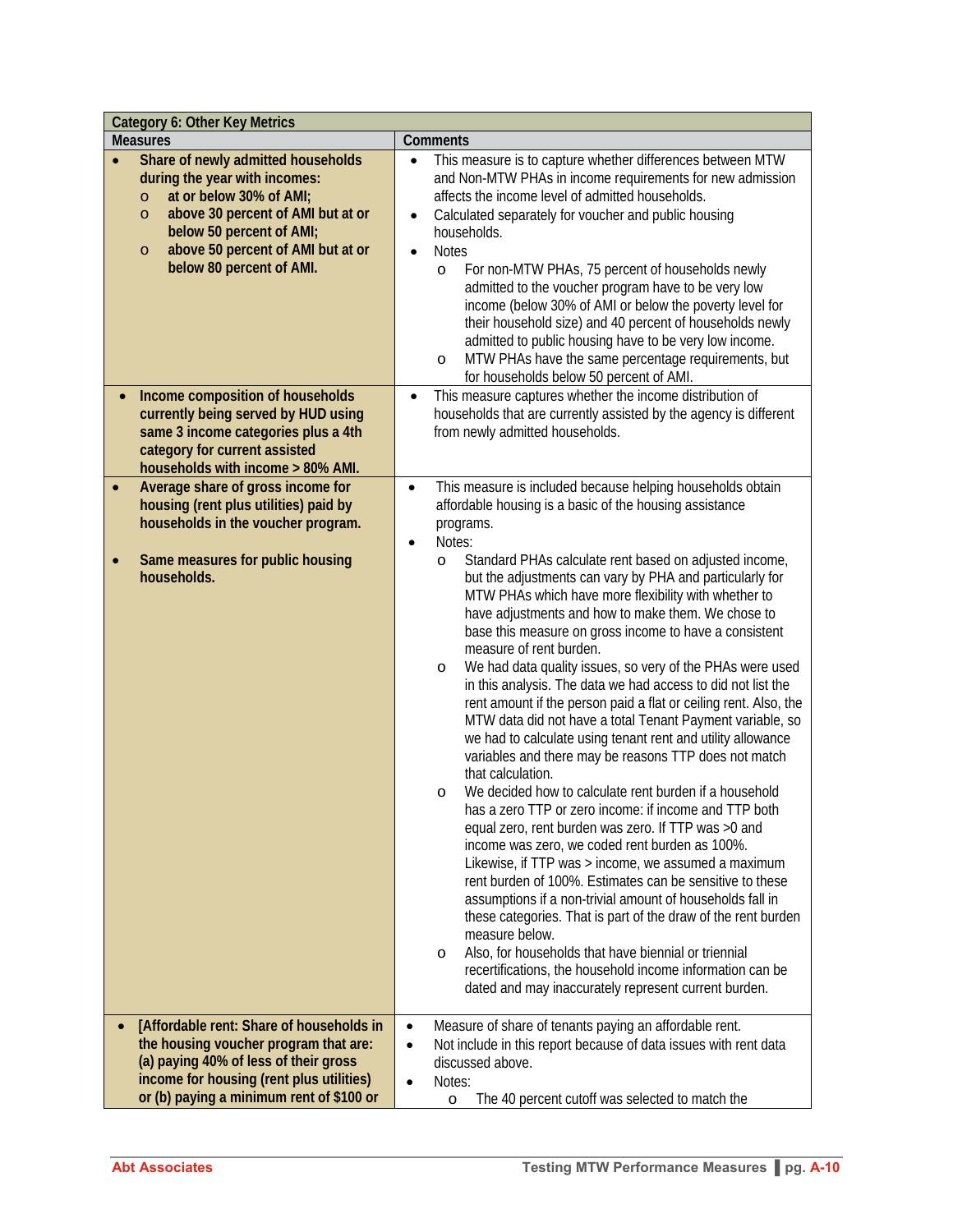| <b>Category 6: Other Key Metrics</b>                                                                                  |                                                                                                                                                                                                                                                                                                                                                                                                                                                                                                                                                                                                                                                                                                                                                                                                 |  |
|-----------------------------------------------------------------------------------------------------------------------|-------------------------------------------------------------------------------------------------------------------------------------------------------------------------------------------------------------------------------------------------------------------------------------------------------------------------------------------------------------------------------------------------------------------------------------------------------------------------------------------------------------------------------------------------------------------------------------------------------------------------------------------------------------------------------------------------------------------------------------------------------------------------------------------------|--|
| <b>Measures</b>                                                                                                       | Comments                                                                                                                                                                                                                                                                                                                                                                                                                                                                                                                                                                                                                                                                                                                                                                                        |  |
| less per month, or (c) renting a unit<br>above their voucher size.]<br>Same measure for public housing<br>households. | maximum share-of-rent rule for the first year a voucher<br>holder leases a unit (though that cutoff is based on<br>adjusted income). It is also below the 50 percent-of-<br>income for rent cutoff that is often used to describe<br>extreme rent burden.<br>The \$100 minimum rent is about what the inflation-<br>$\circ$<br>adjusted minimum rent would be if it increased by the<br>cost of inflation since the QWHRA act minimum rent rule<br>of \$50 was instituted in 1998.<br>Households that choose a bedroom size above their<br>$\Omega$<br>voucher bedroom size appear to have made a choice that<br>the rent is affordable to them.                                                                                                                                                |  |
| Length of stay for non-elderly non-<br>disabled households.                                                           | Length of stay measure is to help understand whether the<br>$\bullet$<br>agency is able to serve more people over time by having shorter<br>stays.<br>Notes:<br>Shorter stays does not necessarily mean that the<br>$\circ$<br>households housing issue was solved. It has to be in<br>context with positive exits and whether households make<br>progress toward self-sufficiency while being assisted.<br>Might also consider a count of how many different<br>$\circ$<br>voucher households were served over a period of 5 year<br>as a share of voucher slots and how many public housing<br>households as a share of public housing households.<br>Given closed and long waiting lists, policies that serve a<br>higher quantity of needy households over time benefit<br>more households. |  |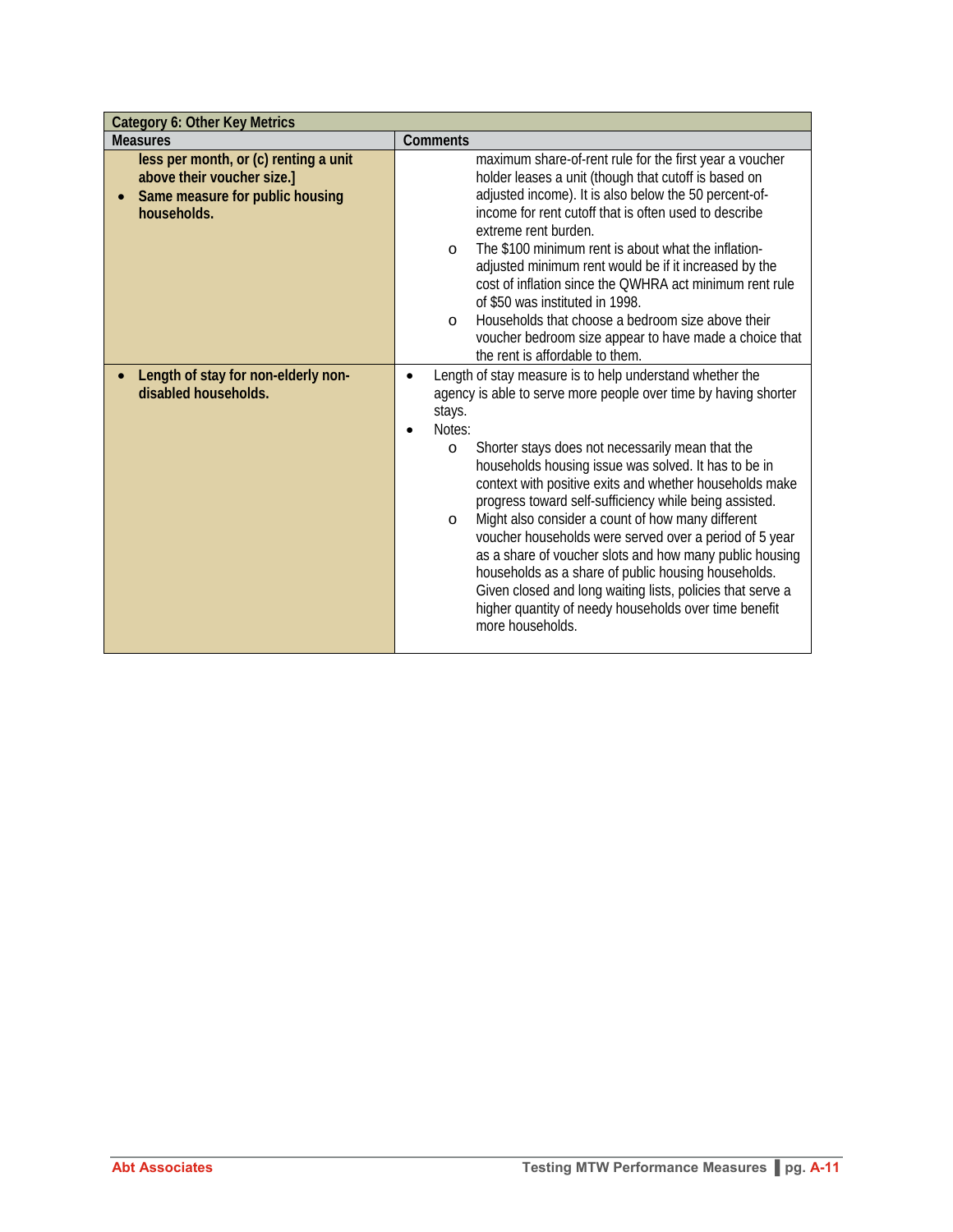# **Appendix B: List of MTW and Non-MTW Comparison Agencies**

| <b>PHA Code</b> | <b>MTW PHAS</b>                                               |
|-----------------|---------------------------------------------------------------|
| AK001, AK901    | Alaska Housing Finance Corporation                            |
| CA003           | Oakland Housing Authority                                     |
| CA014           | Housing Authority of the County of San Mateo                  |
| CA019           | Housing Authority of the County of San Bernardino             |
| CA030           | <b>Tulare County Housing Authority</b>                        |
| CA063           | San Diego Housing Commission                                  |
| CA056, CA059    | Housing Authorities of Santa Clara County / San Jose          |
| CO016           | <b>Boulder Housing Partners</b>                               |
| CT004           | Housing Authority of the City of New Haven                    |
| <b>DC001</b>    | District of Columbia Housing Authority                        |
| DE004, DE901    | Delaware State Housing Authority                              |
| FL004           | <b>Orlando Housing Authority</b>                              |
| GA004           | Housing Authority of the City of Columbus                     |
| GA006           | Housing Authority of the City of Atlanta Georgia              |
| <b>IL002</b>    | <b>Chicago Housing Authority</b>                              |
| <b>IL006</b>    | Housing Authority of Champaign County                         |
| <b>KS053</b>    | Lawrence/Douglas County Housing Authority                     |
| KY001           | Louisville Metro Housing Authority                            |
| <b>KY004</b>    | Housing Authority of Lexington                                |
| MA003           | <b>Cambridge Housing Authority</b>                            |
| MA005           | Holyoke Housing Authority                                     |
| MA901           | Department of Housing & Community Development                 |
| MD002           | Housing Authority Of Baltimore City                           |
| <b>MN002</b>    | Minneapolis Public Housing Authority                          |
| <b>NC003</b>    | Housing Authority of the City of Charlotte                    |
| <b>NE002</b>    | Lincoln Housing Authority                                     |
| <b>NH010</b>    | Keene Housing Authority                                       |
| NV001           | City of Reno Housing Authority                                |
| OH031           | Portage Metropolitan Housing Authority                        |
| OR002           | Home Forward (formerly the Housing Authority of Portland, OR) |
| PA001           | Housing Authority of the City of Pittsburgh                   |
| PA002           | Philadelphia Housing Authority                                |
| <b>TX006</b>    | San Antonio Housing Authority                                 |
| <b>VA019</b>    | Fairfax County Redevelopment & Housing Authority              |
| <b>WA001</b>    | Seattle Housing Authority                                     |
| <b>WA002</b>    | Housing Authority of King County                              |
| <b>WA005</b>    | HA City of Tacoma                                             |
| <b>WA008</b>    | Housing Authority of the City of Vancouver                    |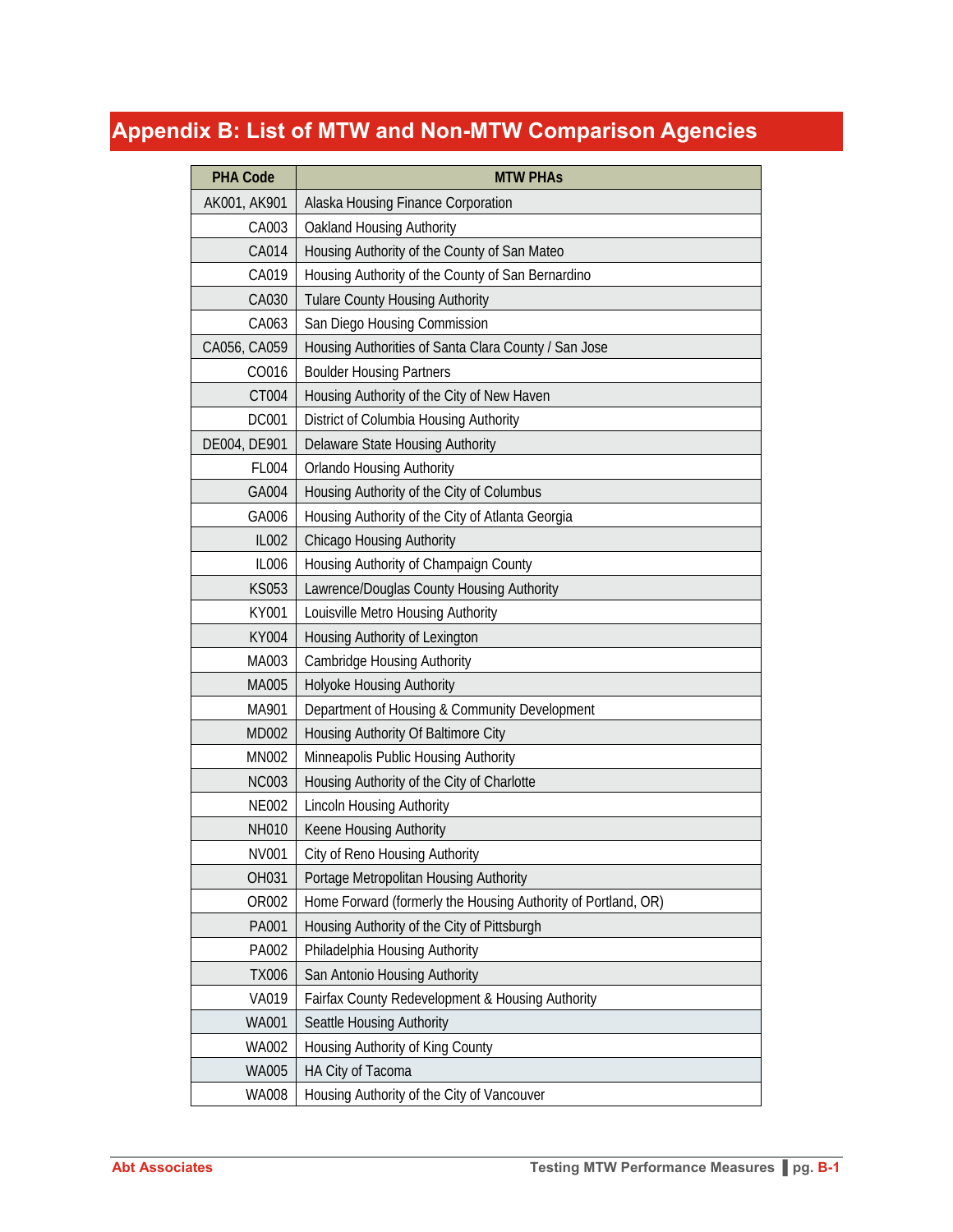| <b>PHA Code</b> | <b>Non-MTW Comparison PHAs</b>                          |
|-----------------|---------------------------------------------------------|
| AL001           | Housing Authority of the Birmingham District            |
| AL002           | Mobile Housing Board                                    |
| AL006           | Housing Authority of the City of Montgomery             |
| AL077           | <b>Tuscaloosa Housing Authority</b>                     |
| AZ009           | Housing Authority of Maricopa County                    |
| CA001           | Housing Authority of the City & County of San Francisco |
| CA002           | Housing Authority of the County of Los Angeles          |
| CA004           | Housing Authority of the City of Los Angeles            |
| CA007           | County of Sacramento Housing Authority                  |
| CA008           | Housing Authority of the County of Kern                 |
| CA010           | City of Richmond Housing Authority                      |
| CA011           | Housing Authority of the County Contra Costa            |
| CA023           | County of Merced Housing Authority                      |
| CA024           | County of San Joaquin Housing Authority                 |
| CA026           | County of Stanislaus Housing Authority                  |
| CA027           | Housing Authority of the County of Riverside            |
| CA028           | Housing Authority of Fresno County                      |
| CA044           | Housing Authority of the County of Yolo                 |
| CA067           | Alameda County Housing Authority                        |
| CA094           | <b>Orange County Housing Authority</b>                  |
| CA104           | City of Anaheim Housing Authority                       |
| CA108           | Housing Authority of the County of San Diego            |
| CO028           | Housing Authority of the City of Colorado Springs       |
| CO041           | Fort Collins Housing Authority                          |
| CT001           | Housing Authority of the City of Bridgeport             |
| CT003           | Housing Authority of the City of Hartford               |
| CT005           | Housing Authority of the City of New Britain            |
| CT007           | Housing Authority of the City of Stamford               |
| CT039           | Housing Authority of the Town of West Hartford          |
| FL001           | Jacksonville Housing Authority                          |
| FL003           | Tampa Housing Authority                                 |
| <b>FL005</b>    | Miami Dade Public Housing and Community Development     |
| <b>FL008</b>    | Sarasota Housing Authority                              |
| GA002           | Housing Authority of Savannah                           |
| GA901           | Georgia Department of Community Affairs                 |
| HI003           | City and County of Honolulu                             |
| <b>HIX01</b>    | Hawaii Public Housing Authority (HI001 & HI901)         |
| <b>IA020</b>    | Des Moines Municipal Housing Agency                     |
| IA022           | City of Iowa City Housing Authority                     |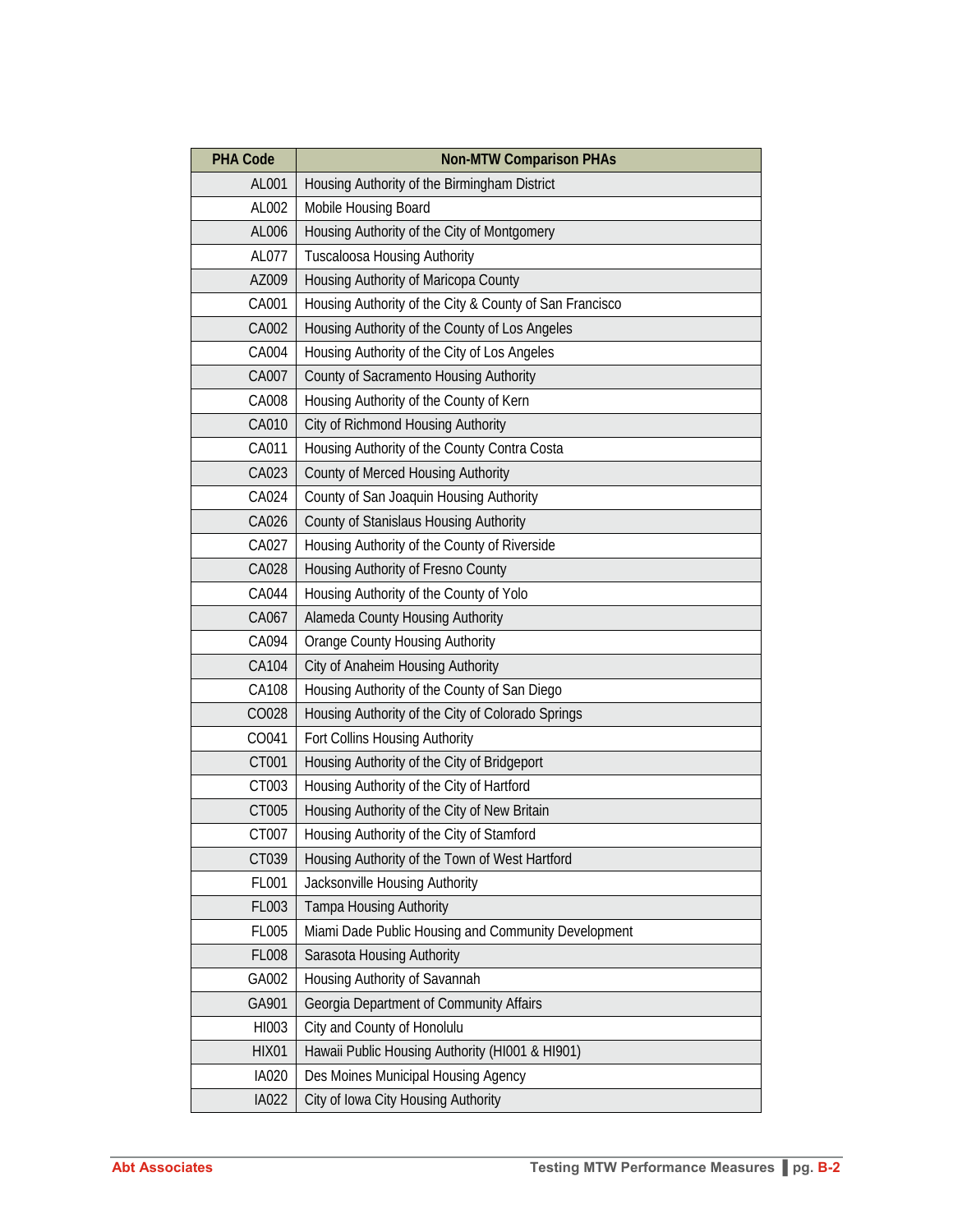| <b>PHA Code</b> | <b>Non-MTW Comparison PHAs</b>                              |
|-----------------|-------------------------------------------------------------|
| IA023           | Municipal Housing Agency of Council Bluffs                  |
| <b>IL004</b>    | <b>Springfield Housing Authority</b>                        |
| IL015           | Madison County Housing Authority                            |
| IL025           | <b>Housing Authority Cook County</b>                        |
| <b>IL089</b>    | Housing Authority Of The County Of DeKalb                   |
| <b>IN015</b>    | Housing Authority of South Bend                             |
| <b>IN022</b>    | Housing Authority of the City of Bloomington                |
| LA001           | Housing Authority of New Orleans                            |
| MA001           | Lowell Housing Authority                                    |
| MA002           | <b>Boston Housing Authority</b>                             |
| MA006           | <b>Fall River Housing Authority</b>                         |
| MA007           | New Bedford Housing Authority                               |
| MA015           | <b>Medford Housing Authority</b>                            |
| MA024           | <b>Brockton Housing Authority</b>                           |
| MA094           | Franklin County Regional Housing Authority                  |
| MA096           | <b>Greenfield Housing Authority</b>                         |
| MA108           | <b>Chelmsford Housing Authority</b>                         |
| <b>MD004</b>    | Housing Opportunity Commission of Montgomery County         |
| MD006           | <b>Hagerstown Housing Authority</b>                         |
| MD018           | Housing Commission Of Anne Arundel County                   |
| <b>ME005</b>    | Lewiston Housing Authority                                  |
| MI001           | <b>Detroit Housing Commission</b>                           |
| MI058           | Lansing Housing Commission                                  |
| MI064           | Ann Arbor Housing Commission                                |
| MI073           | <b>Grand Rapids Housing Commission</b>                      |
| <b>MN001</b>    | Public Housing Agency of the City of St Paul                |
| <b>MN007</b>    | Housing and Redevelopment Authority of Virginia, Minnesota  |
| <b>MN038</b>    | Housing and Redevelopment Authority of St. Cloud, Minnesota |
| MO002           | Housing Authority of Kansas City, Missouri                  |
| MO007           | Housing Authority of the City of Columbia, MO               |
| MO188           | Housing Authority of the City of Joplin, MO                 |
| MT001           | Housing Authority of Billings                               |
| <b>NC007</b>    | Housing Authority of the City of Asheville                  |
| <b>NC011</b>    | Housing Authority of the City of Greensboro                 |
| <b>NC013</b>    | The Housing Authority of the City of Durham                 |
| <b>ND014</b>    | Fargo Housing and Redevelopment Authority                   |
| <b>NE001</b>    | Omaha Housing Authority                                     |
| NJ002           | Newark Housing Authority                                    |
| NJ912           | State of New Jersey Department of Community Affairs (DCA)   |
| <b>NM001</b>    | City of Albuquerque Housing Authority                       |